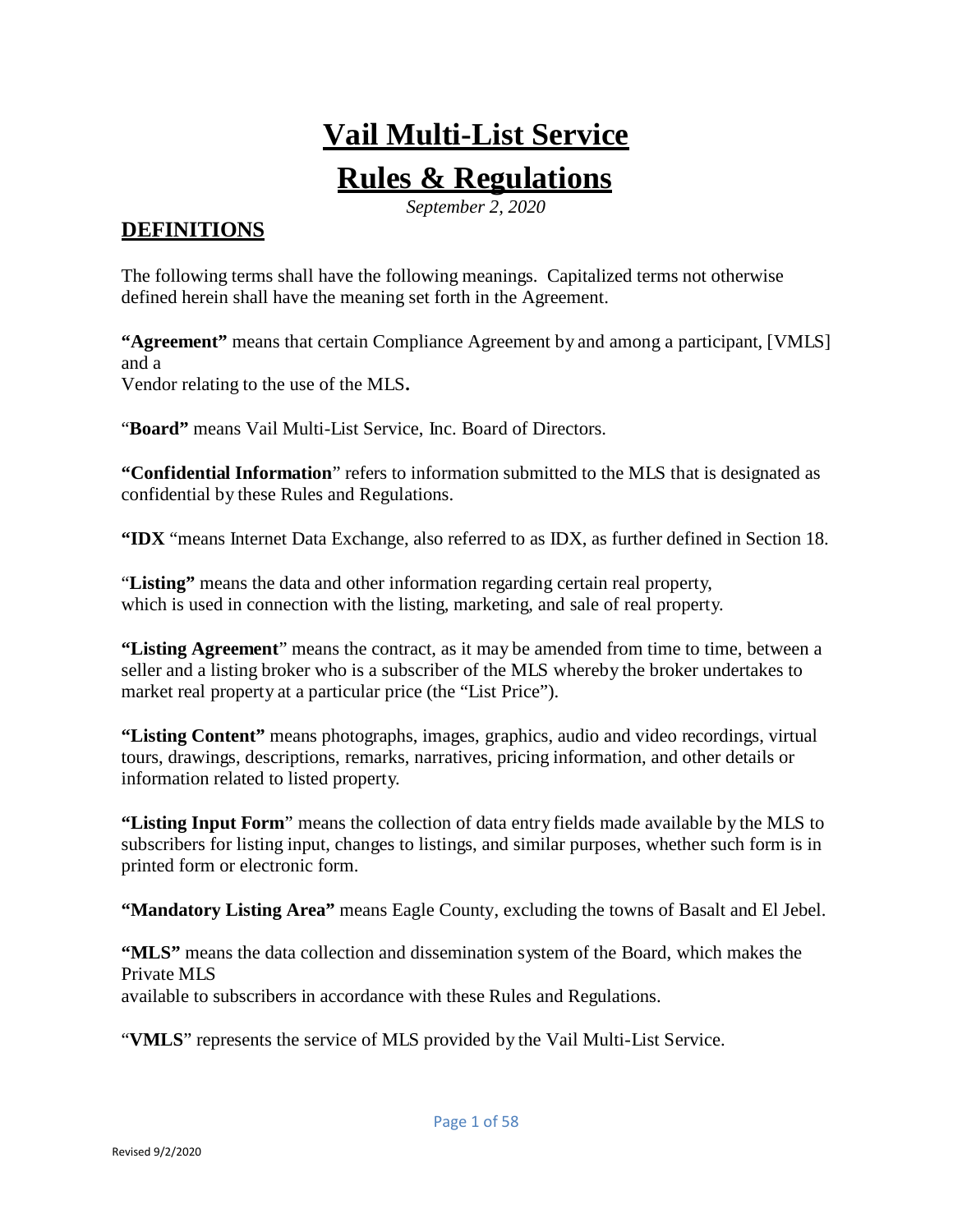**"MLS Director**" means the individual or individuals designated by the Board to manage the MLS.

**"MLS Compilation"** means any format in which property listing data is collected and disseminated to the subscribers, including, but not limited to, bound book, loose-leaf binder, computer database, card file, or any other format determined by the Board.

**"Modified Public MLS"** means that portion of the Private MLS that the MLS elects to make available to subscribers for use on the subscriber's web-site, as further defined in Section 13 of the MLS Rules and Regulations.

**"Participant"** Any REALTOR® of this or any other Board who is a principal, partner, corporate officer, or branch officer manager acting on behalf of the principal, without further qualification, except as otherwise stipulated in these bylaws, shall be eligible to participate in Multiple Listing Service upon agreeing in writing to conform to the rules and regulations thereof and to pay the costs incidental thereto. However, under no circumstances is any individual or firm, regardless of membership status, entitled to Multiple Listing Service "membership" or "participation" unless they hold a current, valid real estate broker's license and offer or accept compensation to and from other participants or are licensed or certified by an appropriate state regulatory agency to engage in the appraisal of real property.\*\* Use of information developed by or published by a Board Multiple Listing Service is strictly limited to the activities authorized under participant's licensure(s) or certification and unauthorized uses are prohibited. Further, none of the foregoing is intended to convey "participation" or "membership" or any right to access to information developed by or published by a Board of Multiple Listing Service where access to such information is prohibited by law.

Note: Mere possession of a broker's license is not sufficient to qualify for MLS participation. Rather, the requirement that an individual or firm "offers or accepts cooperation and compensation" means that the participant actively endeavors during the operation of its real estate business to list real property of the type listed on the MLS and/or to accept offers of cooperation and compensation made by listing brokers or agents in the MLS. "Actively" means on a continual and on-going basis during the operation of the participant's real estate business. The "actively" requirement is not intended to preclude MLS participation by a participant or potential participant that operates a real estate business on a part time, seasonal, or similarly time-limited basis or that has its business interrupted by periods of relative inactivity occasioned by market conditions. Similarly, the requirement is not intended to deny MLS participation to a participant or potential participant who has not achieved a minimum number of transactions despite good faith efforts. Nor is it intended to permit an MLS to deny participation based on the level of service provided by the participant or potential Participant as long as the level of service satisfies state law.

The key is that the participant or potential participant actively endeavors to make or accept offers of cooperation and compensation with respect to properties of the type that are listed on

Page 2 of 58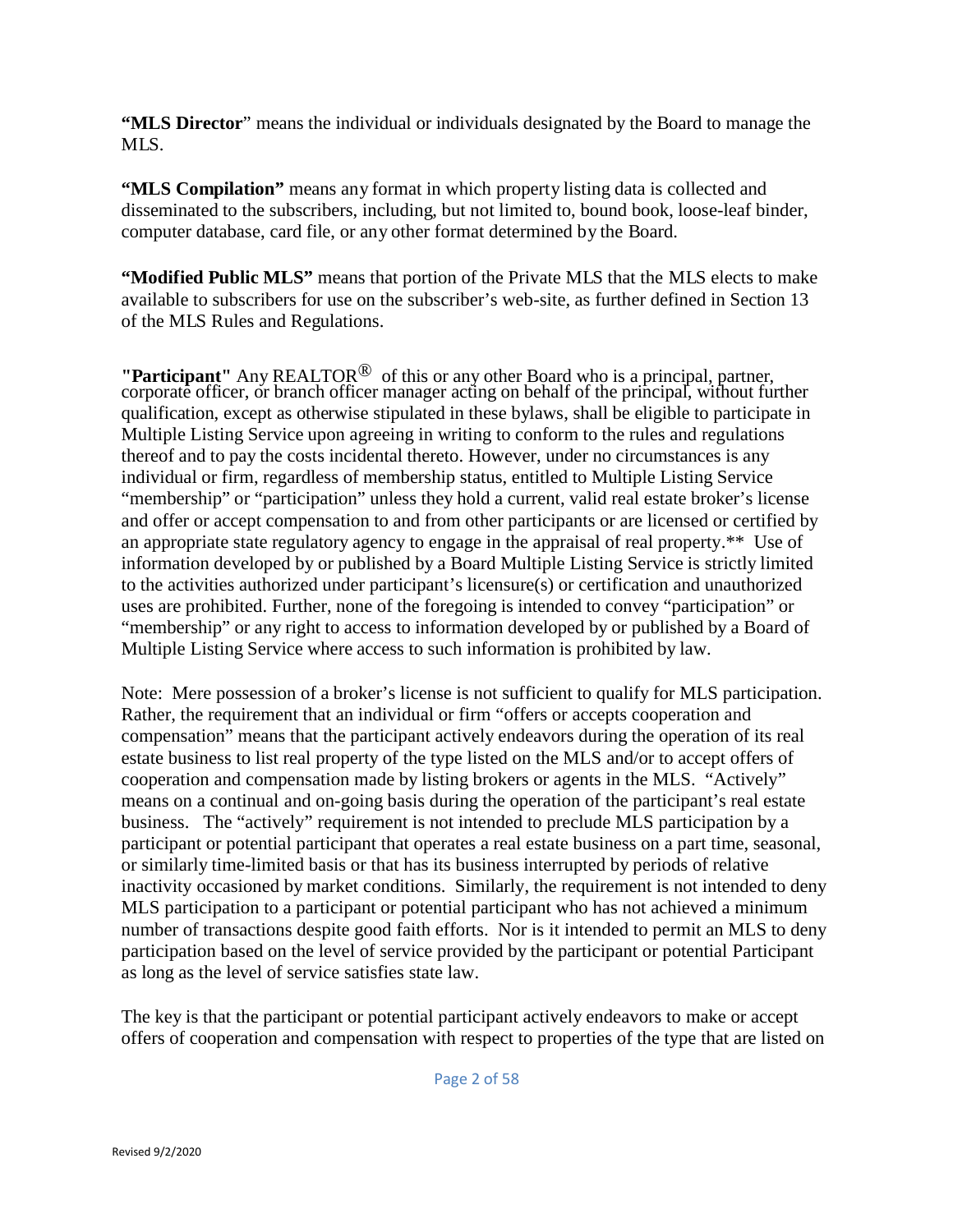the MLS in which participation is sought. This requirement does not permit an MLS to deny participation to a participant or potential participant that operates a Virtual Office Website ("VOW") (including a VOW that the participant uses to refer customers to other participants) if the participant or potential participant actively endeavors to make or accept offers of cooperation and compensation. An MLS may evaluate whether a participant or potential participant "actively endeavors during the operation of its real estate business" to "offer or accept cooperation and compensation" only if the MLS has a reasonable basis to believe that the participant or potential participant is in fact not doing so. The membership requirement shall be applied on a nondiscriminatory manner to all participants and potential participants.

**"Service Area"** means the State of Colorado.

**"Subscriber"** Where the terms subscriber or user are used in connection with a multiple listing service owned or operated by an association of REALTORS  $\mathcal{B}$ , they refer to non-principal brokers, sales licensees, and licensed and certified real estate appraisers affiliated with an MLS participant and may, as a matter of local option, also include a participant's affiliated unlicensed administrative and clerical staff, personal assistants, and individuals seeking licensure or certification as real estate appraisers provided that any such individuals is under the direct supervision of an MLS participant or the participant's licensed designee. If such access is available to unlicensed or uncertified individuals, their access is subject to the rules and regulations, the payment of applicable fees and charges (if any), and the limitations and restrictions of state law. None of the foregoing shall diminish the participant's ultimate responsibility for ensuring compliance with the rules and regulations of the MLS by all individuals affiliated with the participant.

Under the Board of Choice policy, MLS participatory rights shall be available to any REALTOR<sup>®</sup> (principal) or any firm comprised of REALTORS<sup>®</sup> (principals) irrespective of where they hold primary membership subject only to their agreement to abide by an y MLS rules or regulations; agreement to arbitrate disputes with other participants; and payment of any MLS dues, fees, and charges. Participatory rights granted under Board of Choice do not confer voting privileges or eligibility for office as an MLS committee member, officer, or director, except as granted at the discretion of the local board and/or MLS.

The universal access to services component of Board of Choice is to be interpreted as requiring that MLS participatory rights be available to REALTOR<sup>®</sup> principals, or to firms comprised of REALTOR $^{\circledR}$  principals, irrespective of where primary or secondary membership is held. This does not preclude an MLS from assessing REALTORS® not holding primary or secondary membership locally fees, dues, or charges that exceed those or, alternatively, that are less than those charged participants holding such memberships locally or additional fees to offset actual expenses incurred in providing MLS services such as courier charges, long distance phone charges, etc., or for charging any participant specific fees for optional additional services.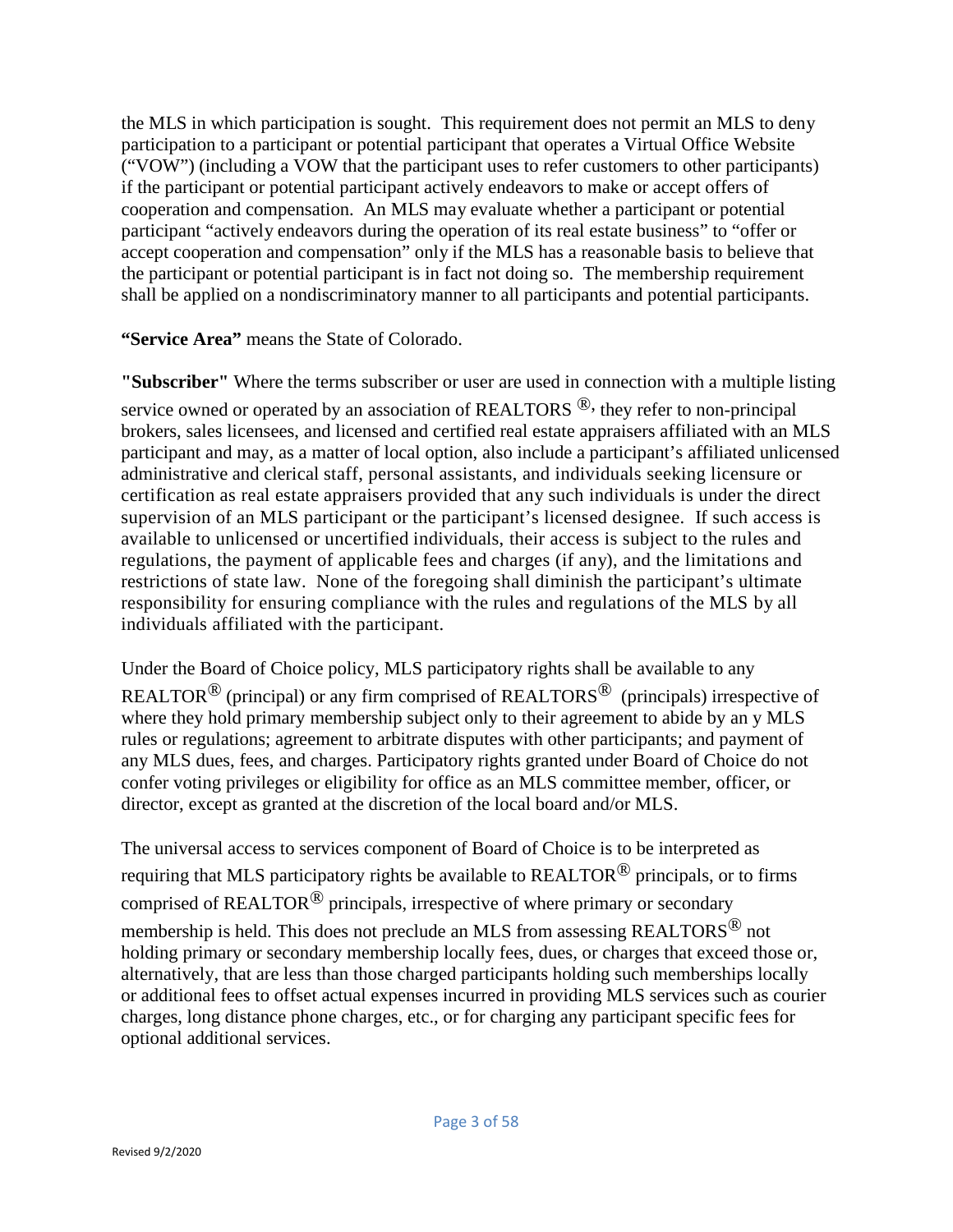None of the foregoing shall be construed as requiring an association to grant MLS participatory rights, under Board of Choice, where such rights have been previously terminated by action of that association's Board of Directors.

**"Private MLS"** means all of the data in the MLS available to subscribers in compliance with the MLS Rules and Regulations.

**"Public MLS"** means that portion of the Private MLS that the Board determines to display on the MLS

public website. The Vail MLS may not to elect to have such a website.

A **"Required Field"** is a portion of the Input Form that the Board has determined must be completed in order for the Listing to be included in the MLS.

**"Submit"** means providing data to the MLS for inclusion in the MLS. Submission may be by electronic submission [also known as "broker load"], by providing the MLS Director with a completed Listing Input Form, or any other form of data entry authorized by the Board.

# **Listing Procedures**

The listing broker owns the listing agreement. Prior to submitting a listing to the MLS, the listing broker should own, or have the authority to license all listing content (e.g. photographs, images, graphics, audio and video recordings, virtual tours, drawings, descriptions, remarks narratives, pricing information, and other details or information related to listed property to be published in the MLS compilation of listing information.

Use of listings and listing information by MLSs for purposes other than the defined purposes of MLS requires participants' consent. Such consent cannot be required as a condition of obtaining of maintaining MLS participatory rights. MLSs may presume such consent provided that listing brokers are given adequate prior notice of any intended use unrelated to the defined purpose of MLS, and given the opportunity to affirmatively withhold consent for that use.

Participants cannot be required to transfer ownership rights (including intellectual property rights) in their listings or listing content to MLS to obtain or maintain participatory rights except that MLSs may require participants to grant the licenses necessary for storage, reproduction, compiling, and distribution of listings and listing information to the extent necessary to fulfill the defined purposes of MLS. MLSs may also require participants to warrant that they have the right in submitted information necessary to grant these rights to MLS.

# **Section 1.1 Types of Properties**

Listings of real or personal property of the following types, which are listed subject to a real estate broker's license, and are located within the Mandatory Listing Area of the MLS, and are taken by participants on an exclusive right-to-sell or exclusive-agency listing, shall be delivered to the Vail Multiple Listing VMLS, Inc. ("MLS or the VMLS") within two (2)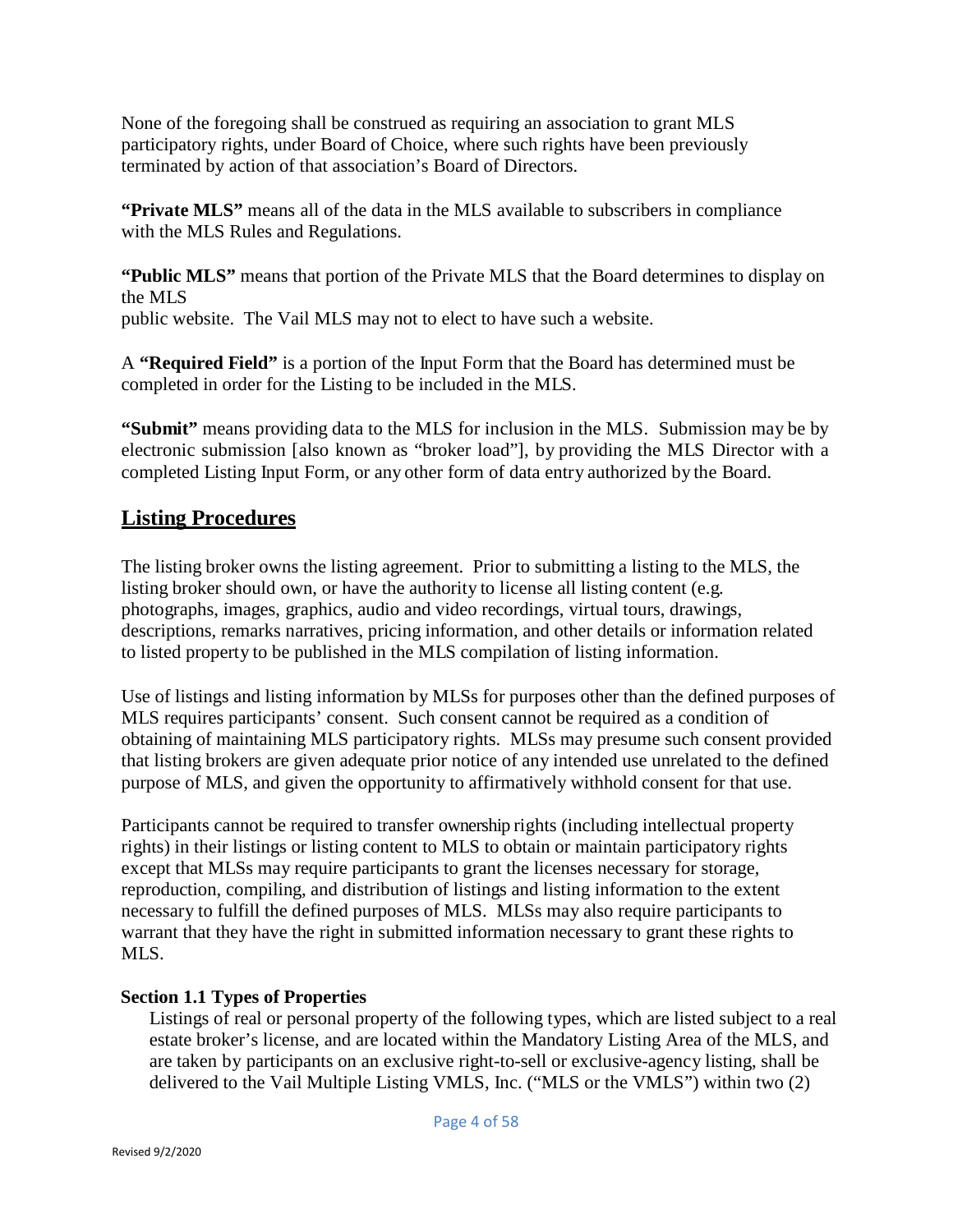business days after all necessary signatures of seller(s) have been obtained, i.e. it becomes a listing:

- a. Single family homes for sale or exchange
- b. Vacant lots and acreage for sale or exchange
- c. Two-family, three-family, and four-family residential buildings for
- sale or exchange
- d. Commercial
- e. Rental
- f. Shared Interest

*The VMLS shall accept* exclusive right-to-sell listing contracts and exclusive agency listing contracts, and may accept other forms of agreement which make it possible for the listing broker to offer compensation to the other participants of the VMLS acting as transactionbrokers, buyer agents, or both.

The listing agreement must include the seller's written authorization to submit the agreement to theMLS.

The different types of listing agreements include:

- a. Exclusive right-to-sell
- b. Exclusive agency
- c. Net listings
- d. Open listings

The VMLS may not accept **net listings** because they are deemed unethical and, in most states, illegal. **Open listings** are not accepted except where required by law because the inherent nature of an open listing is such as to usually not include the authority to cooperate and compensate other brokers and inherently provides a disincentive for cooperation. An **open listing** is a contractual agreement under which the listing broker acts as the agent as the legally recognized non-agency representative of the seller(s), and the seller(s) agrees to pay a commission to the listing broker only if the property is sold through the efforts of the listing broker.

The **exclusive right-to-sell** listing is the conventional form of listing submitted to the multiple listing service in that the seller authorizes the listing broker to cooperate with and to compensate other brokers. The **exclusive agency** listing also authorizes the listing broker, as exclusive agent, to offer cooperation and compensation on blanket unilateral bases, but also reserves to the seller the general right to sell the property on an unlimited or restrictive bases. Exclusive agency listings and exclusive right-to-sell listings with named prospects exempt should be clearly distinguished by a simple designation such as a code or symbol from exclusive right-to-sell listings with no named prospects exempt, since they can present special risks of procuring cause controversies and administrative problems not posed by exclusive right-to-sell listings with no named prospects exempt. Care should be exercised to ensure that different codes or symbols are used to denote exclusive agency and exclusive right-to-sell listings with prospect reservations.

## **Section 1.0.1: Clear Cooperation Policy**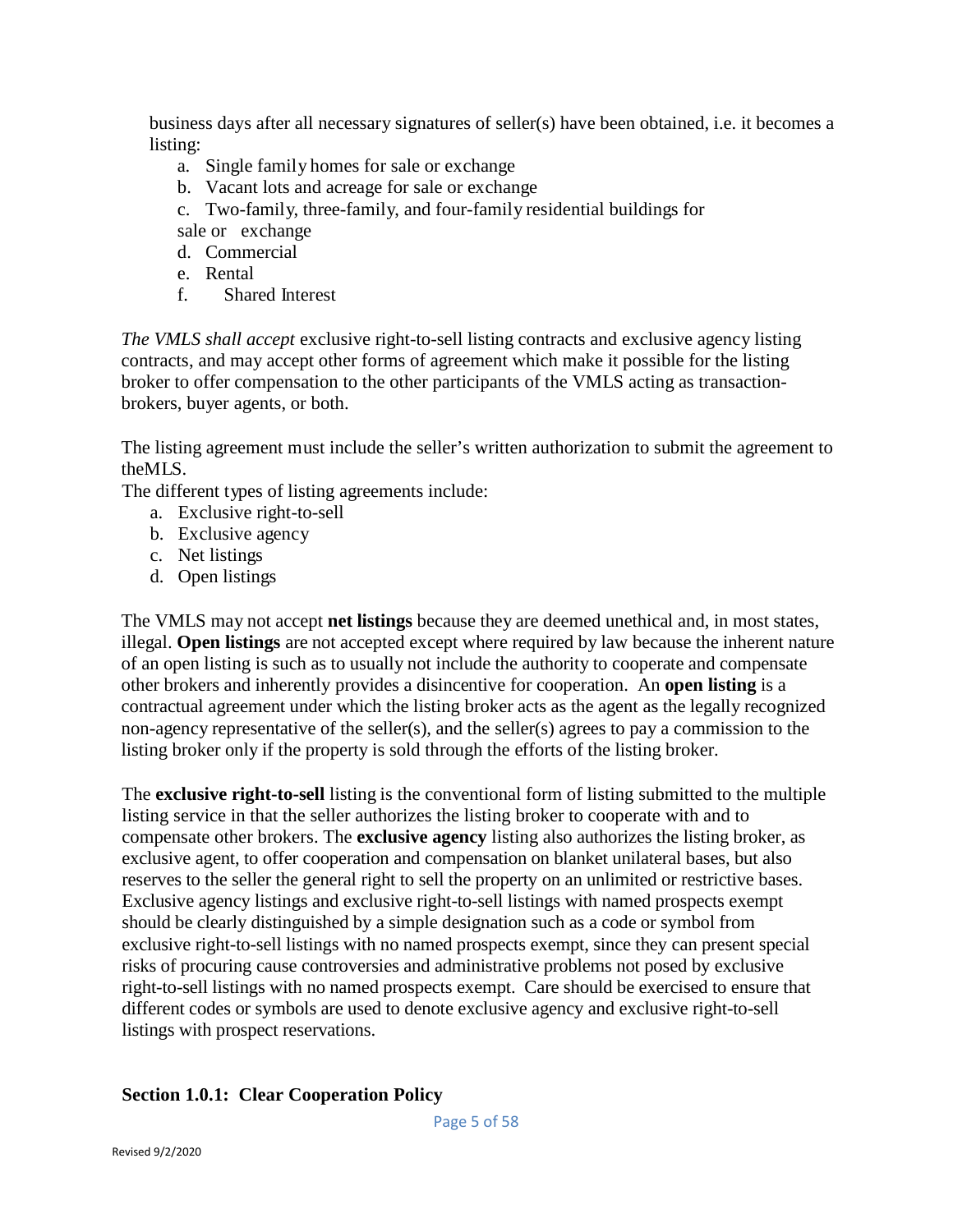Within one (1) business day of marketing a property to the public, the listing broker must submit the listing to the MLS for cooperation with other MLS participants. Public marketing includes, but is not limited to, flyers displayed in windows, yard signs, digital marketing on public-facing websites, brokerage website displays (including IDX and VOW), digital communications marketing (email blasts), multi-brokerage listing sharing networks, and applications available to the general public.

*Note: Exclusive listing information for required property types must be filed and distributed to other VMLS Participants for cooperation under the Clear Cooperation Policy. This applies to listings filed under Section 1 and listings exempt from distribution under Section 1.6 of the VMLS rules if it is being publicly marketed, and any other situation where the listing broker is publicly marketing an exclusive listing that is required to be filed with the service and is not currently available to other MLS Participants*

## **Section 1.1.1: Listing Subject to Rules and Regulations of the VMLS**

Any listing taken on a contract to be filed with the VMLS is subject to the rules and regulations of the VMLS upon the signatures of the seller(s). In the event that the listing of a participant has as its listing agent or salesperson a licensee who is subject to a fee waiver under Section 6.1 then that listing shall be ineligible for submission to the service.

# **Section 1.2: Detail on Listings Filed with the VMLS**

A listing agreement or property data form, when filed with the VMLS by the listing broker, shall be complete in every detail which is ascertainable as specified on the property data form. The participant is responsible for the accuracy of all data entered into the MLS system and shall revise inaccurate data as soon as participant becomes aware of any inaccuracy. Inaccurate data not corrected within the prescribed time in these Rules and Regulations will subject participant to fines and/or suspension (see Exhibit A). Participants shall be responsible for complying with all standards of practice for data entry.

**DATA.** The data categories which are relevant to the effective operation of the MLS are "Coming Soon", which signifies a listing agreement has been signed but the property is not ready to be Active; "Active", which signifies that a property is listed in the MLS and being actively marketed; "Pending", which signifies that a property is under contract; "Withdrawn", which signifies that a property is temporarily withdrawn from MLS; "Deleted" which signifies that a property which should not have been entered is permanently removed, along with its history from the MLS; "Cancelled", signifies the Seller is permanently cancelling the listing with the listing broker prior to the expiration date of the listing agreement, "Expired", which signifies that the end of the listing period, as entered in the MLS, has arrived; "Closed", which signifies that a property has sold and closed.

**(b) TIMING.** Relevant data for the above data categories must be entered into the MLS by the participant no later than two (2) business days after the Effective Date, which is defined as the Contract Date or the Listing Date or the date on which the last required signature on the relevant document is received by the participant, whichever is later. Receipt of the last signature may be evidenced by e-mail receipt (acknowledgement), facsimile transmission heading, by mailing envelope showing the date of receipt of same, or if delivered in person,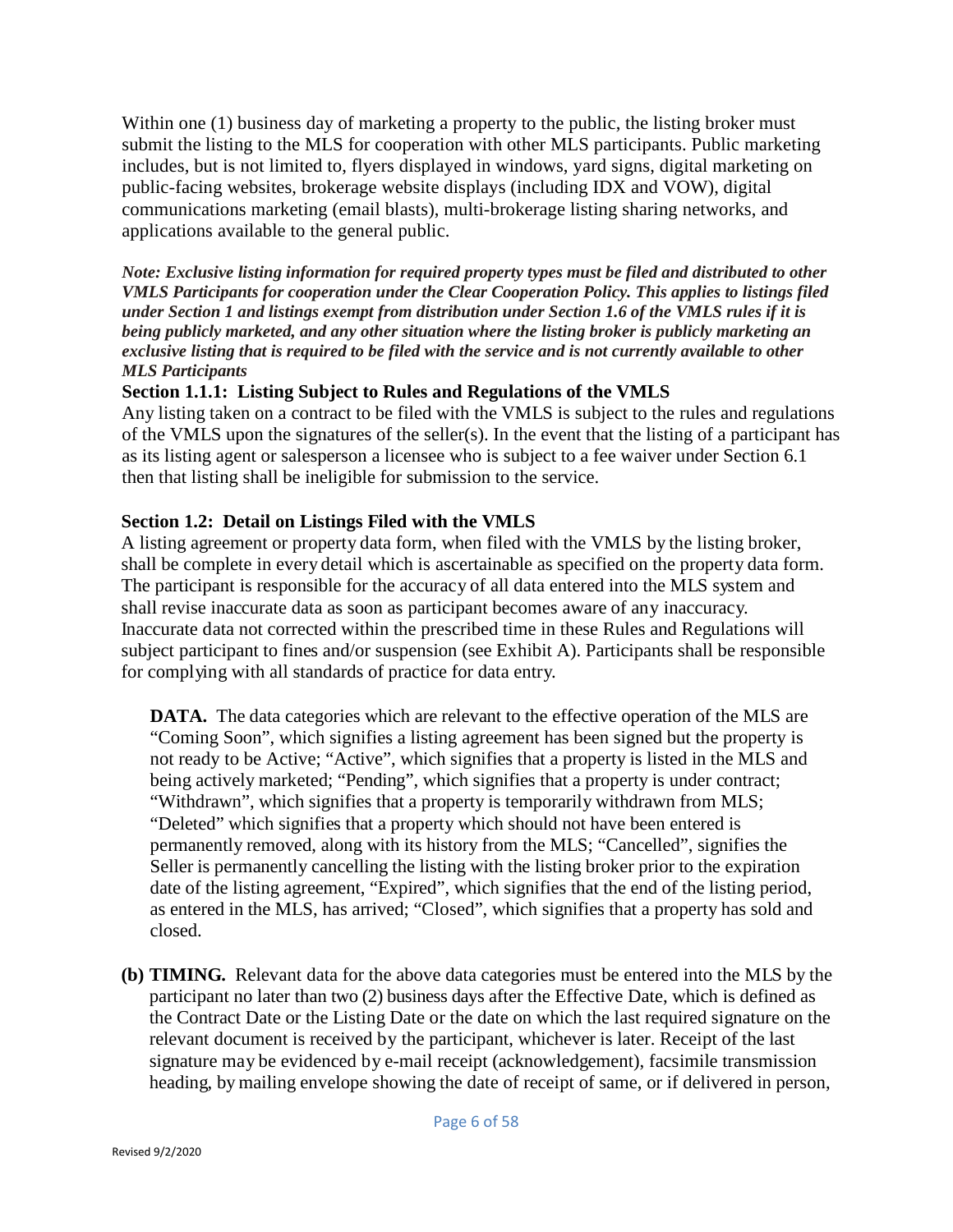by signed acknowledgement by the deliverer. The "Sold Date" is the date the property was actually closed and title transferred. The "Contract Date" is defined as the date at the top of the Contract to Buy and Sell Real Estate. The "Listing Date" is defined as the date at the top of the Listing Contract or, if later, the first day of the Listing Period, as defined in the Listing Agreement. The "Under Contract" date is defined as the date of mutual execution of contract.

## Note:

- a. A listing shall be entered in its proper area and subdivision in which it is located.
- b. Land listings will appear only once in the MLS.
- c. A listing shall be entered as the proper property type and subtype. Example: Partial ownership and anything less the 100% ownership in a property shall not be entered into Residential property type.
- d. The property subtype shall be as the property physically appears, regardless of zoning, subdivision or association documents.
- e. Required fields shall be entered into the MLS accurately by an authorized source.

## **Section 1.3: County Schedule Numbers**

All listings shall have a correct schedule number entered at the time of listing. Schedule numbers shall be obtained from the Eagle County Tax Assessors Office prior to data entry. This number is the key for tracking listing history and its accuracy is essential to the operation of the MLS. All property types under construction shall choose New or Under Construction until the Eagle County Tax Assessors Office assigns a permanent schedule number. The listing agent is required to remove New or Under Construction and replace this with the permanent number at or before changing the listing status to "Sold" in the MLS, if applicable.

Properties that have more than one schedule number i.e. joined condos, properties residing on both grazing land and residential by county will be entered with one schedule number. The listing agent will pick the schedule number that best represents the property listed and disclose the additional schedule number within the realtor remarks field(s).

## **Section 1.4: Co-Listing Properties**

All listed properties will be entered into the VMLS once with one unique VMLS number issued. The inputting agent will be determined between the Co-Listing Agents. The inputting agent will be responsible for inputting the other Co-Listing Agent contact information. The inputting agent must not be a licensee subject to a fee waiver under Section 6.1.

# **Section 1.5: Furnished & Unfurnished Listings**

Properties shall be entered into the MLS once regardless of furnished or unfurnished list  $price(s)$ . The listing agent will decide which price will be entered (furnished or unfurnished) and disclose other pricing options within the Realtor Remarks field.

# **Section 1.6: Exempted Listings**

If the seller refuses to permit the listing to be disseminated by the VMLS, the participant may then take the listing (office exclusive) and such listing shall be filed with the VMLS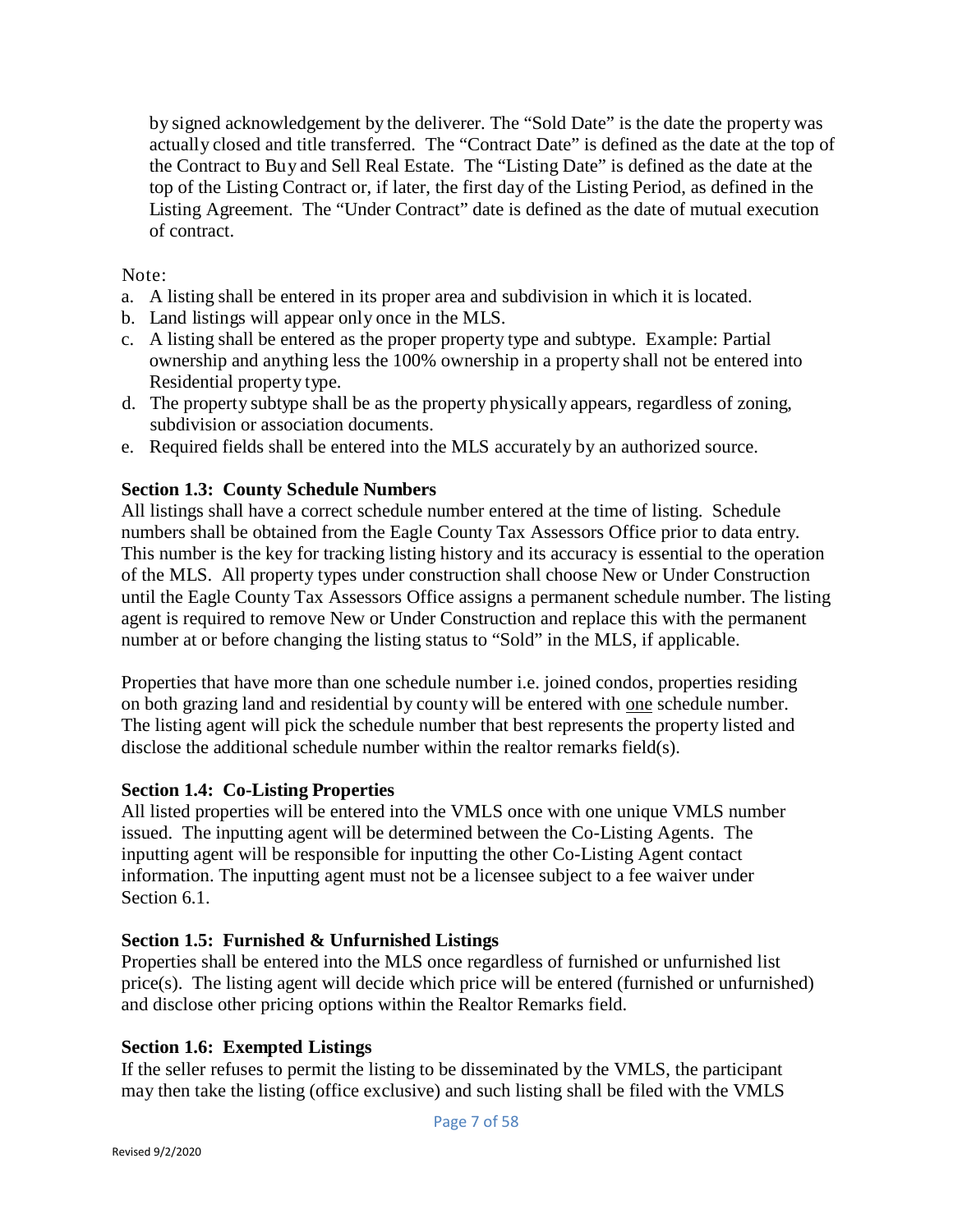but not disseminated to the participants. Filing of the listing should be accompanied by certification signed by the seller that he does not desire the listing to be disseminated by the VMLS.

## **Section 1.7: Removal of Listings by MLS**

Notwithstanding the limitations established in the Code of Ethics and Arbitration Manual or in any other NAR policy, multiple listing services operated as committees of associations of

REALTORS® or as separate, wholly-owned subsidiaries of one or more association of

REALTORS® are authorized to remove listings from the MLS where the participant has repeatedly refused or failed to timely report status changes. Prior to the removal of any removal of any listing(s) from the MLS, the participant shall be advised of the intended removal so the participant can advise his or her client(s).

## **Section 1.8: Change of Status of Listing**

Any change in listed price or other change in the original listing agreement shall be made only when authorized in writing by the seller and shall be filed with the MLS within twenty-four (24) hours (excepting weekends, holidays, and postal holidays) after the authorized change is received by the listing broker.

## **Section 1.9: Withdrawal/Cancellation of Listing Prior to Expiration**

Listings of property may be temporarily withdrawn from the MLS by the listing broker before the expiration date of the listing agreement, provided notice is filed with the VMLS, including been extended or renewed a copy of the agreement between the seller and the listing broker which authorizes the withdrawal.

Sellers do not have the unilateral right to require an MLS to withdraw a listing without the listing broker's concurrence. However, when a seller(s) can document that his exclusive relationship with the listing broker has been terminated, the multiple listing service may remove the listing at the request of the seller.

Withdrawal of listings from the MLS, before the expiration date, will require notification to the VMLS by changing the status in the MLS. The withdrawal must be in writing, signed by the listing subscriber and seller. Withdrawal of a listing is a temporary status.

Note: Cancelled Listing.

Sellers do not have the unilateral right to require the MLS to cancel a listing without the listing broker's concurrence. However, when a seller(s) can document that his exclusive relationship with the listing broker has been terminated, i.e. "cancelled", the VMLS may remove the listing at the request of the seller.

## **Section 1.10: Contingencies Applicable to Listings**

Any contingency or conditions of any term in a listing shall be specified and noticed to the participants.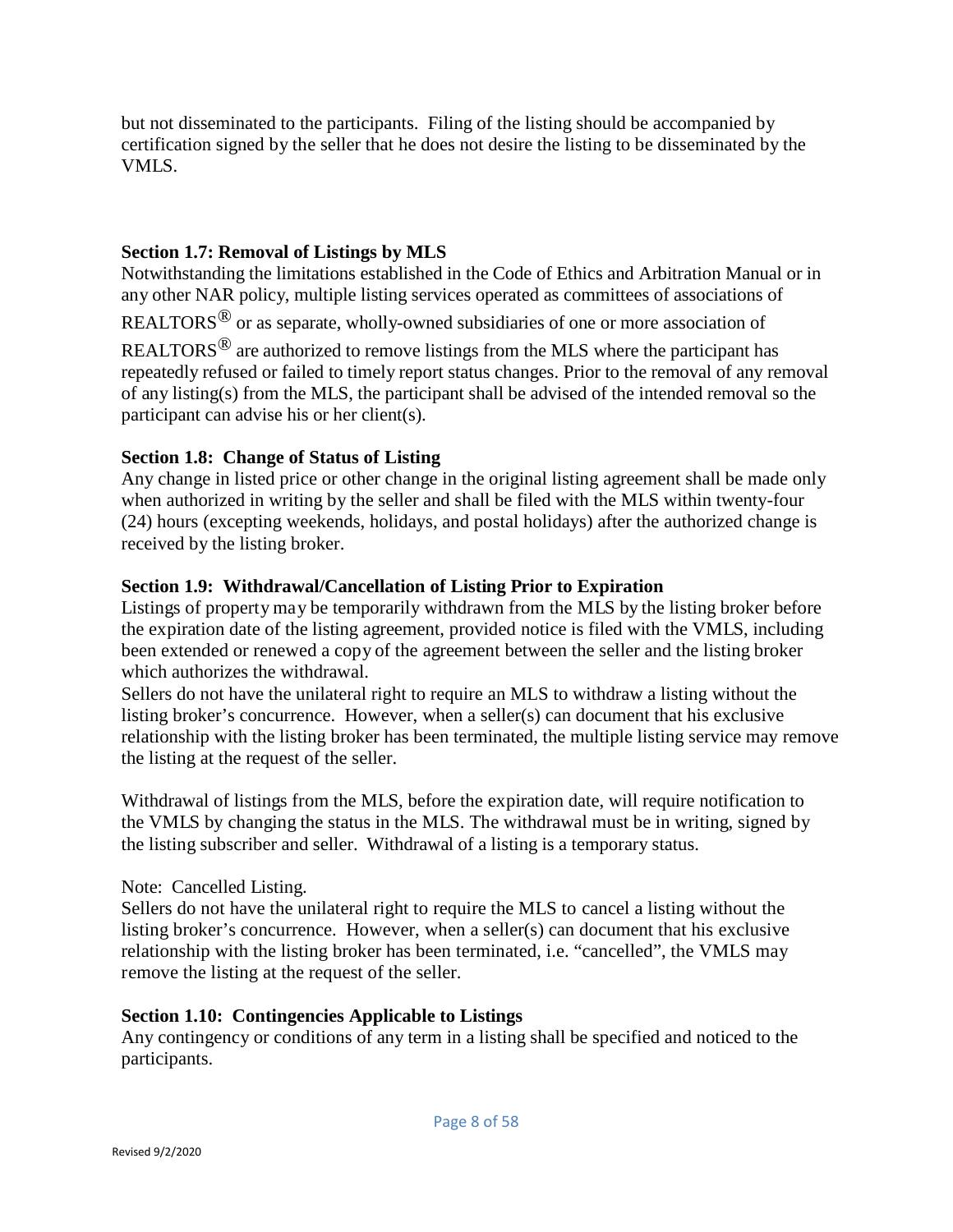## **Section 1.11: Listing Price Specified**

The full gross listing price state in the listing contract will be included in the information published in the VMLS compilation of current listings, unless the property is subject to auction. \* In the case of a "VALUE RANGE LISTING", the List Price shall be the High Price of the value range listing. The low price of the value range shall be entered into the VMLS as the Low Price.

Note: Listing with a Low Price falling within the parameters of a search will be included in the properties resulting from that search. The search tools have been designed to accommodate value range pricing. The presence of a Low Price in a listing is notice that the listing is a value range property.

For example: A hypothetical listing, List Price = \$550,000, Low Price = \$450,000. A participant searching for property priced between \$300,000 and \$460,000 will see this listing in their search results.

\*The VMLS will allow auction properties listed at reserve price (the price the seller must accept) with comments in the public remarks specifying the auction date and the reserve terms. The reserve price must be specified in the listing agreement.

# **Section 1.12: Listing Multiple Unit Properties**

All properties which are to be sold or which may be sold separately must be indicated individually in the listing and on the property data form. When part of a listed property has a change in status, proper notification shall be given to the VMLS.

# **Section 1.13: No Control of Commission Rates or Fees Charged to Participants**

The VMLS shall not fix, control, recommend, suggest, or maintain commission rates or fees for Services to be rendered by participants. Further the VMLS shall not fix, control, recommend, suggest or maintain the division of commission or fees between cooperating participants or between participants and non- participants.

# **Section 1.14: Expiration of Listings**

Listings filed with the VMLS will automatically be removed from the compilation of current listings on the expiration date specified in the agreement, unless prior to that date the VMLS receives notice that the listing has been extended.

If notice of renewal or extension is received after the listing has been removed from the compilation of current listings, the extension or renewal will be published in the same manner as a new listing. Extensions and renewals of listings must be signed by the seller(s) and filed with the VMLS.

# **Section 1.15: Termination Date on Listings**

Listings filed with the VMLS shall bear a definite and final termination date, as negotiated between the listing broker and seller.

# **Section 1.16: Service Area and Mandatory Listing Area.**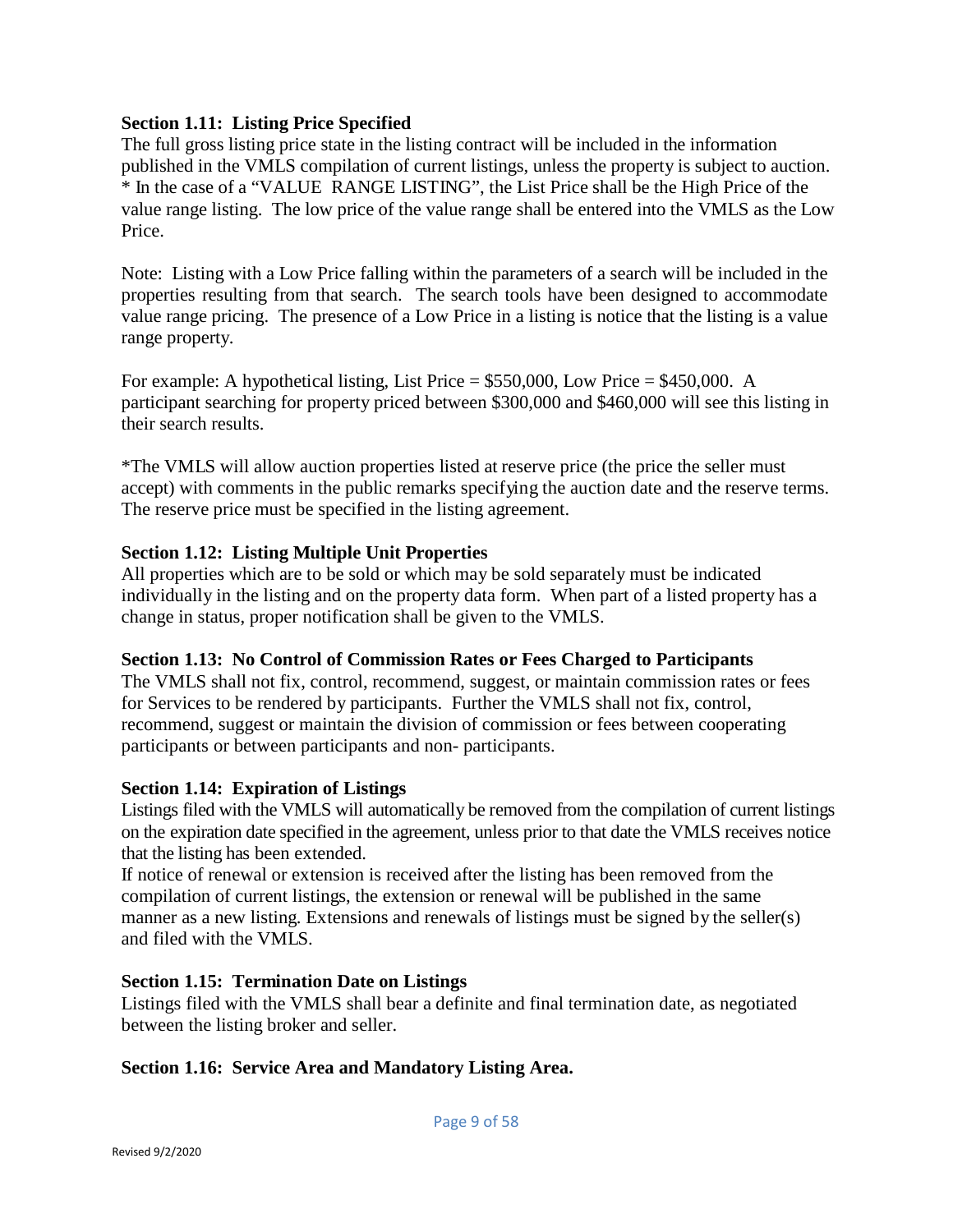Only listings of the designated types of property located within the Mandatory Listing Area of the VMLS are required to be submitted to the VMLS. Listings of property located outside the Mandatory Listing Area but within the Service Area will be accepted if submitted voluntarily by a Participant. Listings of property located outside the VMLS's Service Area will be accepted if submitted voluntarily by a participant but cannot be required by the VMLS.

## **Section 1.17: Listing of Suspended Participants**

When a participant of the VMLS is suspended from the VMLS for failing to abide by a membership duty (i.e., violation of the Code of Ethics, association bylaws, VMLS bylaws, VMLS rules and regulations, or other membership obligation except failure to pay appropriate dues, fees, or charges), all listings currently filed with the VMLS by the suspended participant shall, at the participant's option, be retained in the VMLS until sold, withdrawn or expired, and shall not be renewed or extended by the VMLS beyond the termination date of the listing agreement in effect when the suspension became effective. If a participant has been suspended from the association (except where MLS participation without association membership is permitted by law) or MLS (or both) for failure to pay appropriate dues, fees, or charges, an association MLS is not obligated to provide MLS Services, including continued inclusion of the suspended participant's listings in the MLS compilation of current listing information. Prior to any removal of a suspended participant's listings from the MLS, the suspended participant should be advised, in writing, of the intended removal so that the suspended participant may advise his clients.

## **Section 1.18: Listing of Expelled Participants**

When a participant of the VMLS is expelled from the MLS for failing to abide by a membership duty (i.e., violation of the Code of Ethics, association bylaws, VMLS bylaws, VMLS rules and regulations, or other membership obligations except failure to pay appropriate dues, fees, or charges), all listings currently filed with the VMLS by expelled participant shall, at the participant's option, be retained in the VMLS until sold, withdrawn, or expired, and shall not be renewed or extended by the VMLS beyond the termination date of the listing agreement in effect when the expulsion became effective.

If a participant has been expelled from the association (except where MLS participation without association membership is permitted by law) or MLS (or both) for failure to pay appropriate dues, fees, or charges, an association MLS is not obligated to provide MLS Services, including continued inclusion of the expelled participant's listings in the MLS compilation of current listing information. Prior to any removal of an expelled participant's listings from the MLS, the expelled participant should be advised, in writing, of the intended removal so that the expelled participant may advise his clients.

## **Section 1.19: Listing of Resigned Participants**

When a participant resigns from the VMLS, the VMLS is not obligated to provide Services, including continued inclusion of the resigned participant's listings in the VMLS compilation of current listing information. Prior to any removal of a resigned participant's listings from the VMLS, the resigned participant should be advised, in writing, of the intended removal so that the resigned participant may advise his clients.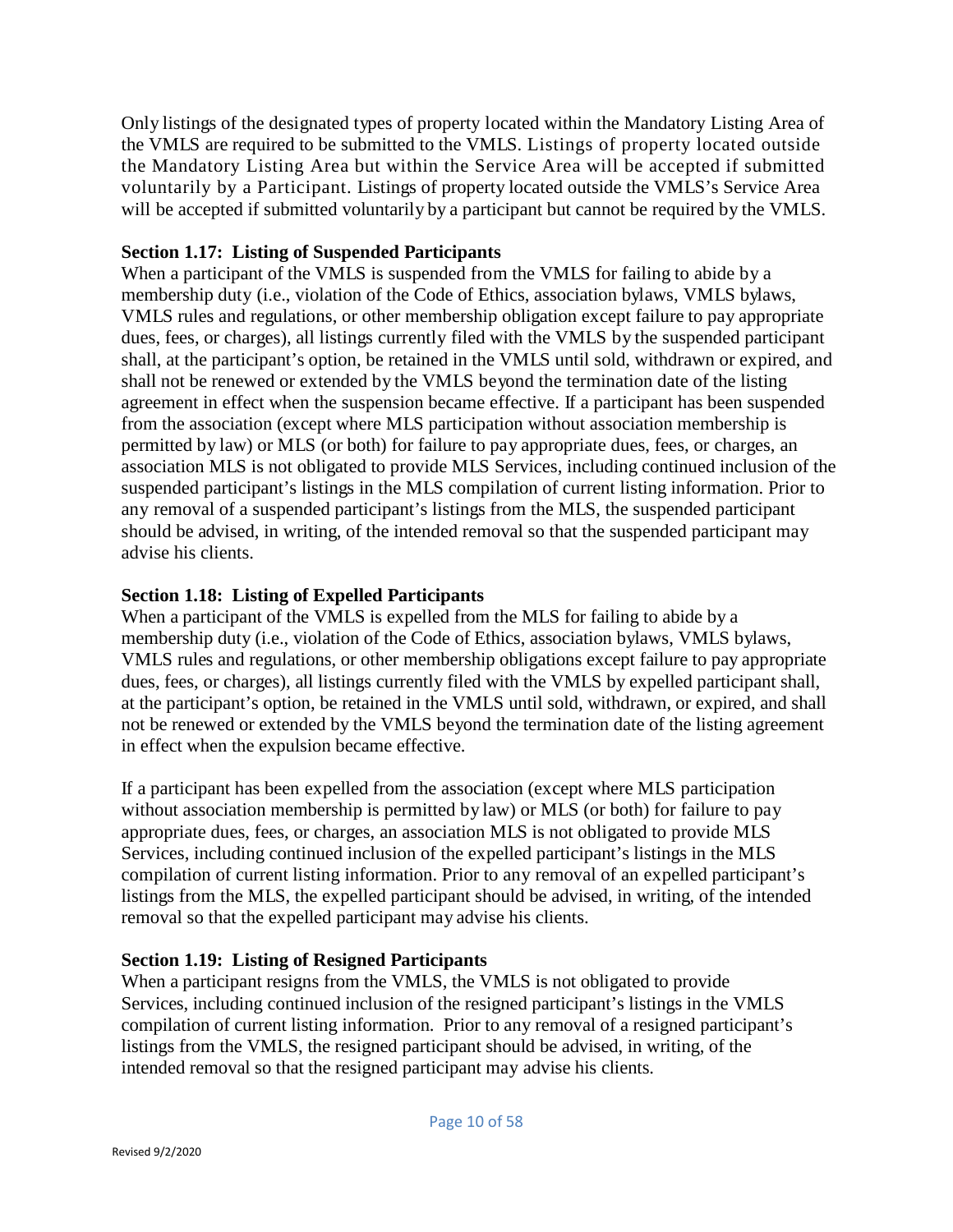## **Section 1.20: Photographs are Mandatory**

In addition to the above, participants shall include a photograph, or in the case of new construction, a schematic diagram or floor plan, with each new Active listing entered into the VMLS. A listing status will not be allowed to be changed to "Active" until a photo has been added. The photograph shall fill the entire space provided for in the image box within VMLS (no white borders). Multiple Listing Services may, as a matter of local discretion, require submission of a reasonable number of photographs or other graphic representations that accurately depict listed property except where sellers expressly direct that photographs not appear in VMLS compilations.

No promotional signs shall appear in any photograph submitted pursuant to this Section 1.18. In the event a participant fails to comply with the terms of this Section 1.18 the participant shall be warned and fined a fee as may be set by VMLS (See Exhibit A). This charge will appear on the participant's monthly billing invoice.

## **Section 1.20.1: Copyright Considerations for MLS Photographs**

There are a number of different ways in which photographs of properties arrive in a MLS. The MLS participant (or one of their employees) may take the photograph or a photographer may take the photograph. If the participant or an employee of the participant has taken the photographs, the participant will own the copyright to the photographs. If a third-party photographer is used, the agreement with the photographer can either: (i) expressly license the Board/MLS/participant to use the photographs in certain manners or (ii) it may transfer all of the rights to the photographs to the MLS. Uploading copyrighted material without the appropriate license or ownership into VMLS is prohibited.

## **Section 1.21: Virtual Tours**

VMLS participants wishing to provide virtual tours for display within the Private and the Public MLS, (commonly referred to as IDX), systems of the VMLS, Inc. shall comply with the following standards.

- a. The virtual tour shall link to a URL, i.e. [http://myvirtualtour.com/.](http://myvirtualtour.com/) Executable, virtual tours shall not be permitted, i.e. myvirtualtour.exe.
- b. The virtual tour shall launch into a separate pop-up window.
- c. The only information that may be displayed within the virtual tour pop-up window shall be the navigational control panel necessary to manipulate the virtual tour view, i.e. tour photography or video. Optionally, a short one-line description of the tour view, i.e. Master Bedroom, Kitchen, and Exterior shall be permitted within the window.
- d. All links directed from VMLS are to be unbranded. Any link originating from VMLS shall not contain broker information. Any links to any videos shall not have any branding. The logo of a third-party virtual tour vendor, such as IPIX that displays momentarily during the site launch is permissible.

# **Selling Procedures**

#### **Section 2: Showings and Negotiations**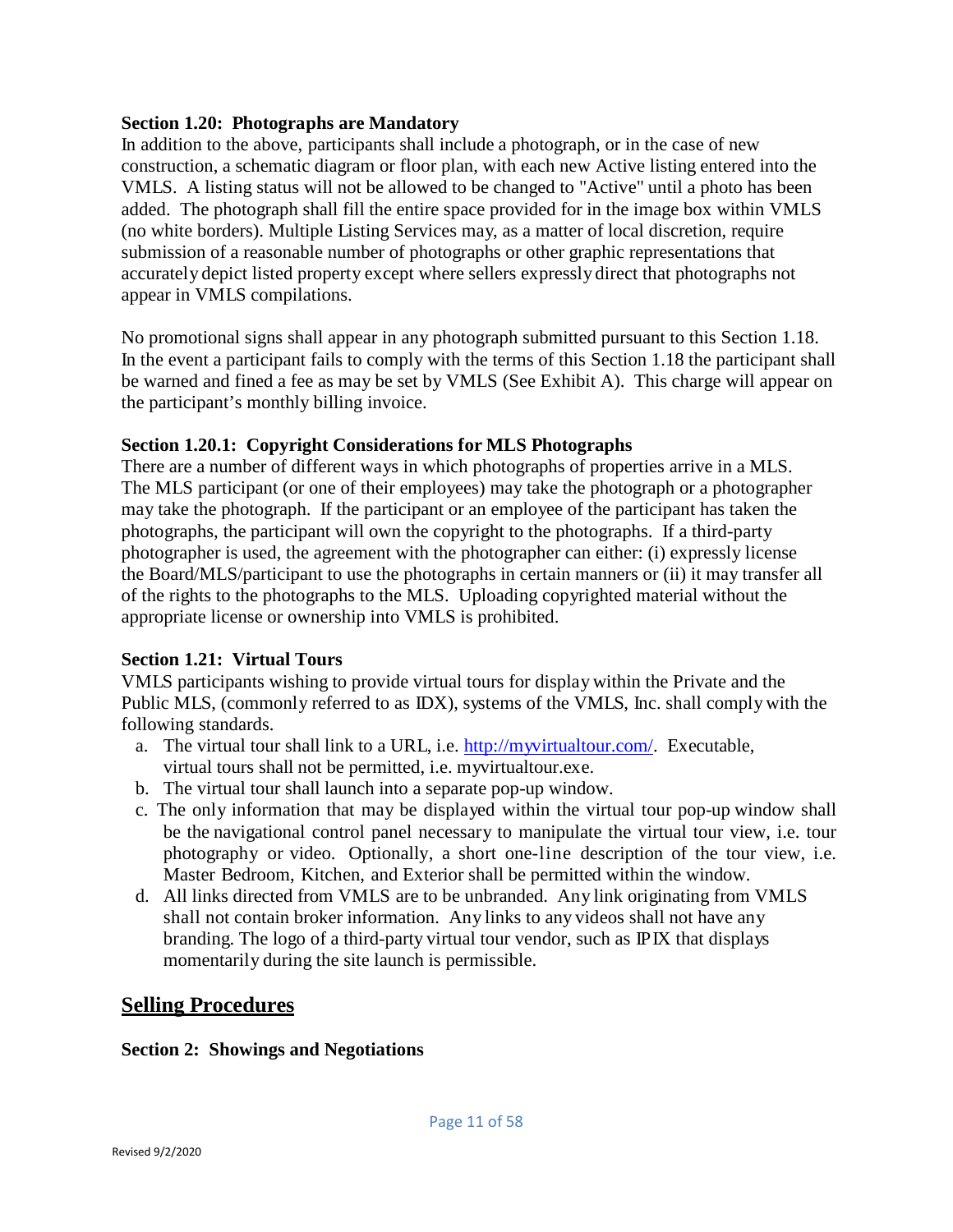Appointments for showings and negotiations with the seller for the purchase of listed property filed with the VMLS shall be conducted through the listing broker, except under the following circumstances:

- a. the listing broker gives the cooperating broker specific authority to show and/or negotiate directly, or
- b. after reasonable effort, the cooperating broker cannot contact the listing broker or his representative; however, the listing broker, at his option, may preclude such direct negotiations by cooperating brokers.

## **Section 2.1: Presentation of Offers**

The listing broker must make arrangements to present the offer, in compliance with Colorado law, as soon as possible, or give the cooperating broker a satisfactory reason for not doing so.

## **Section 2.2: Submission of Written Offers**

The listing broker shall submit to the seller all written offers until closing unless precluded by law, government rule, regulation, or agreed otherwise in writing between the seller and the listing broker.

Unless the subsequent offer is contingent upon the termination of an existing contract, the listing broker shall recommend that the seller obtain the advice of legal counsel prior to acceptance of the subsequent offer.

Participants representing buyers or tenants shall submit to the buyer or tenant all offers and counteroffers until acceptance and shall recommend that buyers and tenants obtain legal advice where there is a question about whether a pre-existing contract has been terminated.

## **Section 2.3: Right of Cooperating Broker in Presentation of Offer**

The cooperating broker (transaction-broker or buyer agent) or his representative has the right to participate in the presentation to the seller or lessor of any offer he secures to purchase or lease. He does not have the right to be present at any discussion or evaluation of that offer by the seller or lessor and the listing broker. However, if the seller or lessor gives written instructions to the listing broker that the cooperating broker not be present when an offer the cooperating broker secured is presented, the cooperating broker has the right to a copy of the seller's or lessor's written instructions. None of the foregoing diminishes the listing broker's right to control the establishment of appointments for such presentations.

## **Section 2.4: Right of Listing Broker in Presentation of Counter-Offer**

The listing broker or his representative has the right to participate in the presentation of any counter-offer made by the seller or lessor. He does not have the right to be present at any discussion or evaluation of a counter-offer by the purchaser or lessee. However, if the purchaser or lessee gives written instructions to the cooperating broker that the listing broker not be present when a counter-offer is presented, the listing broker has the right to a copy of the purchaser's or lessee's written instructions.

## **Section 2.5: Reporting Sales to the MLS**

Status changes, including final closing of sales and sale prices, shall be reported to the VMLS by the listing broker within two (2) business days after they have occurred. If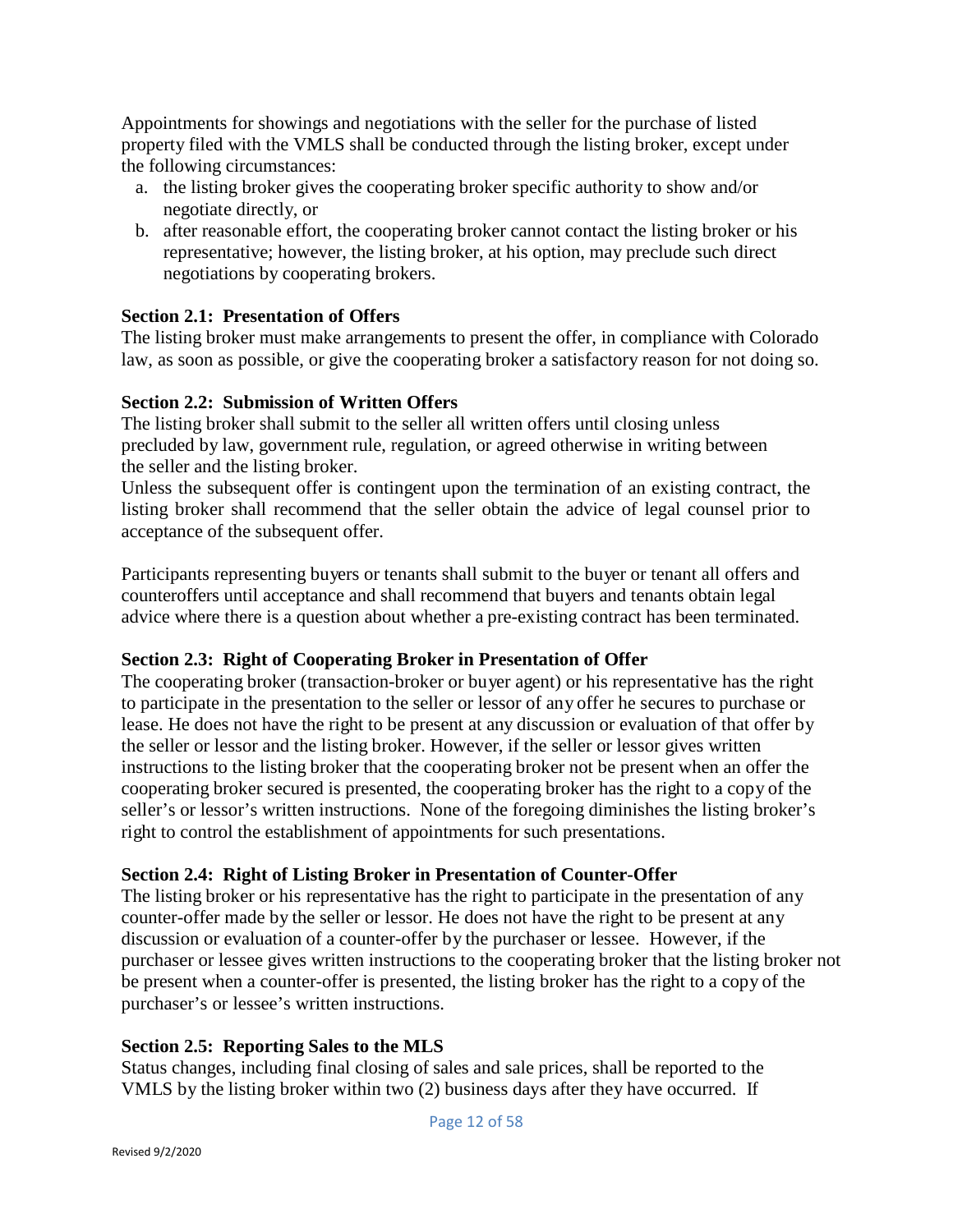negotiations were carried on under Section 2(a) or (b) hereof, the cooperating broker shall report accepted offers and prices to the listing broker within twenty-four (24) hours after occurrence and the listing broker shall report them to the VMLS within two (2) business days after receiving notice from the cooperating broker.

Note 1: The listing agreement of a property filed with the VMLS by the listing broker should include a provision expressly granting the listing broker authority to advertise; to file the listings with the VMLS; to provide timely notice of status changes of the listing to the MLS; and to provide sales information including the selling price to the VMLS upon sale of the property. If deemed desirable by the VMLS to publish sales information prior to final closing (settlement) of a sales transaction, the listing agreement should also include a provision expressly granting the listing broker the right to authorize dissemination of this information by the VMLS to its participants.

Note 2: In disclosure states, if the sale price of a listed property is recorded, the reporting of the sale price may be required by the MLS.

In states where the actual sale prices of completed transactions are not publicly accessible, failure to report sale prices can result in disciplinary action only if the MLS:

- 1. categorizes sale price information as confidential and
- 2. limits use of sale price information to participants and subscribers in providing real estate services, including appraisals and other valuations, to customers and clients; and to governmental bodies and third-party entities only as provided below. The MLS may provide sale price information to governmental bodies only to be used for statistical purposes (including use of aggregated data for purposes of valuing property) and to confirm the accuracy of information submitted by property owners or their representative in connection with property valuation challenges; and to thirdparty entities only to be used for academic research, statistical analysis, or for providing services to participants and subscribers. In any instance where a governmental body and third-party entity makes sale price information provided by the VMLS available other than as provided for in this provision, a listing participant may request the sale price information for a specific property be withheld from dissemination for these purposes with written authorization from the seller, and withholding of sale price information from these entities shall not be construed as a violation of the requirement to report sales prices.

Note 3: As established in the Virtual Office Website ("VOW") policy, sale prices can only be categorized as confidential in states where the actual sale prices of completed transactions are not accessible from public records.

## **Section 2.6: Reporting Resolution of Contingencies**

The listing broker shall report to the VMLS within two (2) business days that a contingency on file with the VMLS has been fulfilled or renewed, or the agreement cancelled.

# **Section 2.7: Advertising of Listings Filed with the VMLS**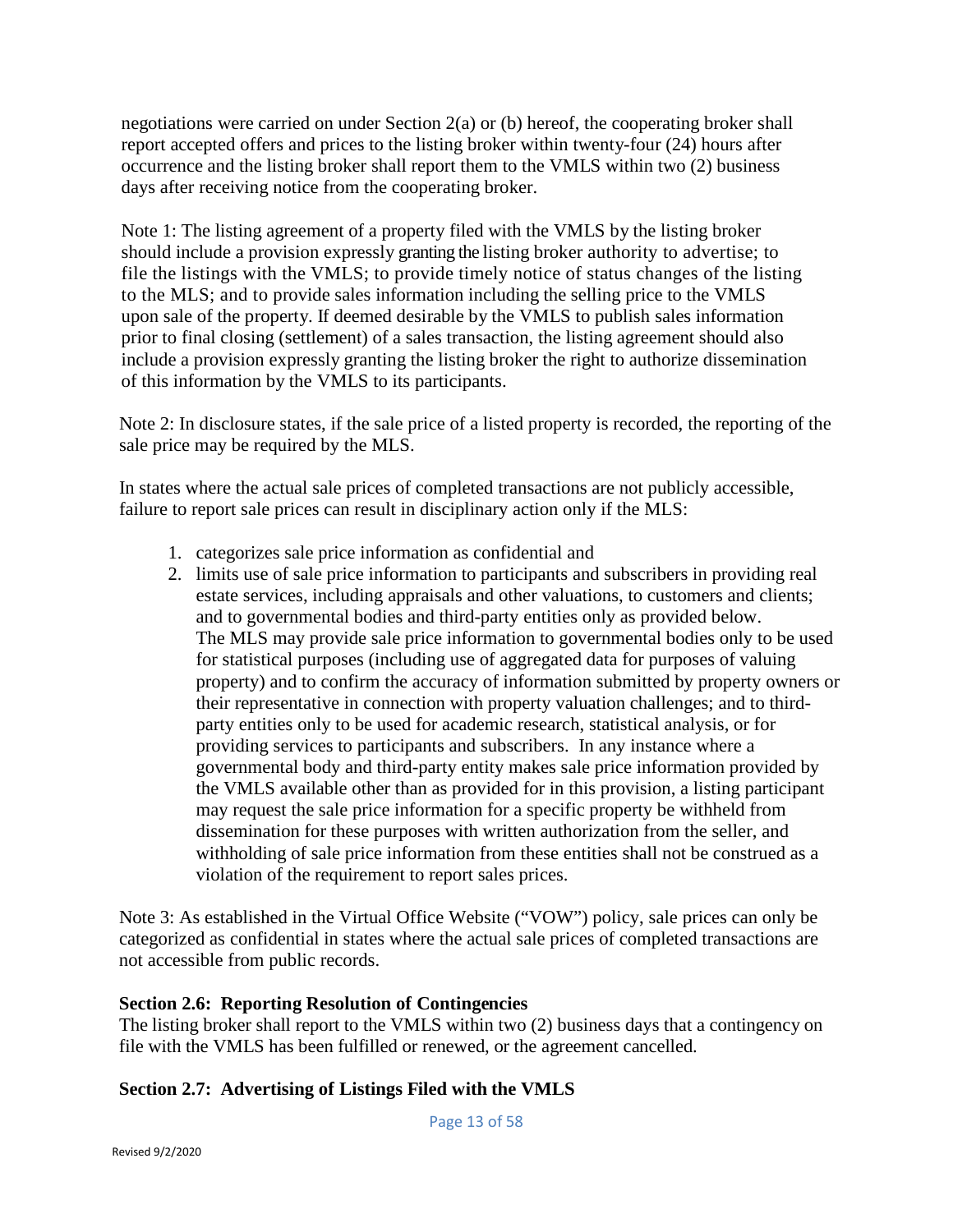A listing shall not be advertised by any participant other than the listing broker without the prior consent of the listing broker.

## **Section 2.8: Reporting Cancellation of Pending Sale**

The listing broker participant shall submit to the VMLS within two (2) business days after the cancellation of any pending sale, and the listing shall be changed to its current proper status i.e., active, expired or withdrawn.

## **Section 2.9: Availability of Listed Property**

Listing broker shall not misrepresent the availability of access to show or inspect listed property.

# **Refusal to Sell**

## **Section 3: Refusal to Sell**

If the seller of any listed property filed with the VMLS refuses to accept a written offer satisfying the terms and conditions stated in the listing, such fact shall be transmitted immediately to the VMLS and to all participants.

# **Prohibitions**

## **Section 4: Information for Participants Only**

Any listing filed with the VMLS shall not be made available to any broker or firm not a member of the VMLS without the prior consent of the listing brokers. A participant with licensees who are subject to a fee waiver under Section 6.1 may not make available to those licensee's listings of other brokers in the MLS. The preceding sentence does not prohibit a licensee from accessing listing records from another MLS or from any other source lawfully available to the licensee.

## **Section 4.1: Usernames or Login Information**

Participants and subscribers shall not allow usernames or login information for the VMLS system to be distributed or sold to any other persons. Any ongoing use of the VMLS system must have a unique user ID and password provided by the VMLS. A fine schedule for violating this policy is displayed in Exhibit A of these rules and regulations.

## **Section 4.2: For Sale Signs**

Only the for sale sign of the listing broker may be placed on a property.

## **Section 4.3: Sold Signs**

Prior to closing, only the sold sign of the listing broker may be placed on a property, unless the listing broker authorizes the cooperating (selling) broker to post such a sign.

## **Section 4.4: Solicitation of Listing Filed with the VMLS**

Participants shall not solicit a listing of a property filed with the VMLS unless such solicitation is consistent with Article 16 of the REALTORS<sup>®</sup>, Code of Ethics, its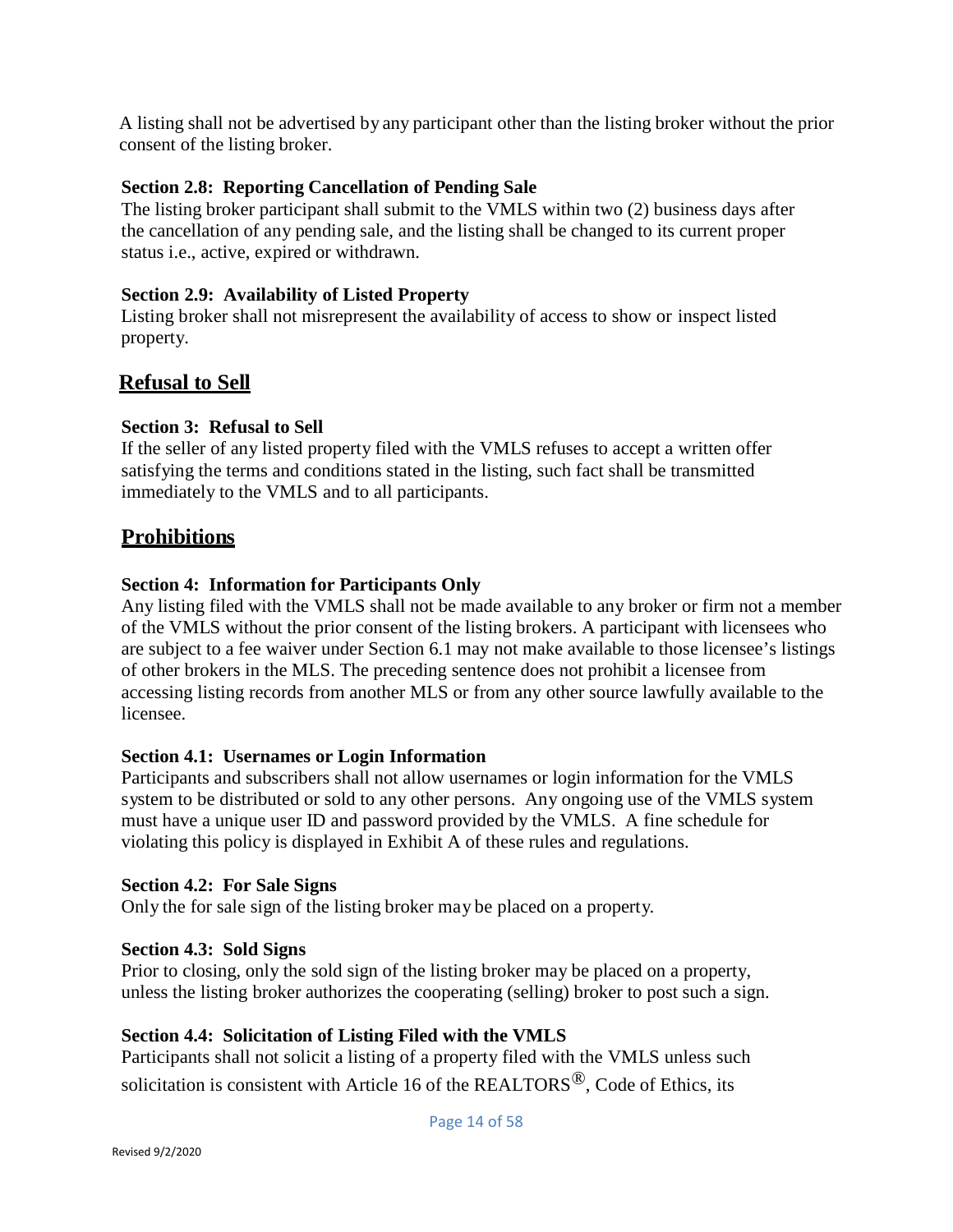Standards of Practice, and its Case Interpretations. The prohibition in the previous sentence applies to licensees affiliated with a participant who are subject to a fee waiver under Section 6.1.

Note: This section is to be construed in a manner consistent with Article 16 of the Code of Ethics and particularly Standards of Practice 16-4. This section is intended to encourage sellers to permit their properties to be filed with the service by protecting them from being solicited, prior to expiration of the listing, by brokers and salesperson seeking the listing upon its expiration.

Without such protection, a seller could receive hundreds of calls, communications, and visits from brokers and salespersons who have been made aware through MLS filing of the date the listing will expire and desire to substitute themselves for the present broker.

This section is also intended to encourage brokers to participate in the service by assuring them that other participants will not attempt to persuade the seller to breach the listing agreement or interfere with their attempts to market the property. Absent the protection afforded by this section, listing brokers would most reluctant to generally disclose the identity of the seller or the availability of the property to other brokers.

This section does not preclude solicitation of listings under the circumstances otherwise recognized by the Standards of Practice related to Article 16 of the Code of Ethics.

## **Section 4.5: Use of the terms MLS and Multiple List Service**

No VMLS participant, subscriber or licensees affiliated with any participant shall, through the name of their firm, their URLs, their e-mail addresses, their website addresses, or in any other way represent, suggest or imply that the individual or firm is an MLS, or that they operate an MLS. Participants, subscribers and licensees affiliated with participants shall not represent, suggest or imply that consumer or others have direct access to the VMLS databases, or that the consumer or others are able to search the VMLS databases available only to participants and subscribers. This does not prohibit participants and subscribers from representing that any information they are authorized under VMLS rules to provide to clients or customer is available on their websites or otherwise. The provisions of this section apply to licensees affiliated with a participant who are subject to a fee waiver under Section 6.1.

# **Division of Commissions**

## **Section 5: Compensation Specified on Each Listing**

The listing broker shall specify, on each listing filed with the VMLS, the compensation offered to other VMLS participants for their services in the sale of such listing. Such offers are unconditional except that entitlement to compensation is determined by the cooperating broker's performance as the procuring cause of the sale (or lease) or as otherwise provided for in this rule. The listing broker's obligation to compensate any cooperating broker as the procuring cause of the sale (or lease) may be excused if it is determined through arbitration that, through no fault of the listing broker and in the exercise of good faith and reasonable care, it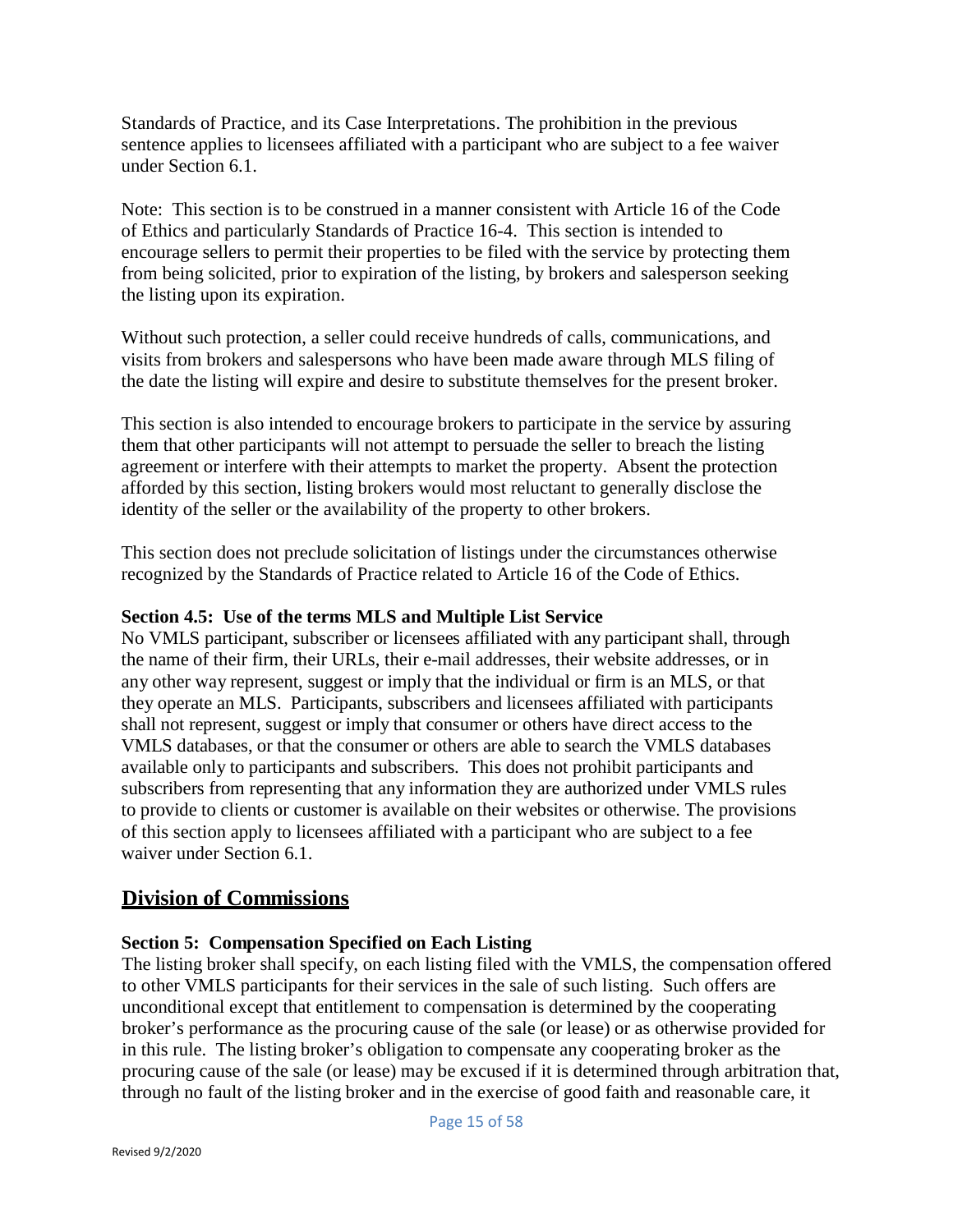was impossible or financially unfeasible for the listing broker to collect a commission pursuant to the listing agreement. In such instances, entitlement to cooperative compensation offered through the VMLS would be a question to be determined by an arbitration hearing panel based on all relevant facts and circumstances including, but not limited to, why it was impossible or financially unfeasible for the listing broker to collect some or all of the commission established in the listing agreement; at what point in the transaction did the listing broker know (or should have known) that some or all of the commission established in the listing agreement might not be paid; and how promptly had the listing broker communicated to cooperating brokers that the commission established in the listing agreement might not be paid.

In filing a property with the VMLS, the participant of the VMLS is making blanket unilateral offers of compensation to the other VMLS participants, and shall therefore specify on each listing filed with the VMLS, the compensation being offered to the other VMLS participants. Specifying the compensation on each listing is necessary, because the cooperating broker has the right to know what his compensation shall be prior to his endeavor to sell. \*

The compensation specified on listings filed with the VMLS shall appear in one of two forms. The essential and appropriate requirement by an association multiple listing service is that the information to be published shall clearly inform the participants as to the compensation they will receive in cooperative transactions, unless advised otherwise by the listing broker, in writing, in advance of submitting an offer to purchase. The compensation specified on listings published by the VMLS shall be shown in one of the following forms:

- a. By showing a percentage of the gross selling price
- b. By showing a definite dollar amount

Note: The listing broker retains the right to determine the amount of compensations offered to other participants (acting as transaction-brokers, buyer agents, or in other agency or non-agency capacities defined by the law) which may be the same or different.

This shall not preclude the listing broker from offering any VMLS participant compensation other than the compensation indicated on any listing published by the VMLS, provided the listing broker informs the other broker, in writing, in advance of submitting an offer to purchase, and provided that the modification in the specified compensation is not the result of any agreement among all or any other participants in the VMLS. Any superseding offer of compensation must be expressed as either a percentage of the gross sales price or as a flat dollar amount.

Note 1: The multiple listing service shall not have a rule requiring the listing broker to disclose the amount of total negotiated commission in his listing contract, and the VMLS shall not publish the total negotiated commission on a listing which has been submitted to the VMLS by a participant. The VMLS shall not disclose in any way the total commission negotiated between the seller and the listing broker.

## **Section 5.0.1: Short Sales**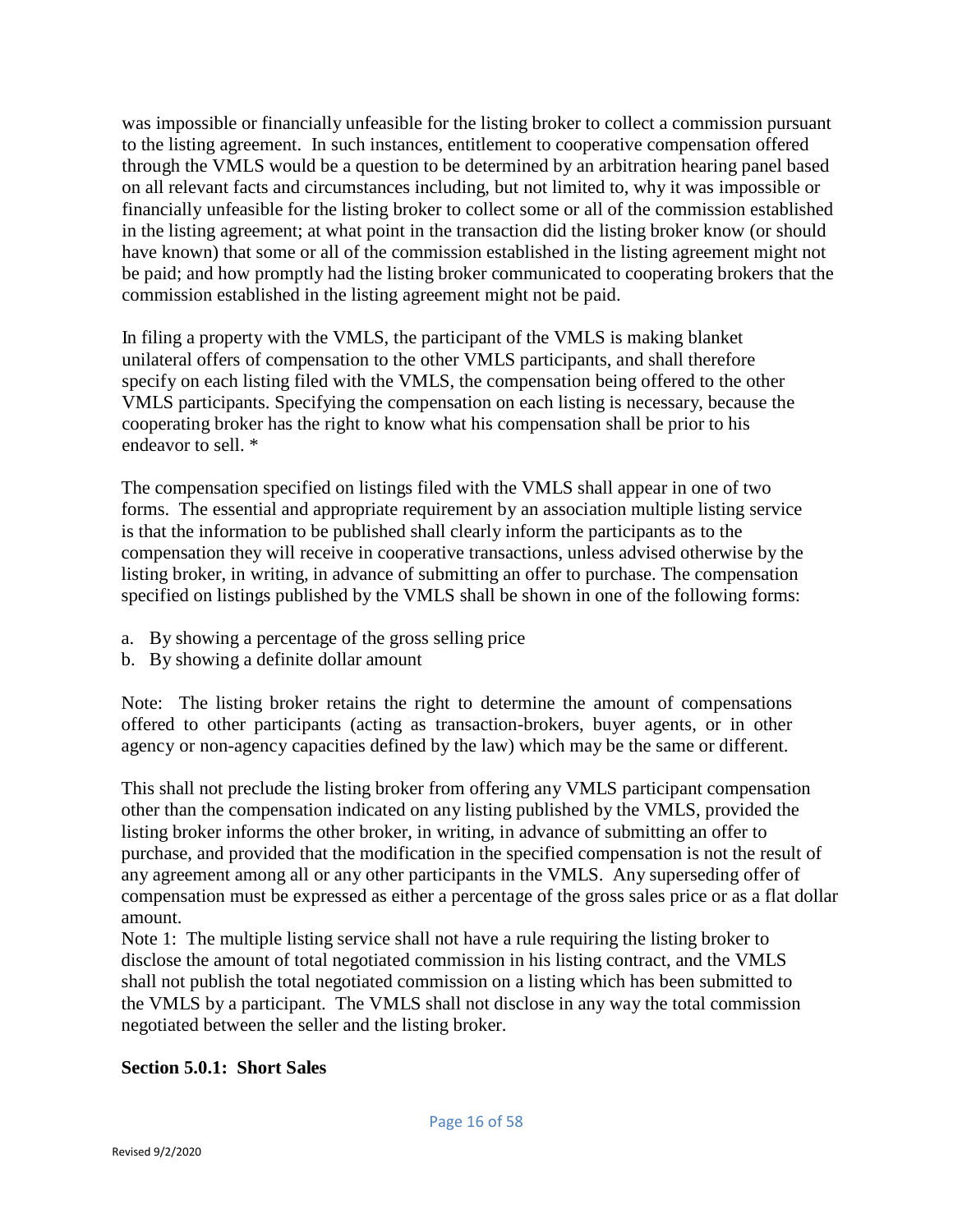Participants may, but are not required to, disclose potential short sales (defined as a transaction where title transfers, where the sale price is insufficient to pay the total of all liens and costs of sale and where the seller does not bring sufficient liquid assets to the closing to cure all deficiencies) to other participants and subscribers.

When disclosed, participants may, at their discretion, advise other participants whether and how any reduction in the gross commission established in the listing contract, required by the lender as a condition of approving the sale, will be apportioned between listing and cooperating participants.

## **Section 5.1: Participant as Principal**

If a participant or any licensee (or licensed or certified appraiser) affiliated with a participant has any ownership interest in a property, the listing of which is to be disseminated through the VMLS, that person shall disclose that interest when the listing is filed with the VMLS and such information shall be disseminated to all VMLS participants.

## **Section 5.2: Participant as Purchaser**

If a participant, subscriber or any licensee (including licensed and certified appraisers) with a participant wishes to acquire an interest in property listed with another participant, such contemplated interest shall be disclosed, in writing to the listing broker no later than the time an offer to purchase is submitted to the listing broker.

## **Section 5.3: Dual or Variable Rate Commission Arrangements**

The existence of a dual or variable rate commission arrangement (i.e., one in which the seller/landlord agrees to pay a specified commission if the property is sold/leased by the listing broker without assistance and a different commission if the sale/lease results through the efforts of a cooperating broker; or one in which the seller/landlord agrees to pay a specified commission if the property is sold/leased by the listing broker either with or without the assistance of a cooperating broker and a different commission if the sale/lease results through the efforts of a seller/landlord) shall be disclosed by the listing broker by a key, code, or symbol as required by the VMLS. The listing broker shall, in response to inquiries from potential cooperating brokers, disclose the differential that would result in either a cooperative transaction or, alternatively, in a sale/lease that results through the efforts of the seller/landlord. If the cooperating broker is a buyer/tenant representative, the buyer/tenant representative must disclose such information to their client before the client makes an offer to purchase or lease.

## **Section 5.4: No Compensation for Fee-Waived Salesperson**

The listing broker's obligation to compensate any cooperating broker as the procuring cause of the sale (or lease) shall be excused if it is determined through arbitration that the selling salesperson affiliated with the cooperating broker was subject to fee waiver under Section 6.1 at any time between the offer to purchase and the closing of the sale.

# **VMLS Charges**

## **Section 6: VMLS Fees and Charges**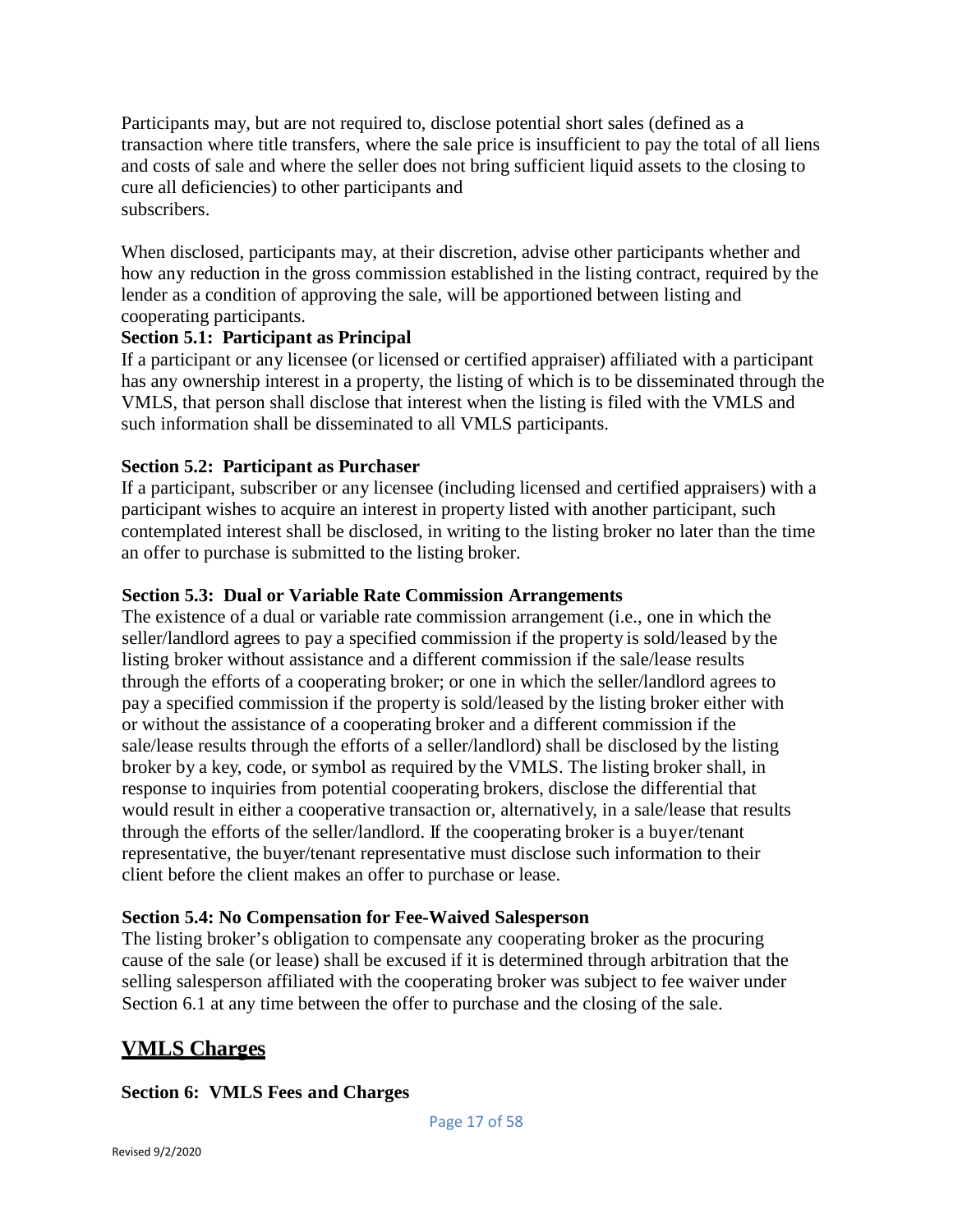The following VMLS charges for operation of the VMLS are in effect to defray the costs of the VMLS and are subject to change from time to time in the manner prescribed. Such charges are set forth in Exhibit A and are subject to change from time to time as determined by the Board of Directors of the Service and the Board of Directors of the Vail Board of REALTORS®

**Section 6.01 Initial Participation Fee:** An applicant for participation in the VMLS shall pay an application fee of that according to Exhibit A, with such fee to accompany the application.

**Section 6.02 Recurring Participation Fee:** The monthly participation fee of each participant office shall be an amount equal to that according to Exhibit A, times each salesperson and licensed or certified appraiser in the office who has access to and use of the VMLS, whether licensed as a broker, sales licensee, or licensed or certified appraiser who is employed by or affiliated as an independent contractor with such participant, except that this fee shall be waived for licensees subject to a fee waiver under Section 6.1. Payment of such fees shall be due upon receipt and in no case later than the last day of the month of the billing statement. Fees shall be prorated on a monthly basis.

## **Section 6.1: Subscriber Fee Waivers**

MLS provides participants the option of a no-cost waiver of MLS fees, dues, and charges for any licensee or licensed or certified appraiser in a participating office who can demonstrate subscription to a different MLS where the principal broker for the office also participates. MLS requires waiver recipients and their participants to sign a certification for nonuse of MLS services, which includes penalties and termination of the waiver if violated.

Normally, under Section 6.02, any per-subscriber fee is calculated based on each salesperson and licensed or certified appraiser affiliated with a participating office. The effect of fee waiver is that the number of subscribers in a participating office for purposes of any recurring persubscriber fees paid by a participant under Section 6.02 shall be reduced by the number of licensees and certified appraisers who are subject to waiver under this Section 6.1. For purposes of this Section 6.1 and all rule provisions referring to it, "licensee" refers to non-principal salespersons and licensed and certified appraisers. Section 6.1.1 sets out the conditions for fee waiver, Section 6.1.2 the process for obtaining and maintaining waivers, Section 6.1.3 circumstances under which waiver is revoked and consequences of revocation, and Section 6.1.4 the consequences of repeated violations of these policies.

#### **Section 6.1.1: Conditions for Waiver**

Fee waivers are available for non-principal broker and non-principal appraiser licensees in offices participating in MLS, provided the participant and any feewaived licensee(s) meet all the following requirements:

- a. Any fee-waived licensee must be a subscriber in another multiple listing service.
- b. During any period for which a licensee's fees are waived, the licensee shall refrain from using any of the following services of this MLS:
	- 1. Using this MLS's systems, databases, lockboxes, etc. This does not include accessing listing information of the licensee's own broker or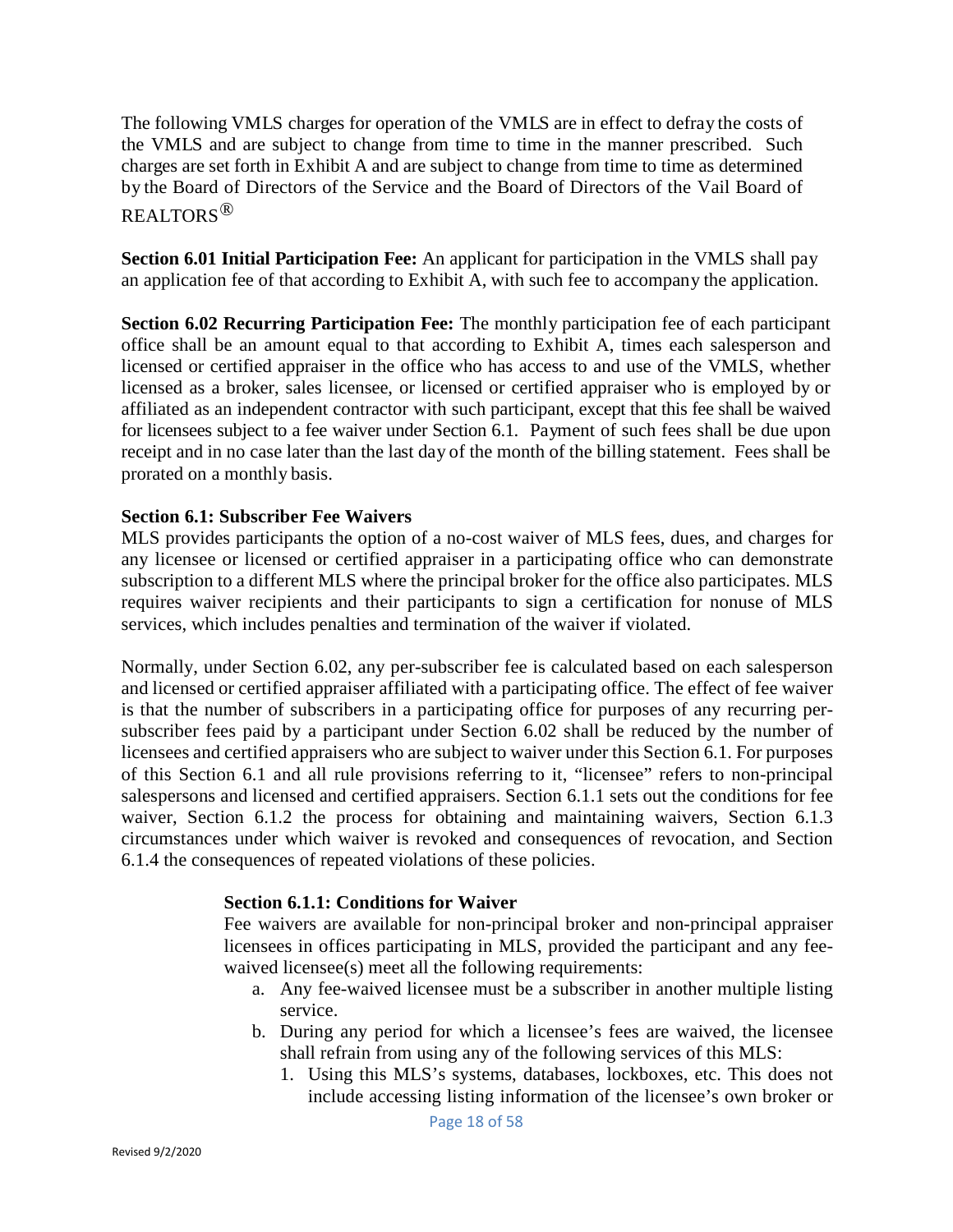of other brokers through the participant's IDX site or elsewhere. It does include accessing such information on the participant's VOW (which is for consumers' personal use).

- 2. Being identified as a listing agent on an active or pending property listing in this MLS.
- 3. Working as the selling agent on a property listed in this MLS by a firm other than participant's, unless the listing appears in an MLS to which the selling agent is a subscriber. This does not apply to the fee-waived participant's own listings, because the participant is free to share them within its firm (and anywhere else) without MLS consent or involvement.
- 4. Use of any data feed from this MLS (except one that includes listings only of the licensee's broker).
- 5. Using this MLS's data on an IDX or VOW website identified as the fee-waived subscriber's site or page.
- 6. Using MLS's data in an automated valuation product or tool in any product or service identified as coming from the fee-waived subscriber.

## **Section 6.1.2: Process for Obtaining and Maintaining Waivers**

The participant must at all times provide to MLS up-to-date information on all licensees, whether they are subscribers or fee-waived licensees, in each participating office. The participant must identify which licensees are subject to fee waivers and for each waived licensee the other MLS in which he/she is a subscriber on the waiver certification form. In order to obtain a waiver for any licensee in the participant's office, the participant must execute the MLS's form for listing fee-waived licensees and the certification on it.

## **Section 6.1.3: Revocation of Waiver**

The fee waiver for a licensee may be revoked under various circumstances, and the consequences of the revocation vary depending on its circumstances, as provided in this section.

- a. The participant or fee-waived licensee may revoke the waiver at any time upon notice to this MLS. In that case, the fee-waived licensee immediately becomes a subscriber and any fees due to MLS under its normal fee schedule for the current period for the subscriber (including pro-rata fees for any partial service period and any application fees if none have previously been paid for the subscriber) shall immediately become due and payable. In the event a fee-waived licensee appears as a listing agent on an active or pending listing in this MLS, the participant and fee-waived licensee shall be deemed to have revoked the waiver under this subsection (a).
- b. If this MLS determines that the fee-waived licensee has used any of the services of this MLS listed in Section 6.1.1(b) during a fee-waiver period, MLS may terminate the fee waiver upon notice to the participant and subscriber. In this case, the consequences of subsection (a) apply, and in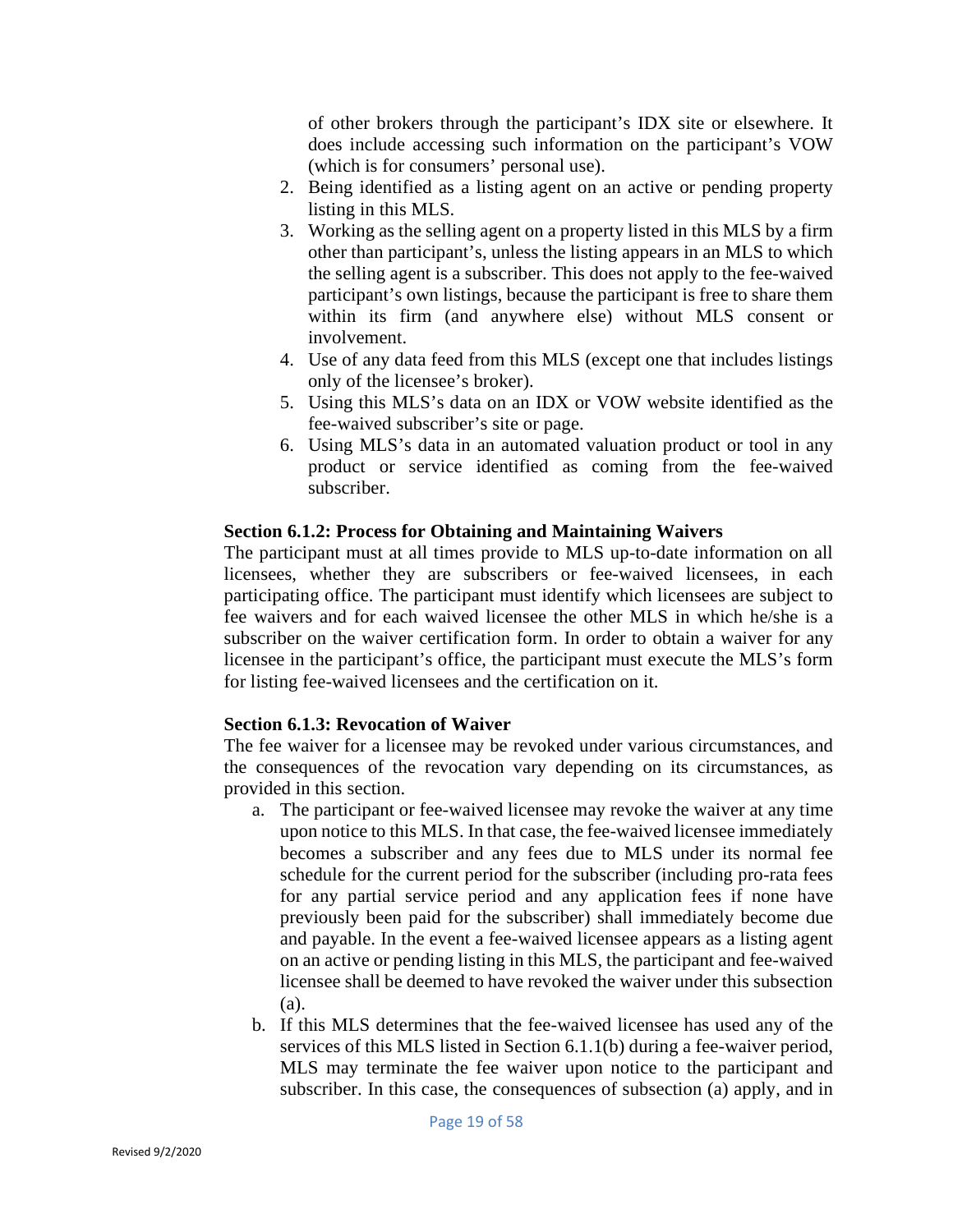addition to them, MLS may recover from participant or subscriber the fine as described in Exhibit A. After six months, the participant and subscriber can re-certify the subscriber to be a fee-waived licensee.

## **Section 6.1.4: Consequences of Repeated Violations**

A pattern of repeated violations of Section 6.1.1(b) exists when a participant allows any combination of three or more violations of Section 6.1.1(b), whether the participant is aware of the violations and whether committed by one feewaived licensee or more; or when a subscriber commits three or more violations of Section 6.1.1(b). In the event that a participant or subscriber exhibits a pattern of repeated violations of Section 6.1.1(b), MLS may suspend all fee waivers for the participant or subscriber (or both) for a period of up to three years. If, after such a period of suspension, a participant or subscriber again exhibits a pattern of repeated violations, MLS may permanently terminate fee waivers for the participant or subscriber (or both). In the event a participant or subscriber subject to suspension or termination of waivers moves to a new office as a participant, that office shall be ineligible for waivers during the pendency of its participant's suspension or termination. In the event a participant or subscriber subject to suspension or termination of waivers moves to a new office as a non-principal licensee, that non-principal licensee shall be ineligible for waivers during the pendency of his or her suspension or termination.

## **Section 6.2: Listing input by VMLS**

An input fee shall be charged for listing input by VMLS at the request of the Listing Broker or participant. (See Exhibit A)

## **Section 6.3: Lockbox usage**

See Exhibit B.

## **Section 6.4: Administration and Fines**

Failure to enter relevant data into the MLS within the required time frame shall constitute a violation of these Rules and Regulations; for each violation, a fine (MLS Violation) in the amount set forth on Exhibit

A shall be charged to the non-complying participant. Whenever the MLS Director has reason to believe that a violation of these Rules and Regulations has occurred, the MLS Director will promptly send e-mail transmission or personal delivery to the noncomplying participant a notice of violation. If the participant does not correct the violation by 5 PM the next business day, the VMLS Director shall provide all relevant information in the manner provided in Section 9 of these Rules and Regulations to the Board of Directors of the Service for determination of whether a violation has occurred. Each additional two (2) business days without compliance shall be deemed to be an additional violation and shall result in additional fines (see Exhibit A).

# **Compliance with Rules**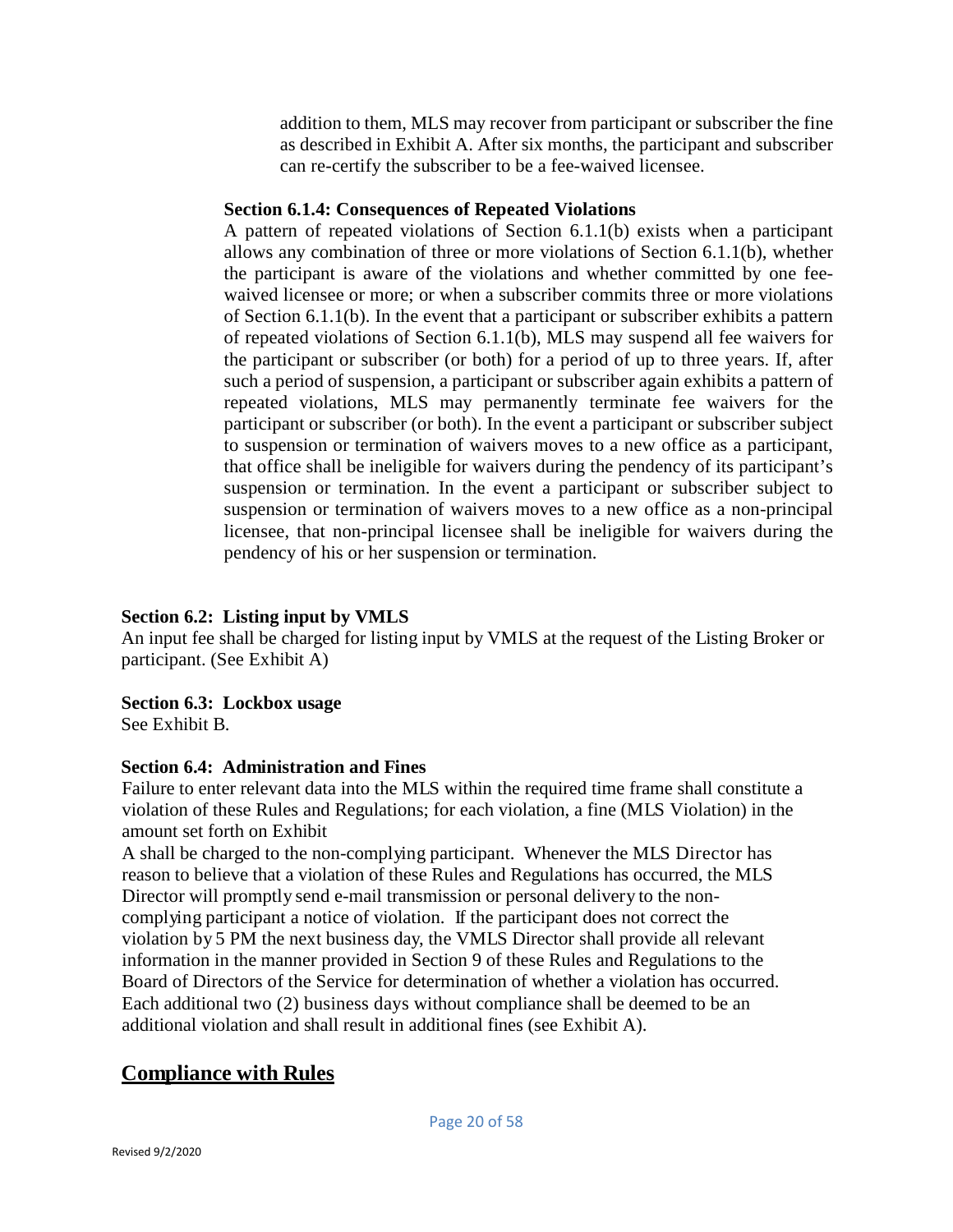## **Section 7: Compliance with Rules**

By becoming and remaining a participant or subscriber in this MLS, each participant and subscriber agrees to be subject to the rules and regulations and any other MLS governance provision. Each participant is subject to these rules with regard to licensees affiliated with the participant who are subject to fee waiver under Section 6.1. The VMLS may, through the administrative and hearing procedures established in these rules, impose discipline for violations of the rules and other MLS governance provisions. Discipline to be imposed consists of the appropriate, reasonable fine not to exceed \$5,000.00 per Exhibit A.

## **Section 7.1:**

The following action may be taken for noncompliance with the rules:

a. MLS billing shall be done on the first day of each calendar month. All VMLS charges and fees are due upon receipt. If VMLS charges and fees plus any late fees incurred are not paid within 30 days after payment is due, the participant shall be suspended. If VMLS charges and fees plus any fees incurred are not paid within 60 days after payment is due, the participant shall be terminated from MLS participation.

- b. to be reinstated, the removed participant shall bring his/her account up to date and pay a reinstatement fee. (see Exhibit A)
- c. for failure to comply with any other rule, the provisions of Sections 9 and 9.1 shall apply

## **Section 7.2: Applicability of Rules to Users and/or Subscribers**

Non-principal brokers, sales licensees, appraisers, and others authorized to have access to information published by the VMLS are subject to these rules and regulations and may be disciplined for violations thereof provided that the User or subscriber has signed an agreement acknowledging that access to and use of MLS information is contingent on compliance with the rules and regulations. Further, failure of any User or subscriber to abide by the rules and/or any sanction imposed for violations thereof can subject the participant to the same or other discipline. The participant is subject to these rules with regard to licensees affiliated with the participant who are subject to fee waiver under Section 6.1. This provision does not eliminate the participant's ultimate responsibility and accountability for all users or subscribers affiliated with the participant.

# **Meetings**

#### **Section 8:**

The meetings of the participants in the VMLS or the board of directors of the VMLS for the transaction of business of the VMLS shall be held in accordance with the provisions of Article the transaction of business of the VMLS shall be held in accordance with the provisions of Article 7, bylaws of the Vail Multi-List Service, Inc.

#### **Section 8.1: Meetings of the VMLS Board of Directors**

The Board of Directors of the Service shall meet for the transaction of its business at a time and place to be determined by the Board of Directors of the Service or at the call of the Chairman of the Board of Directors of the Service.

## **Section 8.2: Meetings of the VMLS Participants**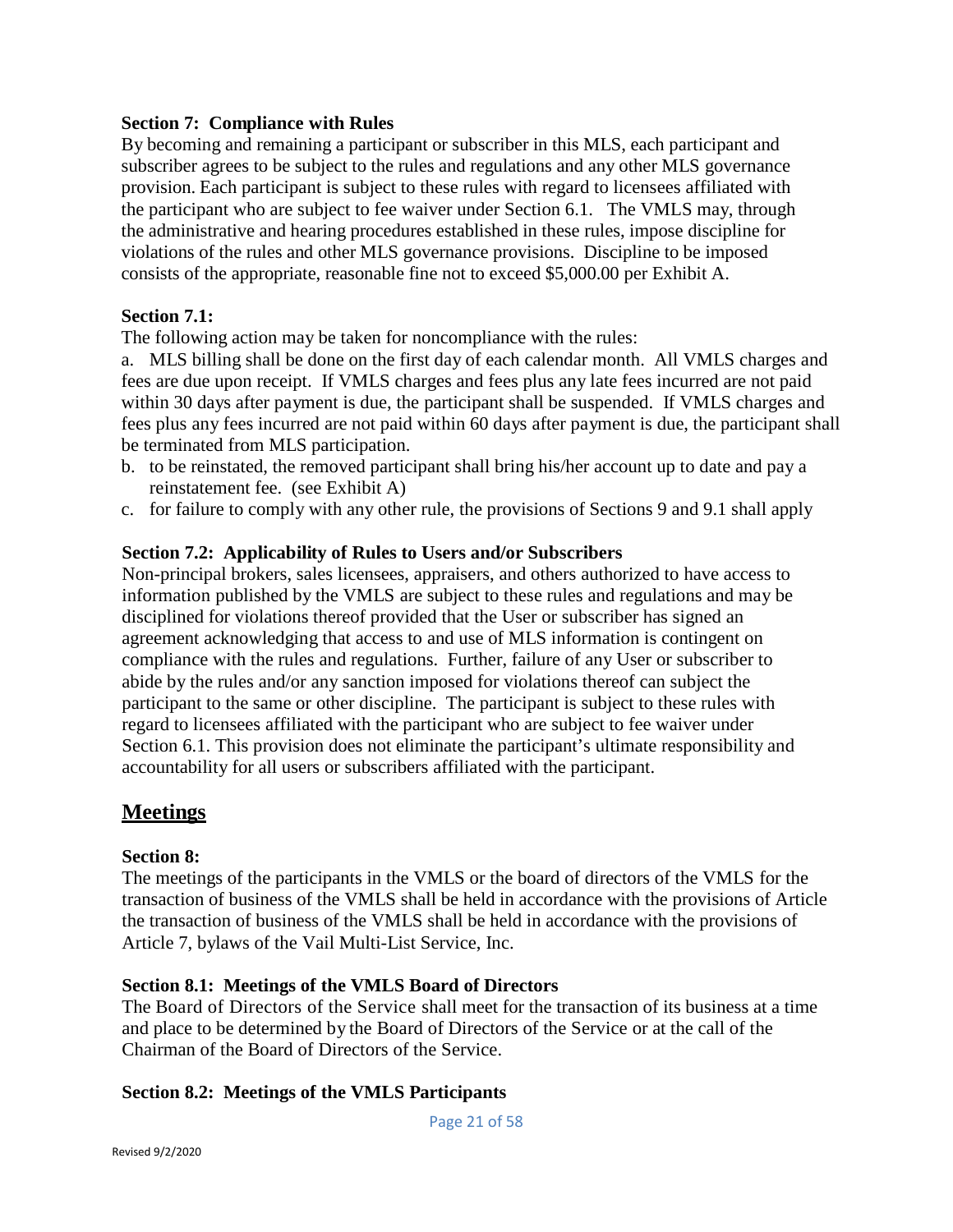The Board of Directors of the Service may call meetings of the participants in the Service, which shall be known as meetings of the VMLS.

# **Enforcement of Rules or Disputes**

## **Section 9: Considerations of Alleged Violations**

The committee shall give consideration to all written complaints having to do with violations of the rules and regulations.

# **Section 9.1: Violations of Rules and Regulations**

If the alleged offense is a violation of the rules and regulations of the service and does not involve a charge of alleged unethical conduct or request for arbitration, it may be administratively considered and determined by the Board of Directors of the Service, and if a violation is determined, the Board of Directors of the Service may direct the imposition of sanction, provided the recipient of such sanction may request a hearing before the professional standards committee of the association in accordance with the bylaws and

rules and regulations of the association of REALTORS<sup>®</sup> within twenty (20) days following receipt of the Board's decision.

If, rather than conducting an administrative review, the Board of Directors of the Service has a procedure established to conduct hearings the decision of the hearing tribunal may be

appealed to the Board of Directors of the Vail Board of REALTORS<sup>®</sup> within twenty (20) days of the tribunal's decision. Alleged violations involving unethical conduct shall be referred to the association's grievance committee for processing in accordance with the professional standards procedures of the association. If the charge alleges a refusal to arbitrate, such charge shall be referred directly to the Board of Directors of the Vail Board of REALTORS®.

# **Section 9.2: Complaints of Unethical Conduct**

All other complaints of unethical conduct shall be referred by the Board of Directors of the Service to the Colorado Association of REALTORS<sup>®</sup> or the Vail Board of REALTORS<sup>®</sup> for appropriate action in accordance with the professional standards procedures established in the association's bylaws.

## **Section 9.3: Enforcement**

a. Upon request from the Board, each participant promptly shall forward by email each fully executed Listing Agreement for which the seller specified that the property not be entered into the VMLS. Failure to do so will result in the levying a fine, when discovered, as set forth in Exhibit A. Otherwise, enforcement shall rely on participants or subscribers, reporting occurrences as they are discovered. Any participant or subscriber shall report the name of a non-complying participant or subscriber verbally or otherwise to the VMLS. The MLS Director will then contact the non- complying participant and request a copy of the relevant document. The non-complying participant shall immediately provide any evidence, which would support a legitimate reason, why the information was not entered into the VMLS.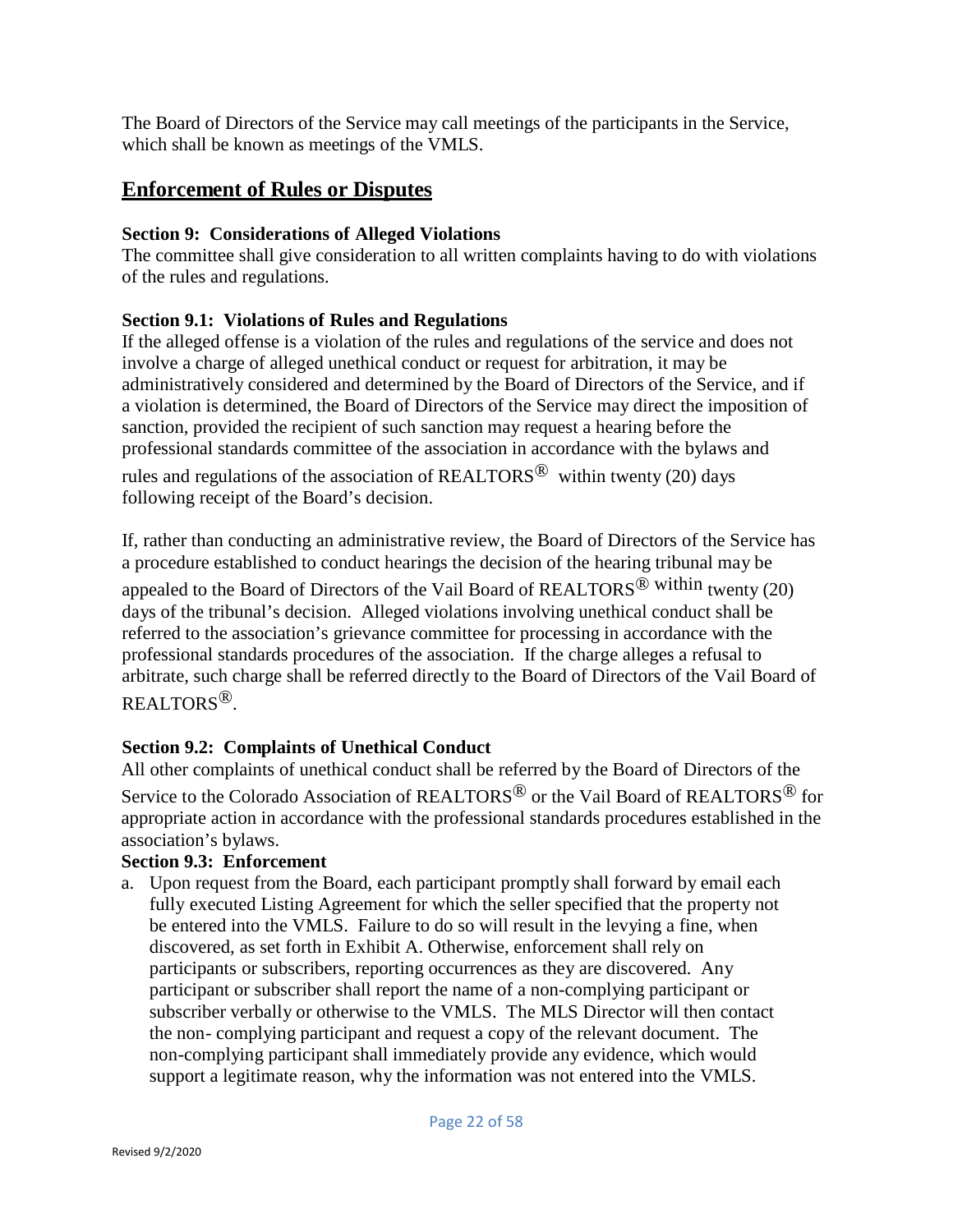Any fine resulting from a violation of this rule shall be levied as set forth in Exhibit A.

b. Any real property entered into the MLS or VMLS e-mail system, as available for sale without a valid listing agreement, shall be a violation and fine shall be levied against the participant in accordance with Exhibit A.

## **Section 9.4: Failure to pay**

Fines shall appear on the participant broker's monthly billing summary. Failure of a participant to pay fines levied shall be handled by the VMLS in the same way as failure to pay dues.

# **Confidentiality of MLS Information**

## **Section 10: Confidentiality of MLS Information**

Any information provided by the VMLS to the participants shall be considered official information of the VMLS. Such information shall be considered confidential and exclusively for the use of participants and real estate licenses affiliated with such participants entitled to access and those participants who are licensed or certified by an appropriate state regulatory agency to engage in the appraisal of real property licensed or certified appraisers affiliated with such participants entitled to access.

## **Section 10.1: MLS Responsibility for Accuracy of Information**

The information published and disseminated by the VMLS is communicated verbatim, without change by the VMLS, as filed with the VMLS by the participants. The VMLS does not verify such information provided and disclaims any responsibility for its accuracy. Each participant agrees to hold the VMLS harmless against any liability arising from any inaccuracy or inadequacy of the information such participant provides to the extent of any actual loss and all

attorney fees and expenses incurred by the Vail Board of  $REALTORS^{\circledR}$  or the Vail Multi-List Service, Inc.

# **Ownership of MLS Compilation\* and Copyright**

## **Section 11:**

By the act of submitting any property listing content to the VMLS, the participant represents that he/she has been authorized to license and also thereby does license authority for the VMLS to include the property listing content in its copyrighted MLS compilation and also in any statistical report on comparables. Listing content includes, but is not limited to, photographs, images, graphics, audio and video recordings, virtual tours, drawings, descriptions, remarks, narratives, pricing information, and other details or information related to listed property.

Note: The Digital Millennium Copyright Act (DMCA) is a federal copyright law that enhances the penalties for copyright infringement occurring on the Internet. The law provides exemptions or "safe harbors" from copyright infringement liability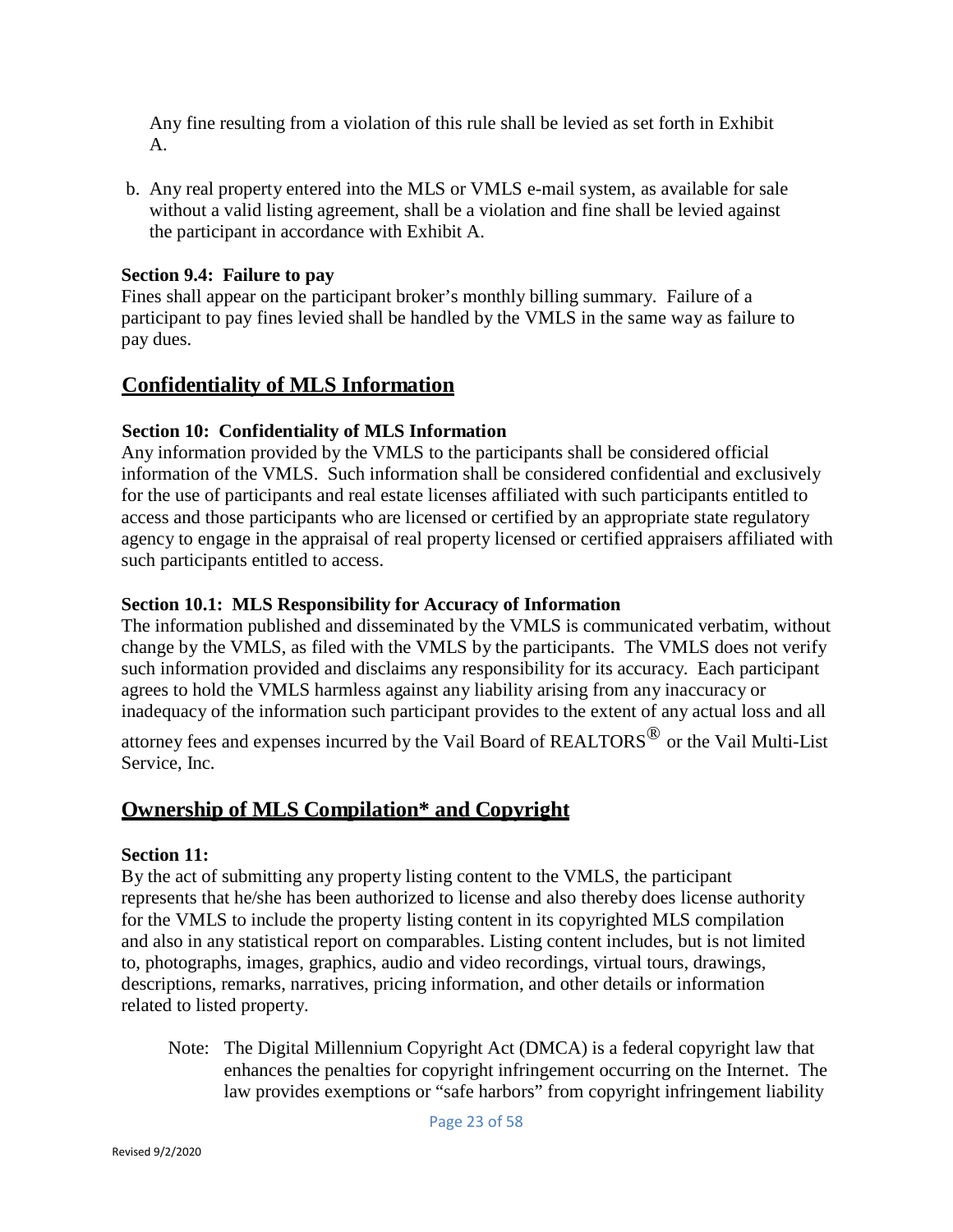for online service providers (OSP) that satisfy certain criteria. Courts construe the definition of "online service provider" broadly, which would likely include MLSs as well as participants and subscribers hosting an IDX display.

One safe harbor limits the liability of an OSP that hosts a system, network or website on which Internet users may post user-generated content. If an OSP complies with the provisions of this DMCA safe harbor, it cannot be liable for copyright infringement if a user posts infringing material on its website. This protects an OSP from incurring significant sums in copyright infringement damages, as statutory damages are as high as \$150,000 per work. For this reason, it is highly recommended that MLSs, participants and subscribers comply with the DMCA safe harbor provisions discussed herein.

To qualify for this safe harbor, the OSP must:

1. Designate on its website and register with the Copyright Office an agent to receive takedown requests. The agent could be the MLS, participant, subscriber, or other individual or entity.

2. Develop and post a DMCA-compliant website policy that addresses repeat offenders.

3. Comply with the DMCA takedown procedure. If a copyright owner submits a takedown notice to the OSP, which alleges infringement of its copyright at a certain location, then the OSP must promptly remove allegedly infringing material. The alleged infringer may submit a counternotice that the OSP must share with the copyright owner. If the copyright owner fails to initiate a copyright lawsuit within ten (10) days, then the OSP may restore the removed material.

4. Have no actual knowledge of any complained-of infringing activity.

5. Not be aware of facts or circumstances from which complained-of infringing activity is apparent.

6. Not receive a financial benefit attributable to complained-of infringing activity when the OSP is capable of controlling such activity.

Full compliance with these DMCA safe harbor criteria will mitigate an OSP's copyright infringement liability. For more information see [17 U.S.C. §512.](https://www.law.cornell.edu/uscode/text/17/512)

# **Section 11.1:**

All right, title, and interest in each copy of every multiple listing compilation created and copyrighted by the VMLS and in the copyrights therein, shall at all times remain vested in the VMLS.

## **Section 11.2:**

Each participant shall be entitled to lease from the VMLS a number of copies of each MLS Compilation sufficient to provide the participant and each person affiliated as a licensee (including licensed or certified appraisers, but not including any licensee subject to fee waiver under Section 6.1) with such participant with one copy of such compilation. The participant shall pay for each such copy the rental fee set by the Board. \*

Participants shall acquire by such lease only the right to use the VMLS compilation in accordance with these rules.

# **Use of Copyrighted MLS Compilation**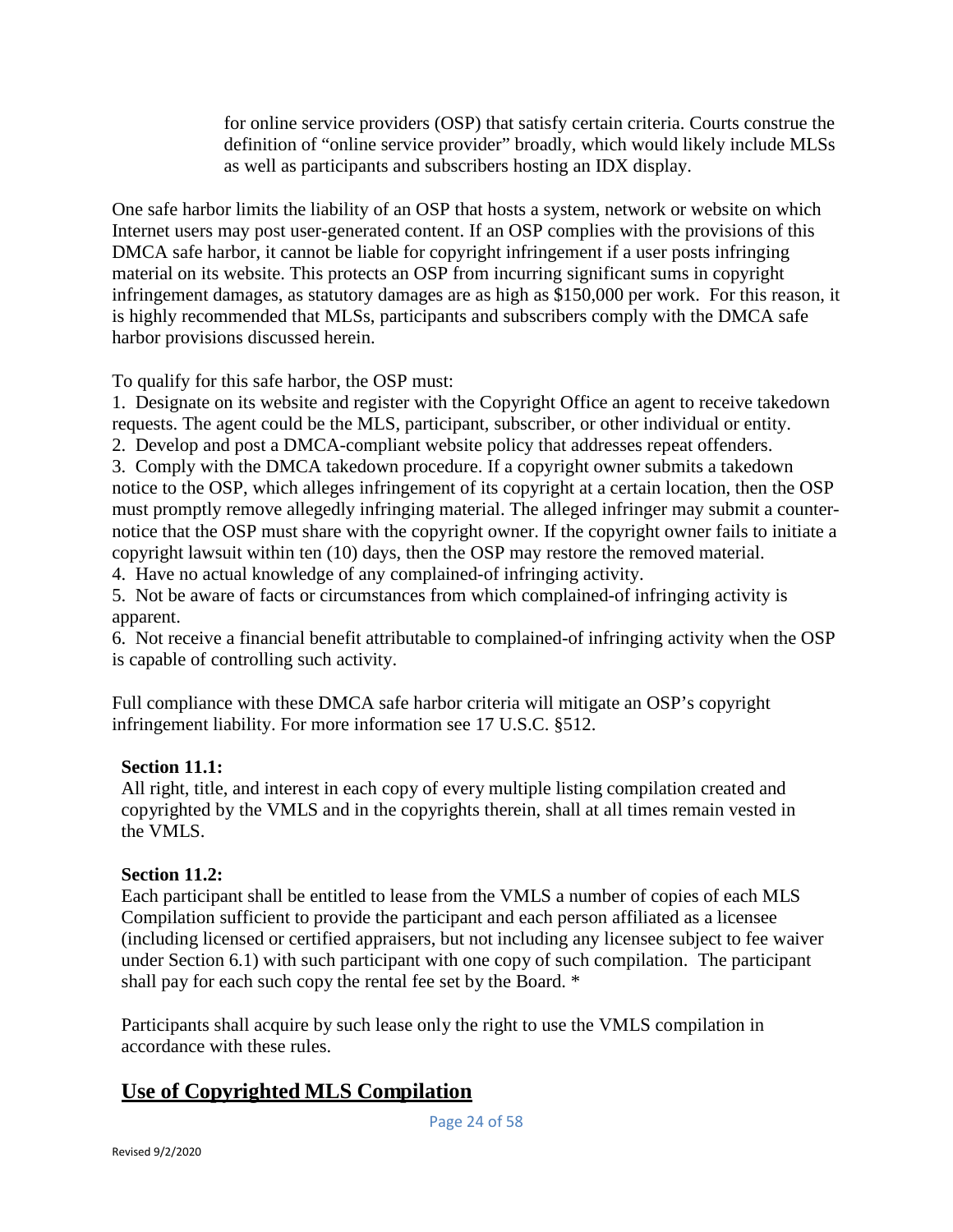## **Section 12: Distribution**

Participants shall, at all times, maintain control over and responsibility for each copy of any MLS compilation leased to them by the VMLS, and shall not distribute and such copies to persons other than subscribers who are affiliated with such participant as licenses, those individuals who are licensed or certified by an appropriate state regulatory agency to engage in the appraisal of real property, and any other subscribers as authorized pursuant to the governing documents of the VMLS. Use of information developed by or published by the VMLS is strictly limited to the activities authorized under a participant's licensure(s) or certification, and unauthorized uses are prohibited. Further, none of the foregoing is intended to convey participation or membership or any right of access to information developed or published by the VMLS where access to such information is prohibited by law.

\*The term MLS compilation, as used in Sections 11 and 12 herein, shall be construed to include any format in which property listing data is collected and disseminated to the participants, including but not limited to compilation, loose-leaf binder, computer database, card file, or any other format whatever.

## **Section 12.1: Display**

Participants and those persons affiliated as licensees with such participants shall be permitted to display the MLS compilation to prospective purchasers only in conjunction with their ordinary business activities of attempting to locate ready, willing, and able buyers for the properties described in said MLS compilation. "Persons affiliated as licensees" in the previous sentence does not include licensees subject to fee waiver under Section 6.1.

#### **Section 12.2: Reproduction**

Participants or their affiliated licensees shall not reproduce any MLS compilation or any portion thereof, except in the following limited circumstances:

Participants or their affiliated licensees may reproduce from the MLS compilation and distribute to prospective purchasers a reasonable\* number of single copies of property listing data contained in the MLS compilation which relate to any properties in which the prospective purchasers are or may, in the judgment of the participant or their affiliated licensees, be interested. "Persons affiliated as licensees" in the previous sentence does not include licensees subject to fee waiver under Section 6.1.

Reproductions made in accordance with this rule shall be prepared in such fashion that the property listing date of properties other than that in which the prospective purchaser has expressed interest, or in which

the participant or the affiliated licensees are seeking to promote interest, does not appear on such reproduction.

Nothing contained herein shall be construed to preclude any participant from utilizing, displaying, distributing, or reproducing property listing sheets or other compilations of data pertaining exclusively to properties currently listed for sale with the participant.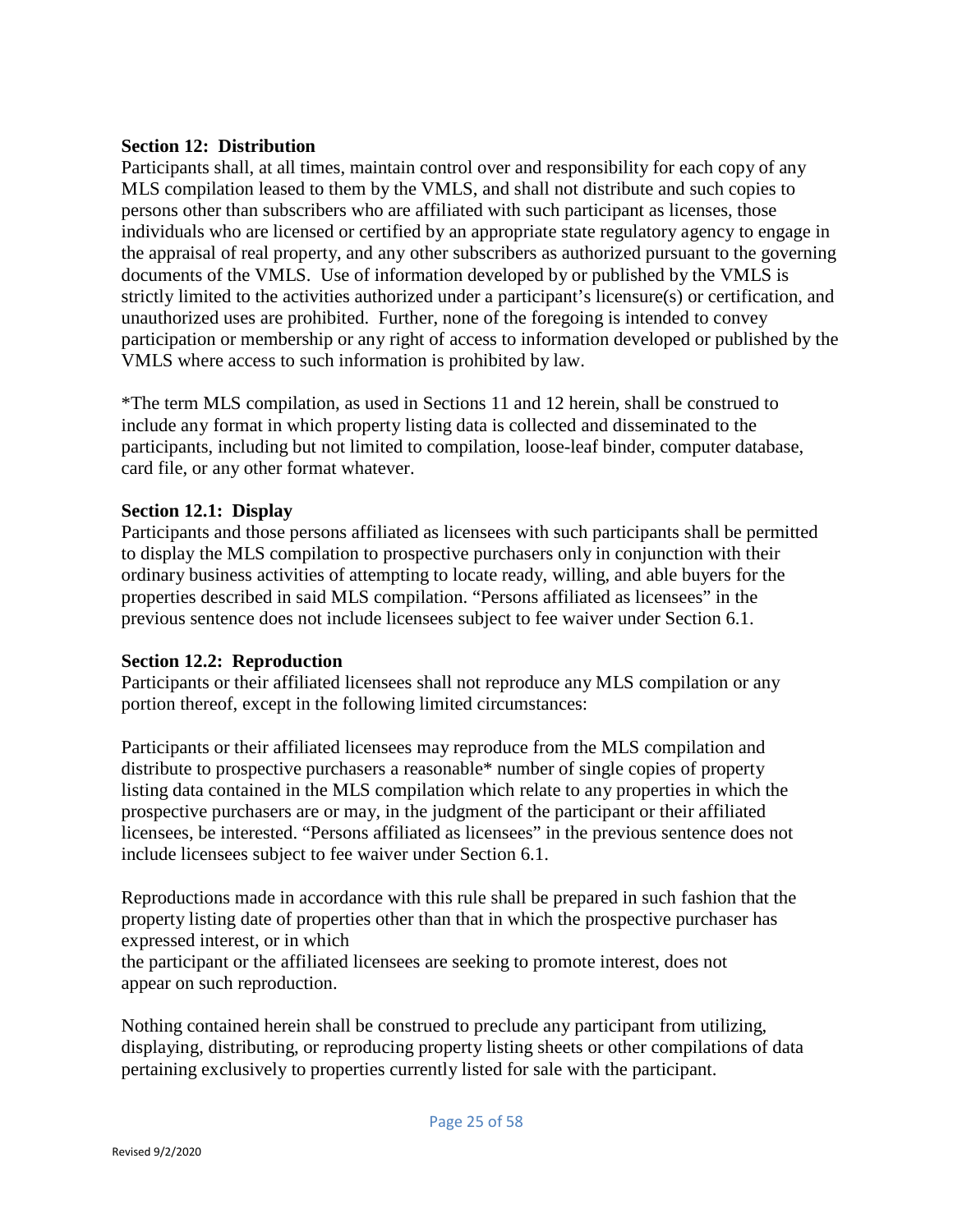Any MLS information, whether provided in written or printed form, provided electronically, or provided in any other form or format, is provided for the exclusive use of the participant and those licensees affiliated with the participant who are authorized to have access to such information. (The previous sentence does not apply to licensee's subject to fee waiver under Section 6.1.) Such information may not be transmitted, retransmitted, or provided in any manner to any unauthorized individual, office, or firm.

None of the foregoing shall be construed to prevent any individual legitimately in possession of current listing information, sold information, comparables, or statistical information from utilizing such information to support valuations on particular properties for clients and customers. Any MLS content in data feeds available to participants for real estate brokerage purposes must also be available to participants for valuation purposes, including automated valuations. MLSs must either permit use of existing data feeds, or create a separate data feed, to satisfy this requirement. MLSs may require execution of a third-party license agreement where deemed appropriate by the MLS. MLSs may require participants who will use such data feeds to pay the reasonably estimated costs incurred by the MLS in adding or enhancing its downloading capacity for this purpose. Information deemed confidential may not be used as supporting documentation. Any other use of such information is unauthorized and prohibited by these rules and regulations.

\*It is intended that the participant be permitted to provide prospective purchasers with listing data relating to properties which the prospective purchaser has a bona fide interest in purchasing or in which the participant is seeking to promote interest. The term reasonable, as used herein, should therefore be construed to permit only limited reproduction of property listing data intended to facilitate the prospective purchaser's decision-making process in the consideration of a purchase. Factors which shall be considered in deciding whether the reproductions made are consistent with this intent and thus reasonable in number, shall include, but are not limited to, the total number of listings in the MLS compilation, how closely the types of properties contained in such listings accord with the prospective purchaser's expressed desires and ability to purchase, whether the reproductions were made on a selective basis, and whether the type of properties contained in the property listing data is consistent with a normal itinerary of properties which would be shown to the prospective purchaser.

# **Use of MLS Information**

## **Section 13: Limitations on Use of MLS Information**

Use of information from MLS compilation of current listing information, from the association's statistical report, or from any sold or comparable report of the association or VMLS for public mass-media advertising by an MLS participant or in other public representations, may not be prohibited.

However, any print or non-print forms of advertising or other forms of public representations based in whole or in part on information supplied by the association or the VMLS must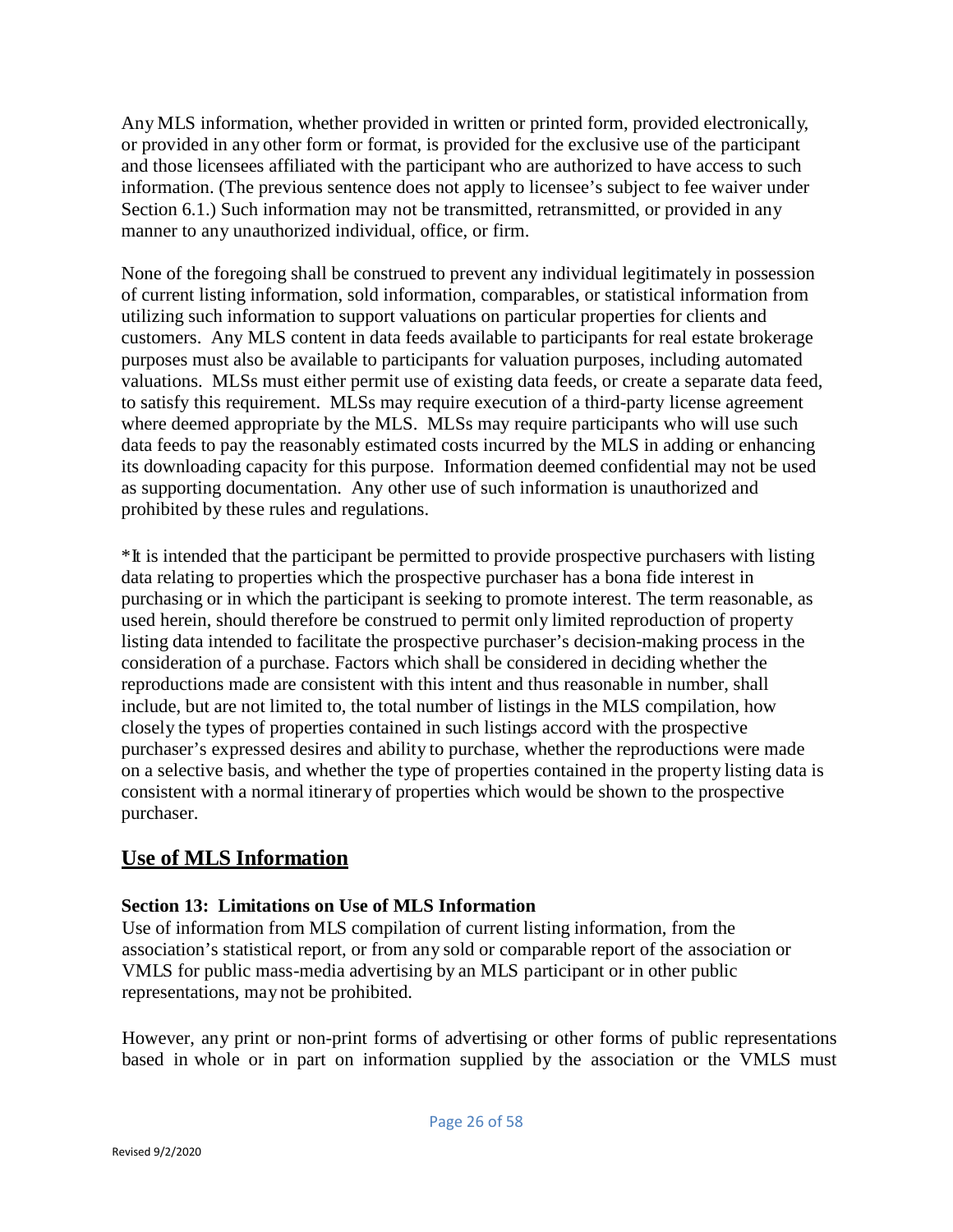clearly demonstrate the period of time over which such claims are based and must include the following, or substantially similar, notice:

Based on information from the VMLS for the period *(date)* through *(date).*

# **Changes in Rules and Regulations**

## **Section 14: Changes in Rules and Regulations**

Amendments to the rules and regulations of the VMLS shall be by consideration and approval of the Board of Directors of the Service, subject to final approval by the Board of Directors of Vail Association of REALTORS<sup>®</sup> (shareholder).

## **Section 15: ELIMINATED Section 16: ELIMINATED**

# **Orientation**

## **Section 17: Orientation**

Any applicant for VMLS participation and any licensee (including licensed or certified appraisers) affiliated with the VMLS participant who has access to and use of MLS-generated information shall complete an orientation program of no more than eight (8) classroom hours devoted to the VMLS rules and regulations and computer training related to VMLS information entry and retrieval and the operation of the VMLS within training related to the VMLS thirty days (30) days after access has been provided. The previous sentence applies to licensees subject to fee waiver under Section 6.1 only if their waiver status is revoked.

Participants and subscribers may be required, at the discretion of the MLS, to complete additional training of not more than four (4) classroom hours in any twelve (12) month period when deemed necessary by the MLS to familiarize participants and subscribers with system changes or enhancement and/or changes to MLS rules or policies. Participants and subscribers must be given the opportunity to complete any mandated orientation and additional training remotely.

# **Internet Data Exchange (IDX)**

## **Section 18: IDX Defined**

IDX affords MLS participants the ability to authorize limited electronic display and delivery of their listings by other Participants via the following authorized mediums under the participants control: websites, mobile apps, and audio devices. As used throughout these rules, "display" includes "delivery" of such listings.

## **Section 18.1: Authorization**

Participants' consent for display of their listings by other participants pursuant to these rules and regulations is presumed unless a participant affirmatively notifies the VMLS that the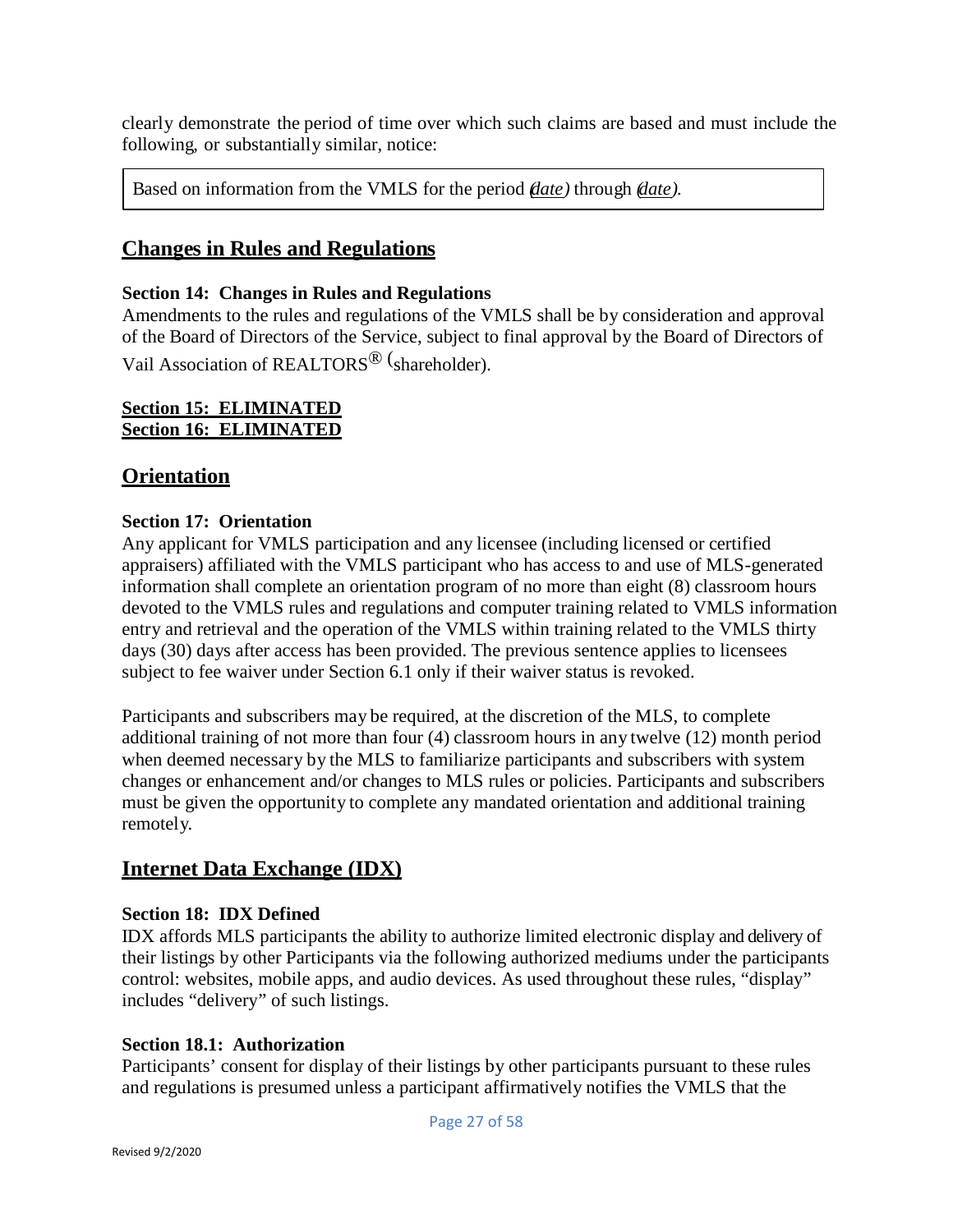participant refuses to permit display (either on a blanket or on a listing-by-listing basis). If a participant refuses on a blanket basis to permit the display of that participant's listings, that participant may not download, frame, or display the aggregated MLS data of other participants.

\*Even where participants have given blanket authority for other participants to display their listings on IDX sites, such consent may be withdrawn on a listing-by-listing basis where the Seller has prohibited all internet display or other electronic forms of display or distribution.

## **Section 18.2: Participation**

Participation in IDX is available to all VMLS participants who are REALTORS<sup>®</sup> who are engaged in real estate brokerage and who consent to display of their listings by other participants.

## **Section 18.2.1:**

Participants must notify the VMLS of their intention to display IDX information and must give the VMLS direct access for purposes of monitoring/ensuring compliance with applicable rules and policies within 3 business days of notice.

## **Section 18.2.2:**

MLS participants may not use IDX-provided listings for any purpose other than display as provided for in these rules. This does not require participants to prevent indexing of IDX listings by recognized search engines.

#### **Section 18.2.3:**

MLSs are not required to transmit participants' listings to third-party aggregators or to operate a public website displaying listing information. If an MLS transmits listings to third party aggregators and /or operates a public website displaying listing information, all exclusive listings, regardless of type, will be included in the data feed (unless a participant withholds consent for such transmission). The VMLS will exclude from such data feed any listing where both of the following conditions are present: (a) the listed property's street address or a graphic display of the property's specific location will be displayed to the public; and (b) the seller displays on the property a "For Sale By Owner" sign or another sign or notice indicating that the seller is soliciting direct contact from buyers.

#### **Section 18.2.4:**

Listings, including property addresses, can be included in IDX displays except where a seller has directed their listing broker to withhold their listing or the listing's property address from all display on the Internet (including, but limited to, publicly-accessible websites or VOWs) or other electronic forms of display or distribution.

## **Section 18.2.5:**

Participants may select the listings they choose to display through IDX based only on objective criteria including, but not limited to, factors such as geography or location ("uptown", downtown", etc.), list price, type of property, (e.g., condominiums, cooperatives,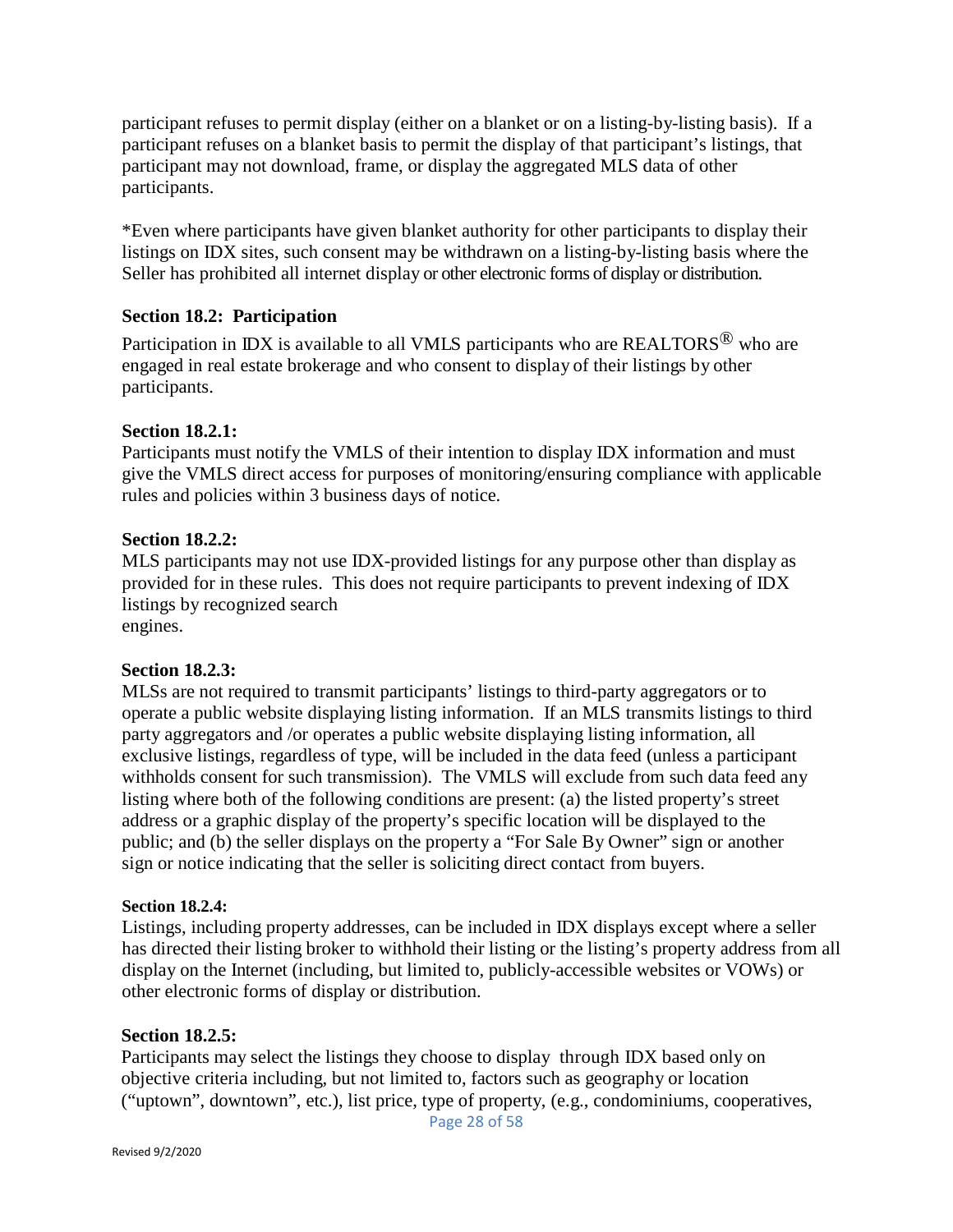single-family detached, multi-family) cooperative compensation offered by listing brokers, type of listing (e.g., exclusive right to sell or exclusive agency), or the level of service being provided by the listing firm. Selection of listings displayed through IDX must be independently made by each participant.

## **Section 18.2.6:**

Participants must refresh all VMLS downloads and IDX displays automatically fed by those downloads not less frequently than every twelve (12) hours.

#### **Section 18.2.7:**

Except as provided in the IDX policy and these rules, an IDX site or a participant or user operating an IDX site or displaying IDX information as otherwise permitted may not distribute, provide, or make any portion of the MLS database available to any person or entity.

## **Section 18.2.8:**

Any IDX display controlled by a participant must clearly identify the name of the brokerage firm under which they operate in a readily visible color and typeface. For purpose of the IDX policy and these rules "control" means the ability to add, delete, modify and update information as required by the IDX policy and MLS rules.

## **Section 18.2.9:**

Any IDX display controlled by a participant or subscriber that

- a. allows third parties to write comments or reviews about particular listings or display a hyperlink to such comments or reviews in immediate conjunction with particular listings, or
- b. displays an automated estimate of the market value of the listing (or hyperlink to such estimate) in immediate conjunction with the listing,

either or both of those features shall be disabled or discontinued for the seller's listings at the request of the seller. The listing broker or agent shall communicate to the VMLS that the seller has elected to have one or both of these features disabled or discontinued on all displays controlled by participants. Except for the foregoing and subject to Section 18.2.10, a participant's IDX display may communicate the participant's professional judgment concerning any listing. Nothing shall prevent an IDX display from notifying its customers that a particular feature has been disabled at the request of the seller.

## **Section 18.2.10:**

Participants shall maintain a means (e.g., e-mail address, telephone number) to receive comments about the accuracy of any data or information that is added by or on behalf of the participant beyond that supplied by the VMLS and that relates to a specific property. Participants shall correct or remove any false data or information relating to a specific property upon receipt of a communication from the listing broker or listing agent for the property explaining why the data or information is false. However, participants shall not be obligated to remove or correct any data or information that simply reflects good faith opinion, advice, or professional judgment.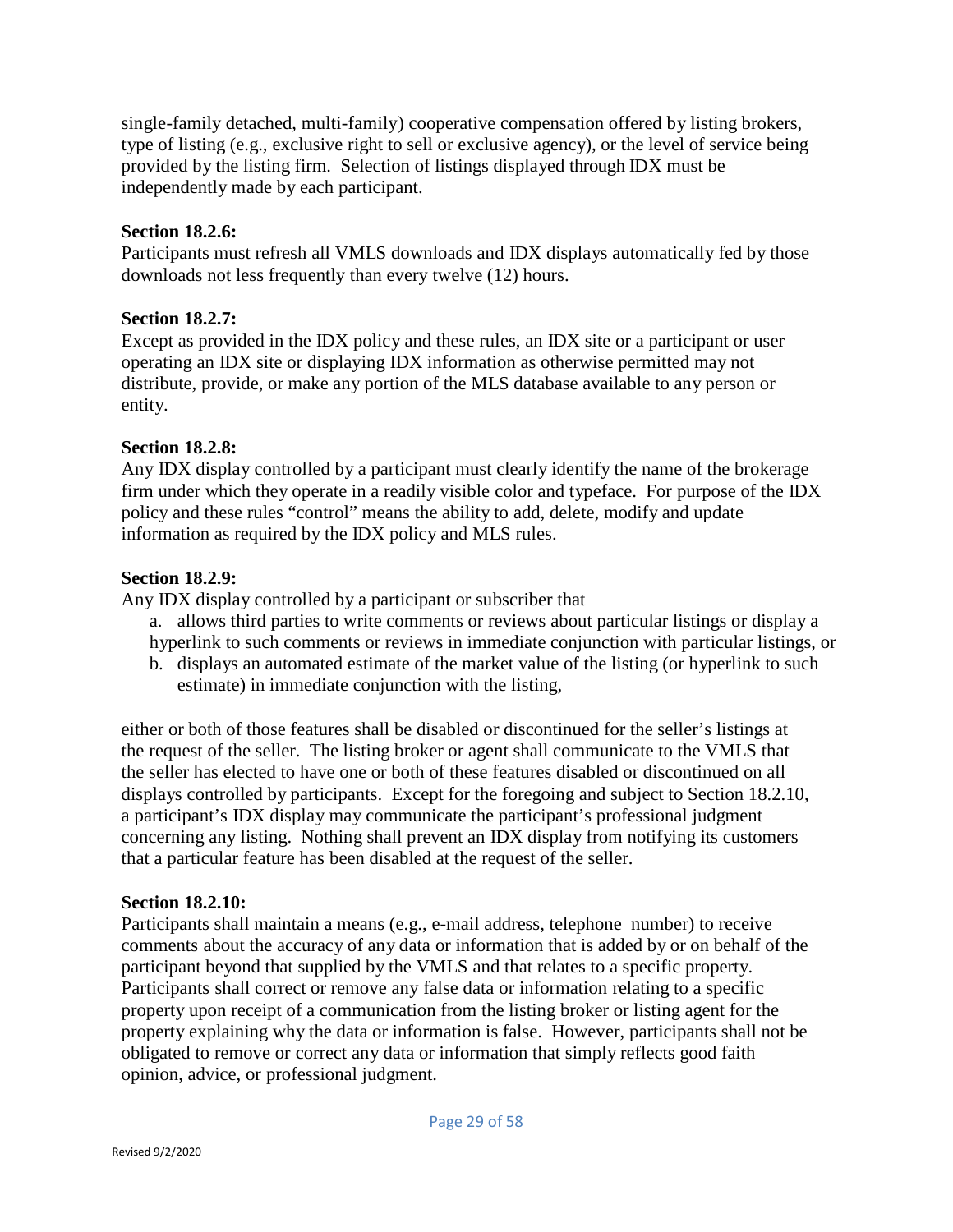#### **Section 18.2.11:**

An MLS participant (or where permitted locally, an MLS subscriber) may co-mingle the listings of other brokers received in an IDX feed with listings available from other MLS IDX feeds, provided all such displays are consistent with the IDX rules, and the MLS participant (or MLS subscriber) holds participatory rights in those MLSs. As used in this policy "co-mingling" means that consumers are able to execute a single property search of multiple IDX data feeds resulting in the display of IDX information from each of the MLSs on a single search page; and that participants may display listings from each IDX feed on a single webpage or display.

## **Section 18.2.12**

Participants shall not modify or manipulate information relating to other participants listings. MLS participants may augment their IDX display of MLS data with applicable property information from other sources to appear on the same webpage or display, clearly separated by the data supplied by the MLS. The source(s) of the information must be clearly identified in the immediate proximity to such data. This requirement does not restrict the format of MLS data display or display of fewer than all of the available listings or fewer authorized fields.

## **Section 18.2.13**

All listings displayed pursuant to IDX shall identify the listing firm in a reasonably prominent location and in a readily visible color and typeface not small than the median used in the display of listing data.

\*Display of minimal information (e.g., "thumbnails", text messages, "tweets", etc., of two hundred (200) characters or less) are exempt from this requirement but only when linked directly to a display that includes all required disclosures. For audio delivery of listing content, all required disclosures must be subsequently delivered electronically to the registered consumer performing the property search or linked to through the device's application.

## **Section 18.3: Display**

Display of listing information pursuant to IDX is subject to the following rules:

## **Section 18.3.1: ELIMINATED**

#### **Section 18.3.2:**

The type of listing agreement (e.g., exclusive right to sell, exclusive agency, etc.) may not be displayed.

## **Section 18.33: ELIMINATED**

#### **Section 18.3.5:**

Non-principal brokers and sales licensees affiliated with IDX participants may display information available through IDX on their own Web sites subject to their participant's consent and control and the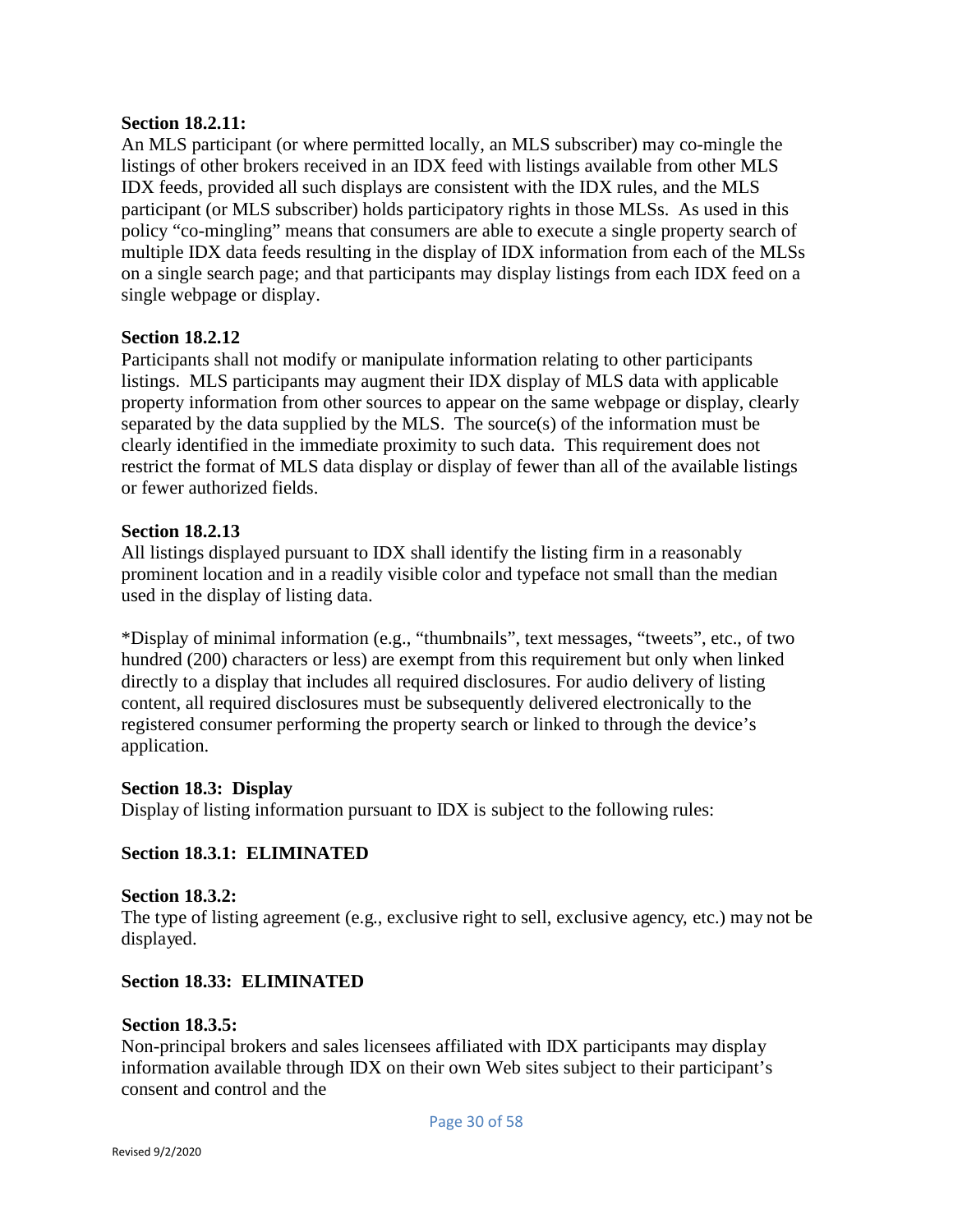requirements of state law and/or regulation. The previous sentence does not apply to licensees subject to fee waiver under Section 6.1.

## **Section 18.3.6: ELIMINATED**

#### **Section 18.3.7:**

Participants (and their affiliated licensees, if applicable) shall indicate on their Web sites that IDX information is provided exclusively for consumers' personal, non-commercial use, that it may not be used for any purpose other than to identify prospective properties consumers may be interested in purchasing, and that the data is deemed reliable but is not guaranteed accurate by VMLS. The VMLS may, at its discretion, require use of other disclaimers as necessary to protect participants and/or the VMLS from liability. Displays of minimal information (e.g. "thumbnails", text messages, "tweets", etc., of two hundred (200) characters or less are exempt from this requirement but only when linked directly to a display that includes all required disclosures.

## **Section 18.3.8: ELIMINATED**

#### **Section 18.3.9:**

The right to display other participants' listings pursuant to DX shall be limited to a participant's office(s) holding participatory rights and licensees holding subscribers' rights in this MLS.

#### **Section 18.3.10:**

Listings obtained through IDX feeds from REALTOR® Association MLSs where the MLS participant holds participatory rights must be displayed separately from listings obtained from other sources. Listings obtained (e.g. from other MLSs from nonparticipating brokers, etc.) must display the source from which each such listing was obtained. Displays of minimal information (e.g. "thumbnails", text messages, "tweets", etc., of two hundred (200) characters or less are exempt from this requirement but only when linked directly to a display that includes all required disclosures.

Note: An MLS participant (or where permitted locally, an MLS subscriber) may comingle the listings of other brokers received in an IDX feed with listings available from other MLS IDX feeds, provided all such displays are consistent with the IDX rules, and the MLS participant (or MLS subscriber) holds participatory rights in those MLSs. As used in this policy, "co-mingling" means that consumers are able to execute a single property search of multiple IDX data feeds resulting in the display of IDX information from each of the MLSs on a single search results page; and that participants may display listings from each IDX feed on a single webpage or display.

#### **Section 18.3.11:**

Display of expired, withdrawn and sold listings\* are prohibited.

\*Note: If "sold' information is publicly accessible, display of "sold" listings may not be prohibited.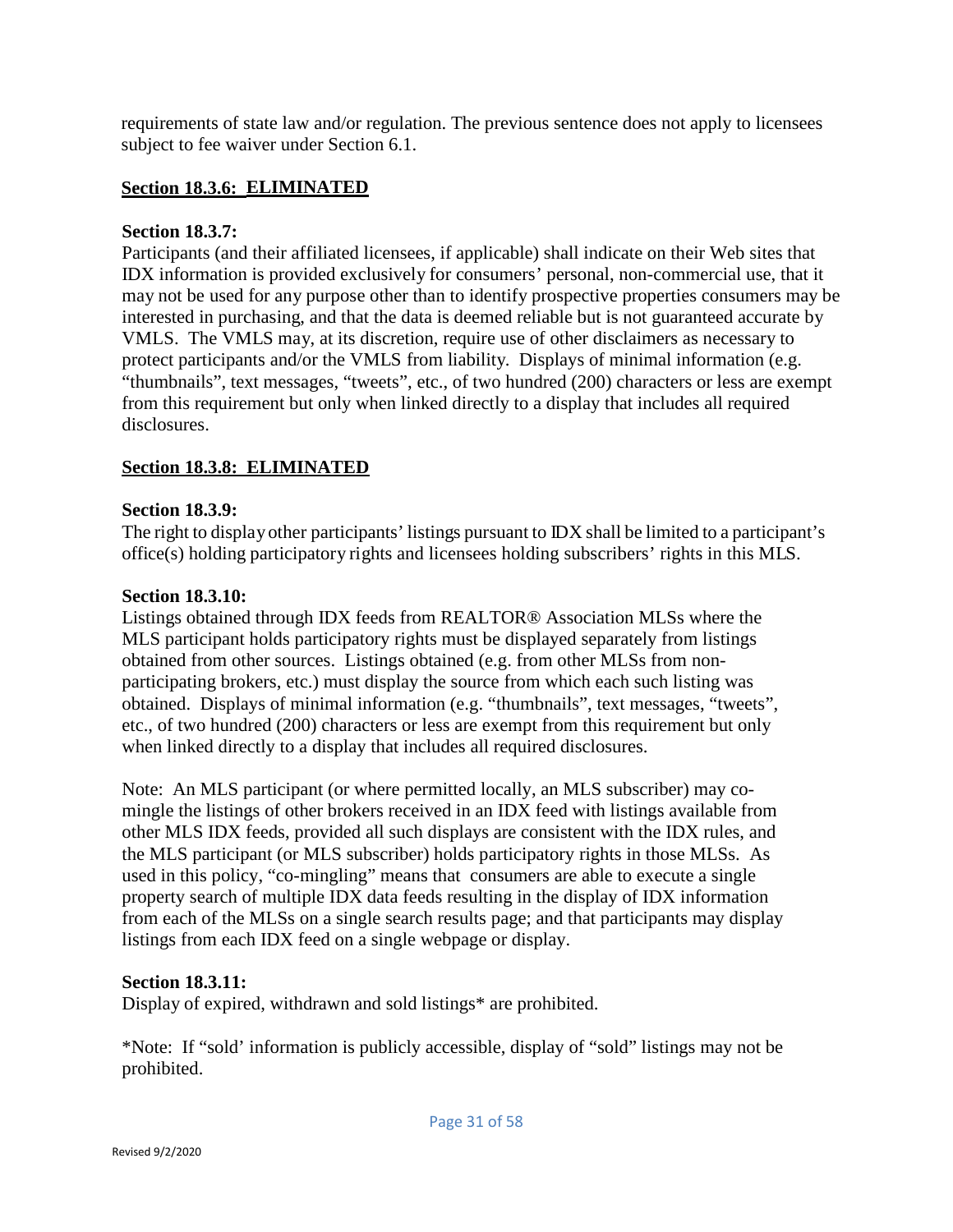## **Section 18.3.12:**

Display of seller's  $(s')$  and/or occupant's  $(s')$  name $(s)$ , phone number $(s)$ , and email address(es) is prohibited.

#### **Section 18.3.13:**

Participants are required to employ appropriate security protection such as firewalls on their websites and displays, provided that any security measures required may not be greater than those employed by the VMLS.

#### **Section 18.3.14:**

Participants must maintain an audit trail of consumer activity on their website and make that information available to the VMLS if the VMLS believes the IDX site has caused or permitted a breach in the security of the data or a violation of MLS rules related to use by consumers.

#### **Section 18.3.15:**

IDX disclosure to be displayed at the bottom of search data output page is as follows:



The data relating to the real estate for sale on this website comes in part from the Internet Data Exchange program of the Vail Multi-List Service, Inc.

Displays of minimal information (e.g. "thumbnails", text messages, "tweets", etc., of two hundred (200) characters or less are exempt from this requirement but only when linked directly to a display that includes all required disclosures.

#### **Section 18.3.17: Broker Disclosure to be displayed:**

Centered at the bottom of each detailed search results display (Border is optional) shall appear: *This listing courtesy of: (insert Listing Company Name)*

## **18.3.18: ELIMINATED**

## **18.3.19: Copyright**:

The following copyright is to be displayed at the very bottom of each search results page in the same type and size as the body text:

"Copyright © 2018 Vail Multi List, Inc. (VMLS). The information displayed herein was derived from sources believed to be accurate but has not been verified by VMLS. Buyers are cautioned to verify all information to their own satisfaction. This information is exclusively for viewers' personal, non- commercial use. Any republication or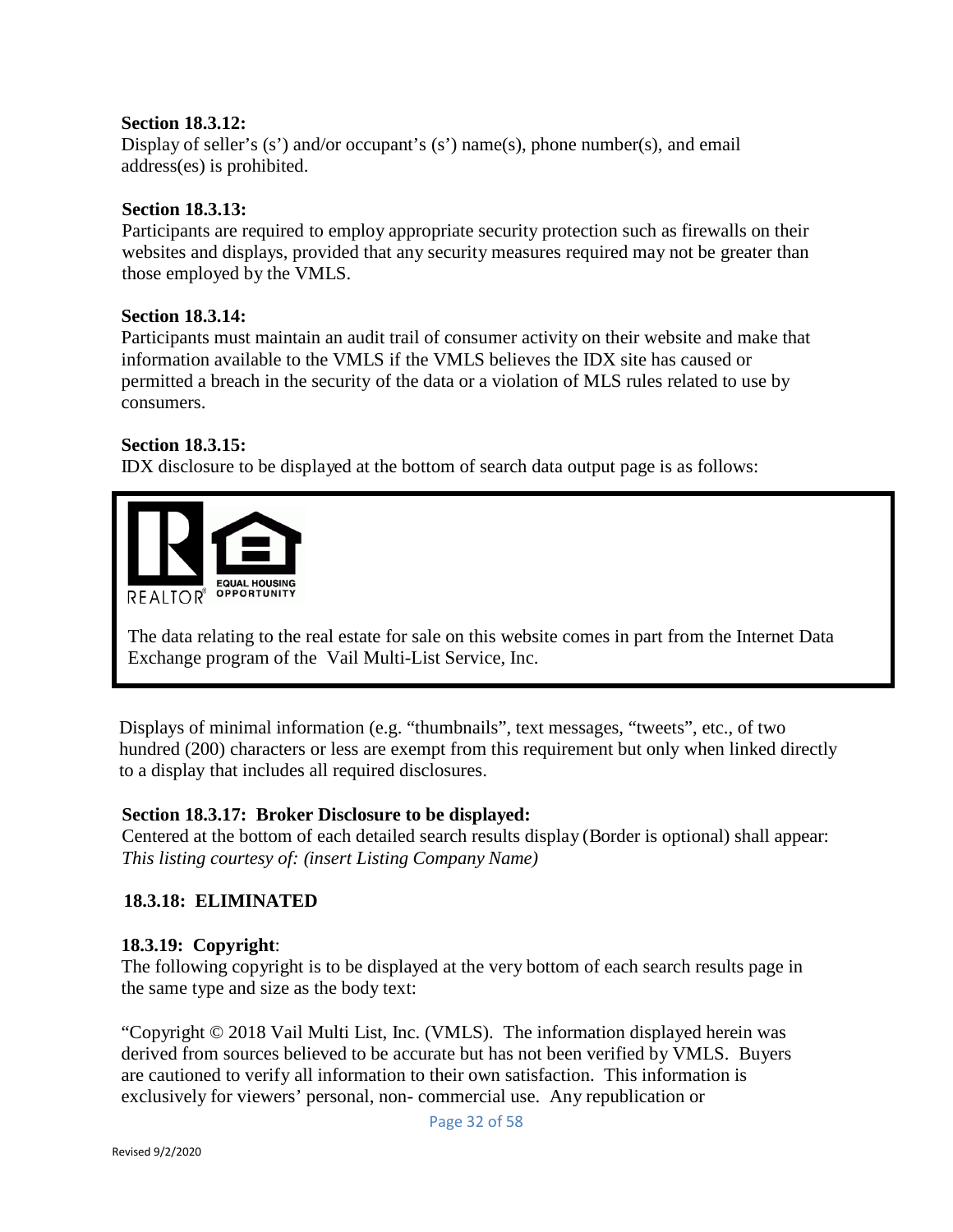reproduction of the information herein without the express permission of the VMLS is strictly prohibited."

Displays of minimal information (e.g. "thumbnails", text messages, "tweets", etc., of two hundred (200) characters or less are exempt from this requirement but only when linked directly to a display that includes all required disclosures.

## **Section 18.4: VMLS Fees and Charges**

VMLS fees and charges for participation in IDX shall be as established by the Board of Directors of the Service, and are published herein in the VMLS rules and regulations, Exhibit A.

#### **Section 18.5:**

Any search result identifying another IDX participant's listing in a brief or "thumbnail" format shall in the case of another participants listing bear the IDX –approved icon. Or in the case of the Brokers own MLS listing data, the broker's corporate logo. A thumbnail display of another's IDX listing may not include any contact information or branding of the IDX participant or any subscriber who owns the web site. A thumbnail display may only include the following: text VMLS data about the listing property, a photo of the property, the participant's logo in the case of a participant's listings or the IDX –approved icon, if displaying another IDX participant's listing a navigation "button" providing a link to other more detailed information about the property. Displays of minimal information (e.g. "thumbnails", text messages, "tweets", etc., of two hundred (200) characters or less are exempt from this requirement but only when linked directly to a display that includes all required disclosures.

#### **Section 18.6:**

A search result producing a detailed display of another IDX participant's listing data shall bear that participant's name, the VMLS-approved icon, and VMLS copyright notice immediately following the property information. (As a footer at the bottom of each display or print formatted page) The listing participant's name, VMLS-approved icon, and copyright notice shall be least as large as the largest type size used to display the listing data. A detailed display of another IDX participant's listing may not include any contact information or branding of the participants who owns the web site or any of its agents within the "body" of the listing data. The "body" is defined as the rectangular space whose borders are delimited by the utmost extent in each direction of the listing text photo data. Displays of minimal information (e.g. "thumbnails", text messages, "tweets", etc., of two hundred (200) characters or less are exempt from this requirement but only when linked directly to a display that includes all required disclosures.

## **Section 19: VOW's**

#### **Section 19.1:**

(a) A Virtual Office Website ("VOW") is a participant's Internet website, or a feature of a participant's website, through which the participants is capable of providing real estate brokerage services to consumers with whom the participant has first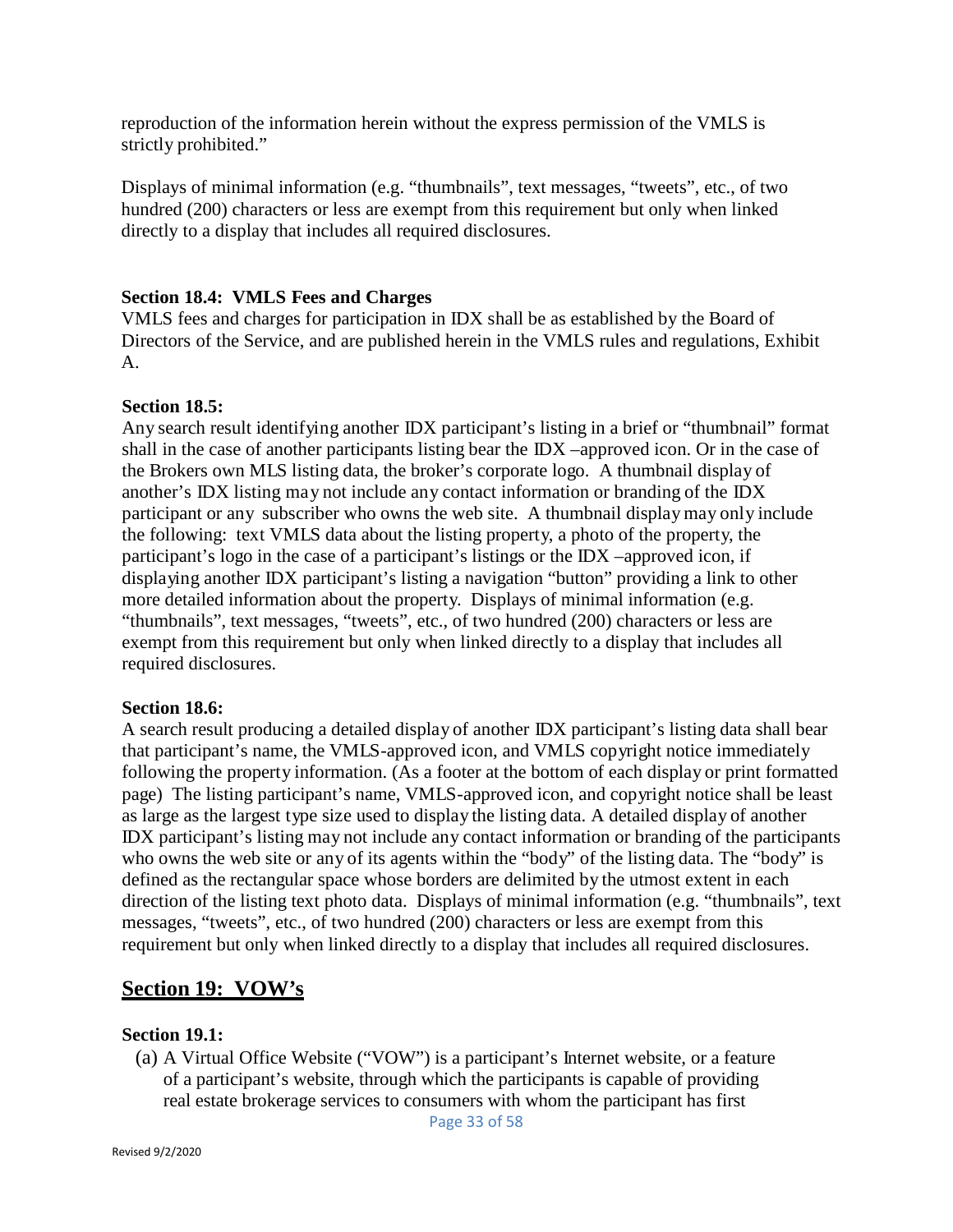established a broker-consumer relationship (as defined by state law) where the consumer has the opportunity to search MLS Listing Information, subject to the participant's oversight, supervision and accountability. A non-principal broker or sales licensee affiliated with a participant may, except one subject to fee waiver under Section 6.1, with his or her participant's consent, operate a VOW. Any VOW of a non-principal broker or sales licensee is subject to the participant's oversight, supervision and accountability.

- (b) As used in Section 19 of these Rules, the term "participant" includes a participant's affiliated non- principal brokers and sales licensees other than those subject to fee waiver under Section 6.1 – except when the term is used in the phrases "participant's consent" and "participant's oversight, supervision, and accountability". References to "VOW" and "VOWs" include all VOWs, whether operated by a participant, by a nonprincipal broker or sales licensee, or by an Affiliated VOW Partner ("AVP") on behalf of a participant.
- (c) "Affiliated VOW Partner" ("AVP") refers to an entity or person designated by a participant to operate a VOW on behalf of the participant, subject to the participant's supervision, accountability and compliance with the VOW Policy. No AVP has independent participation rights in the MLS by virtue of its right to receive information on behalf of a participant. No AVP has the right to use MLS Listing Information except in connection with operation of a VOW on behalf of one or more participants. Access by an AVP to MLS Listing Information is derivative of the rights of the participant on whose behalf the AVP operates a VOW.
- (d) As used in Section 19 of these Rules, the term "MLS Listing Information" refers to active listing information and sold data provided by participants to the VMLS and aggregated and distributed by the VMLS to participants.

#### **Section 19.2:**

- (a) The right of a participant's VOW to display MLS Listing Information is limited to that supplied by the  $VMLS(s)$  in which the participant has participatory rights. However, a participant with offices participating in different MLSs may operate a master website with links to the VOWs of the other offices.
- (b) Subject to the provisions of the VOW Policy and these Rules, a participant's VOW, including any VOW operated on behalf of a participant by an AVP, may provide other features, information, or functions, e.g. Internet Data Exchange ("IDX").
- (c) Except as otherwise provided in the VOW Policy or in these Rules, a participant need not obtain separate permission from other VMLS participants whose listings will be displayed on the Participant's VOW.

#### **Section 19.3:**

(a) Before permitting any consumer to search for or retrieve any VMLS listing information on his or her VOW, the participant must take each of the following steps: (i) The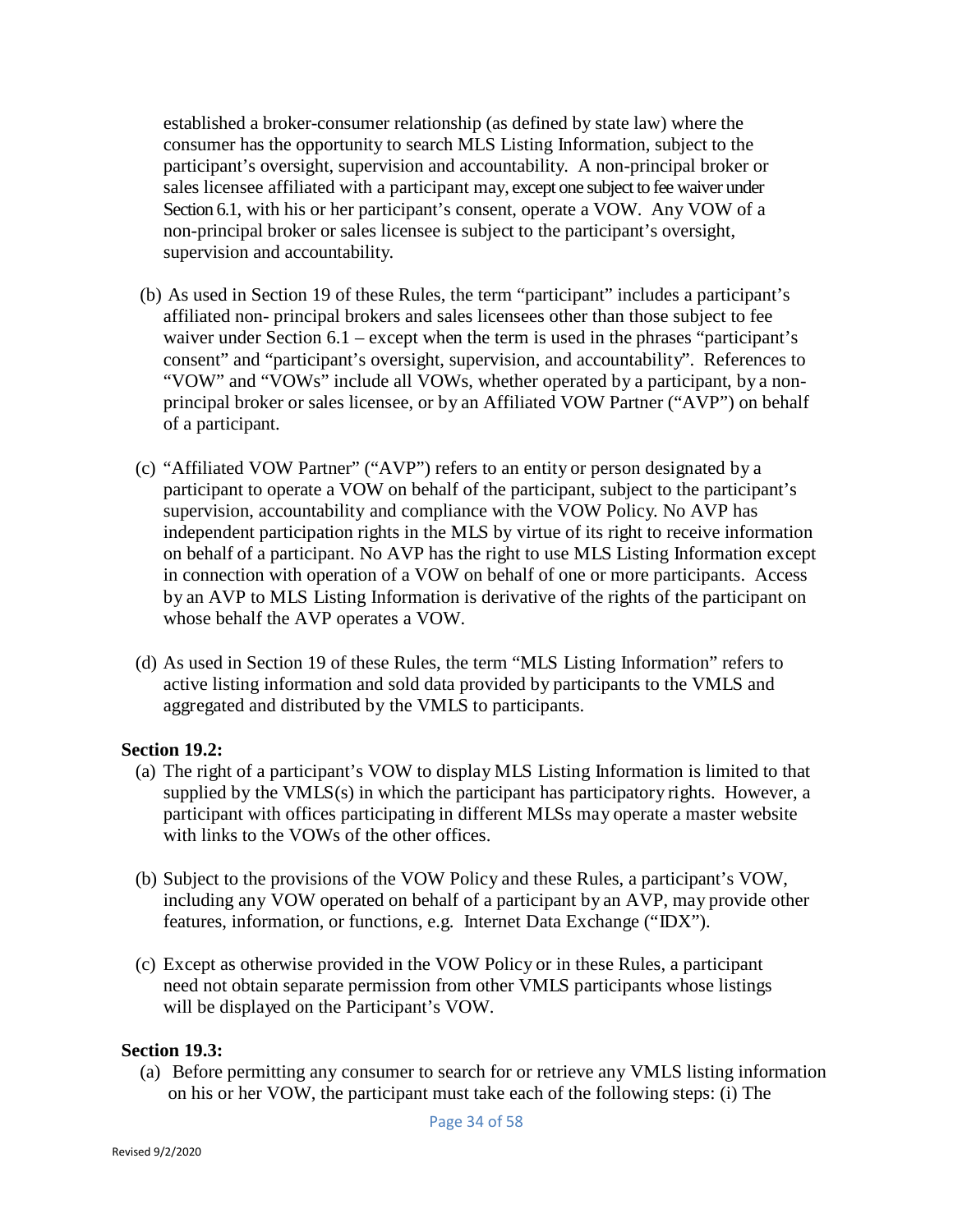participant must first establish with that consumer a lawful broker-consumer relationship (as defined by state law), including completion of all actions required by state law in connection with providing real estate brokerage services to clients and customers (hereinafter "Registrants"). Such actions shall include, but are not limited to, satisfying all applicable agency, non-agency, and other disclosure obligations, and execution of any required agreements. (ii) The participant must obtain the name of and a valid email address for, each Registrant. The participant has agreed to the Terms of Use (described in subsection (d) below). The participant must verify that the email address provided by the Registrant is valid and that the Registrant has agreed to the Terms of Use. (iii) The participant must require each Registrant to have a username and password, the combination of which is different from those of all other Registrants on the VOW. The participant may, at his or her option, supply the username and password or may allow the Registrant to establish it username and password. The participant must also assure that any email address is associated with only one username and password.

- (b) The participant must assure that each Registrant's password expires on a date certain but may provide for renewal of the password. The participant must at all times maintain a record of the name, email address, username, and current password of each Registrant. The participant must keep such records for not less than 180 days after the expiration of the validity of the Registrant's password.
- (c) If the VMLS has reason to believe that a participant's VOW has caused or permitted a breach in the security of MLS Listing Information or a violation of VMLS rules, the participant shall, upon request of the VMLS, provide the name, email address, user name, and current password, of any Registrant suspected of involvement in the breach or violation. The participant shall also, if requested by the VMLS, provide an audit trail of activity by any such Registrant.
- (d) The participant shall require each Registrant to review and affirmatively to express agreement (by mouse click or otherwise) to, a "Terms of Use" provision that provides at least the following:

i. That the Registrant acknowledges entering into a lawful consumer-broker relationship with the participant;

ii. That all information obtained by the Registrant from the VOW is intended only for the Registrant's personal, non-commercial use;

iii. That the Registrant has a bona fide interest in the purchase, sale, or lease of real estate of the type being offered through the VOW;

iv. That the Registrant will not copy, redistribute, or retransmit any of the information provided except in connection with the Registrant's consideration of the purchase or sale of an individual property;

v. That the Registrant acknowledges the VMLS's ownership of, and the validity of the VMLS's copyright in, the VMLS database.

(d) The Terms of Use Agreement may not impose a financial obligation on the Registrant or create any representation agreement between the Registrant and the participant. Any agreement entered into at any time between the participant and Registrant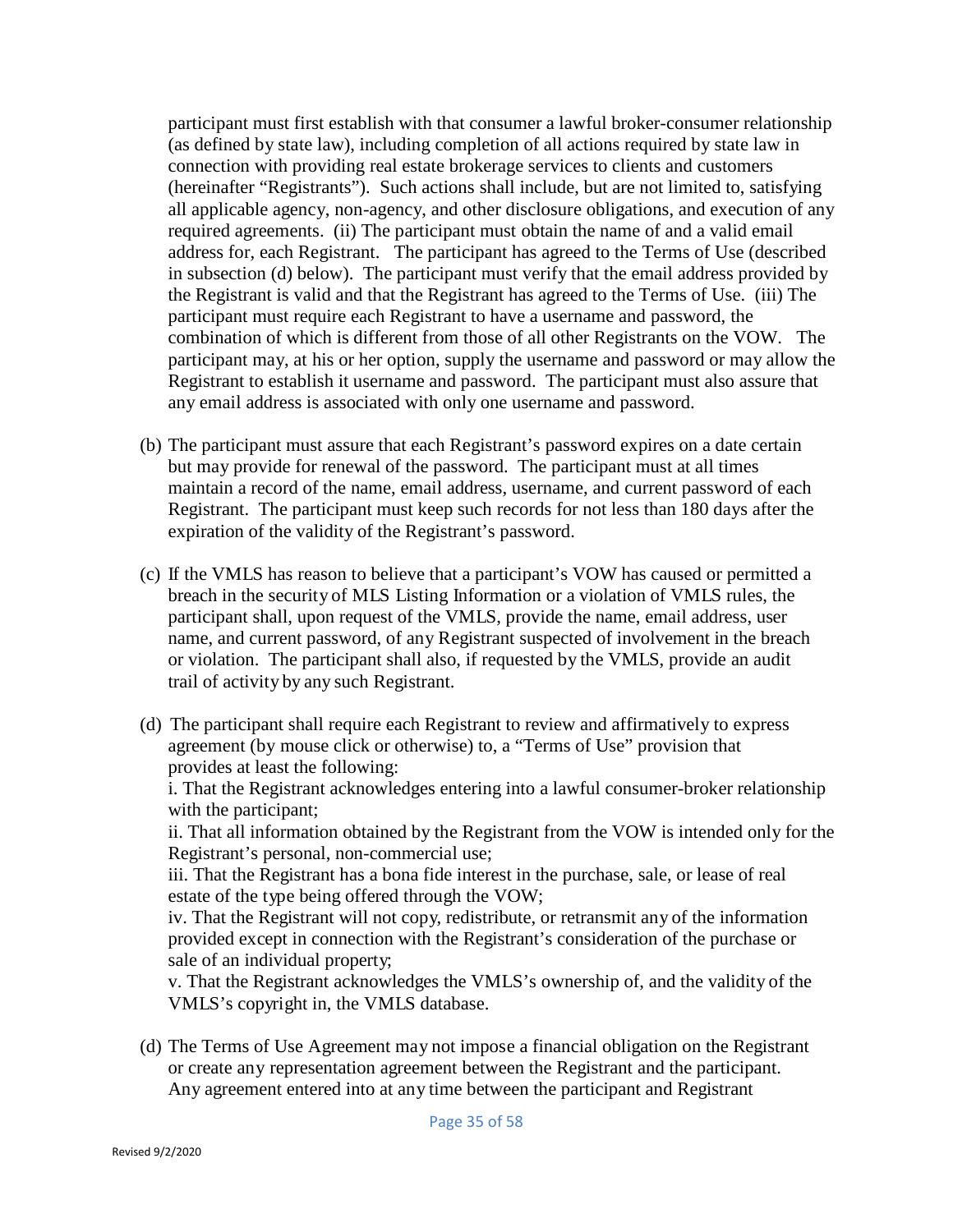imposing a financial obligation on the Registrant or creating representation of the Registrant by the participant must be established separately from the Terms of Use, must be prominently labeled as such, and may not be accepted solely by mouse click.

(e) The Terms of Use Agreement shall also expressly authorize the VMLS, and other VMLS participants or their duly authorized representatives, to access the VOW for the purposes of verifying compliance with VMLS rules and monitoring display of participants' listings by the VOW. The Agreement may also include such other provisions as may be agreed to between the participant and the Registrant.

## **Section 19.4:**

A participant's VOW must prominently display an email address, telephone number, or specific identification of another mode of communication (e.g., live chat) by which consumer can contact the participant to ask questions, or get more information, about any property displayed on the VOW. The participant, or a non-principal broker or sales licensee licensed with the participant, must be willing and able to respond knowledgeably to inquiries from Registrants about properties within the market area served by that participant and displayed on the VOW.

## **Section 19.5:**

A participant's VOW must employ reasonable efforts to monitor for, and prevent, misappropriation, "scraping", and other unauthorized use of MLS listing information. A participant's VOW shall utilize appropriate security protection such as firewalls as long as this requirement does not impose security obligations greater than those employed concurrently by the VMLS.

#### **Section 19.6:**

- (a) A participant's VOW shall not display listings or property addresses of any seller who has affirmatively directed the listing broker to withhold the seller's listing or property address from display on the Internet. The listing broker shall communicate to the VMLS that the seller has elected not to permit display of the listing or property address on the Internet. Notwithstanding the foregoing, a participant who operates a VOW may provide to consumers via other delivery mechanisms, such as email, fax or otherwise, the listings of sellers who have determined not to have the listing for their property displayed on the Internet.
- (b) A participant who lists a property for a seller who has elected not to have the property listing or the property address displayed on the Internet shall cause the seller to execute a document that includes the following (or a substantially similar) provision:

#### *Seller Opt-Out Form*

1. Please check either Option a or Option b

a. [ ] I have advised my broker or sales agent that I do not want the listed property to be displayed on the Internet.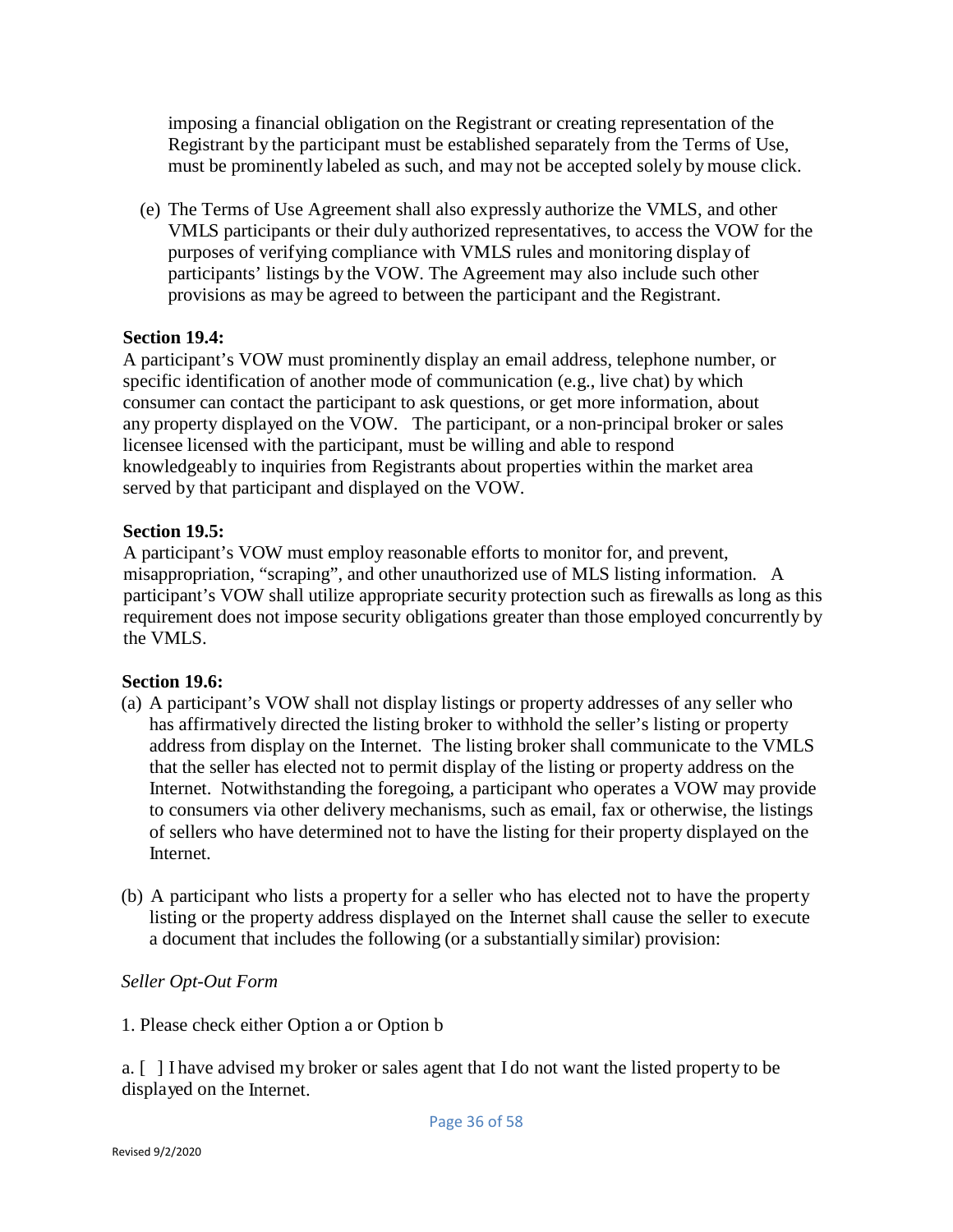b. [ ] I have advised my broker or sales agent that I do not want the address of the listed property to be displayed on the Internet.

2. I understand and acknowledge that, if I have selected option a, consumers who conduct searches for listings on the Internet will not see information about the listed property in response to their search.

## initials of seller

(a) The participant shall retain such forms for at least one year from the date they are signed, or one year from the date the listing goes off the market, whichever is greater.

## **Section 19.7:**

- (a) Subject to subsection (b), a participant's VOW may allow third parties (i) to write comments or reviews about particular listings or display a hyperlink to such comments or reviews in immediate conjunction with particular listings, or (ii) display an automated estimate of the market value of the listing (or hyperlink to such estimate) in immediate conjunction with the listing
- (b) Notwithstanding the foregoing, at the request of a seller the participant shall disable or discontinue either or both of those features described in subsection (a) as to any listing of the seller. The listing broker or agent shall communicate to the VMLS that the seller has elected to have one or both of these features disabled or discontinued on all participants' websites. Subject to the foregoing and to Section 19.8, a participant's VOW may communicate the participant's professional judgment concerning any listing. A participant's VOW may notify its customers that a particular feature has been disabled "at the request of the seller."

#### **Section 19.8**:

A participant's VOW shall maintain a means (e.g., e-mail address, telephone number) to receive comments from the listing broker about the accuracy of any information that is added by or on behalf of the participant beyond that supplied by the VMLS and that relates to a specific property displayed on the VOW. The participant shall correct or remove any false information relating to a specific property within 48 hours following receipt of a communication from the listing broker explaining why the data or information is false. The participant shall not, however, be obligated to correct or remove any data or information that simply reflects good faith opinion, advice, or professional judgment.

## **Section 19.9**:

A participant shall cause the MLS Listing Information available on its VOW to be refreshed at least once every three (3) days.

## **OR**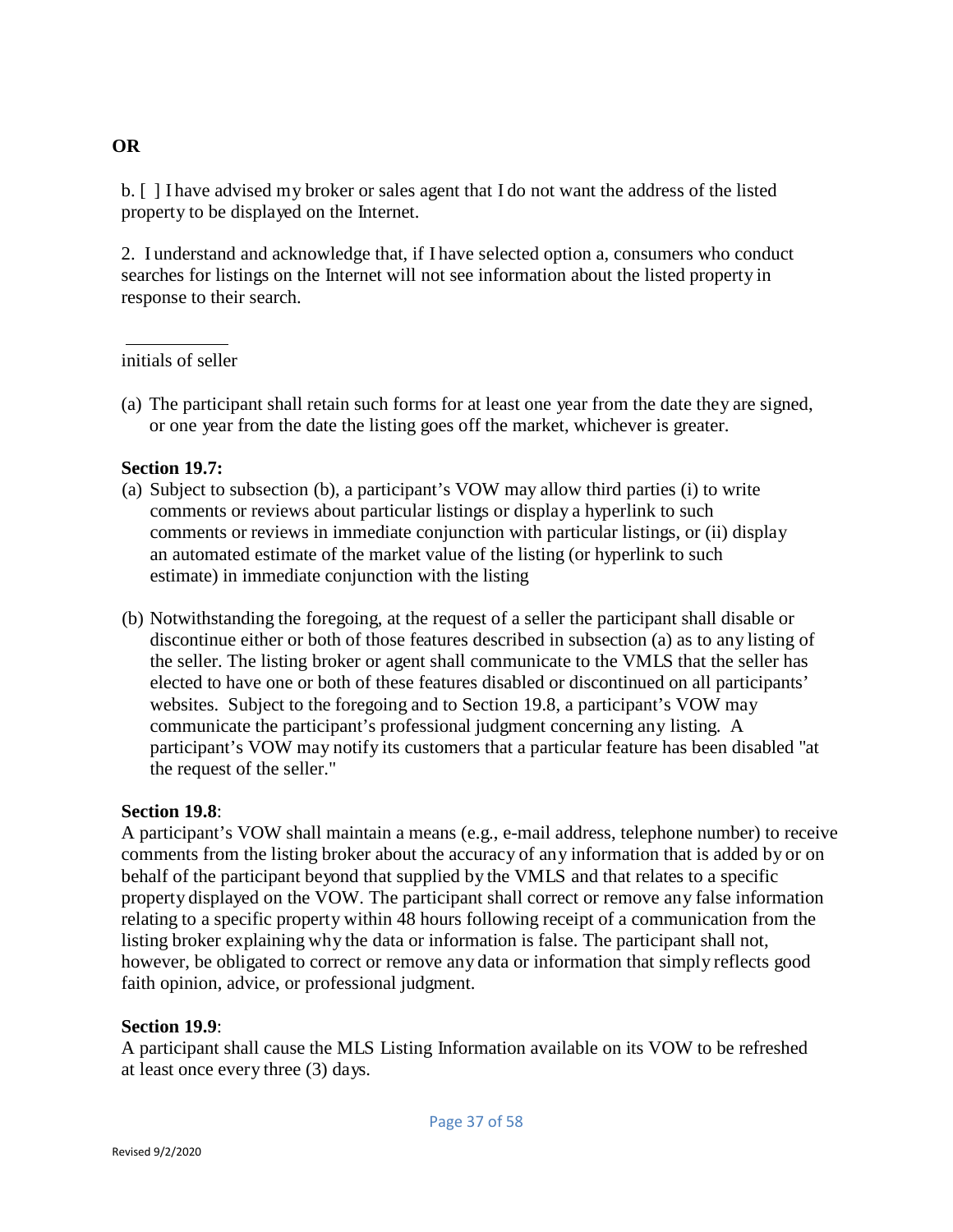#### **Section 19.10**:

Except as provided in these rules, the National Association of Realtors® VOW Policy, or an y other applicable MLS rules or policies, no participant shall distribute, provide, or make accessible any portion of the MLS Listing Information to any person or entity.

## **Section 19.11**:

A participant's VOW must display the participant's privacy policy informing Registrants of all of the ways in which information that they provided may be used.

## **Section 19.12**:

A participant's VOW may exclude listings from display based only on objective criteria, including, but not limited to, factors such as geography, list price, type of property, cooperative compensation offered by listing broker, and whether the listing broker is a REALTOR®**s**

## **Section 19.13**:

A participant who intends to operate a VOW to display MLS listing information must notify the VMLS of its intention to establish a VOW and must make the VOW readily accessible to the VMLS and to all VMLS participants for purposes of verifying compliance with these rules, the VOW Policy, and any other application MLS rules or policies.

## **Section 19.14**:

A participant may operate more than one (1) VOW himself or herself or through an AVP. A participant who operates his or her own VOW may contract with an AVP to have the AVP operate other VOWs on his or her behalf. However, any VOW operated on behalf of a participant by an AVP is subject to the supervision and accountability of the participant.

## **Section 19.15**:

A participant's VOW may not make available for search by, or display to, Registrants any of the following information:

- a. Expired or withdrawn listings.
- b. The compensation offered to other MLS participants.
- c. The type of listing agreement, i.e., exclusive right to sell or exclusive agency.
- d. The seller's and occupant's name(s), phone number(s), or e-mail address(es).
- e. Instructions or remarks intended for cooperating brokers only, such as those regarding showings or security of listed property.

#### **Section 19.16**:

A participant shall not change the content of any MLS listing information that is displayed on a VOW from the content as it is provided in the VMLS. The participant may, however, augment MLS listing information with additional information not otherwise prohibited by these rules or by other applicable MLS rules or policies as long as the source of such other information is clearly identified. This rule does not restrict the format of display of MLS listing information on VOWs or the display on VOWs of fewer than all of the listings or fewer than all of the authorized information fields.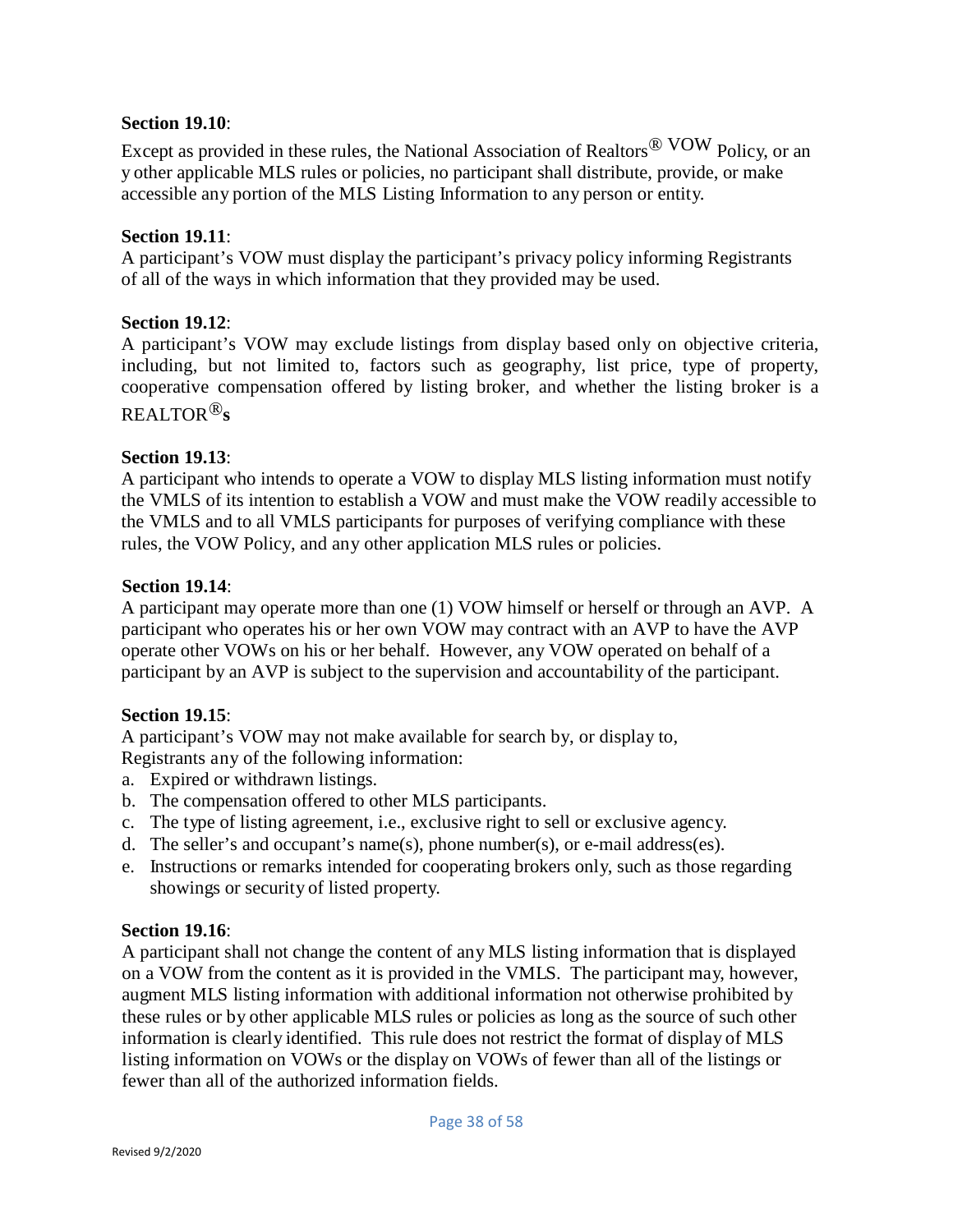## **Section 19.17**:

A participant shall cause to be placed on his or her VOW a notice indicating that the MLS listing information displayed on the VOW is deemed reliable but is not guaranteed accurate by the MLS. A participant's VOW may include other appropriate disclaimers necessary to protect the participant and/or the MLS from liability.

## **Section 19.18**:

A participant shall cause any listing that is displayed on his or her VOW to identify the name of the listing firm and the listing broker or agent in a readily visible color, in a reasonably prominent location, and in typeface not smaller than the median typeface used in the display of listing data.

## **Section 19.19: ELIMINATED**

## **Section 19.20**:

A participant may display advertising and the identification of other entities ("co- branding') on any VOW the participant operates or that is operated on his or her behalf. However, a participant may not display on any such VOW deceptive or misleading advertising or cobranding. For purposes of this Section, co- branding will be presumed not to be deceptive or misleading if the participant's logo and contact information (or that of at least one participant, in the case of a VOW established and operated on behalf of more than one participant) is displayed in immediate conjunction with that of every other party, and the logo and contact information of all participants displayed on the VOW is as large as the logo of the AVP and larger than that of any third party.

## **Section 19.21**:

A participant shall cause any listing displayed on his or her VOW that is obtained from other sources, including from another MLS or from a broker not participating in the MLS, to identify the source of the listing.

## **Section 19.22**:

Participants and the AVPs operating VOWs on their behalf must execute the license agreement required by the MLS.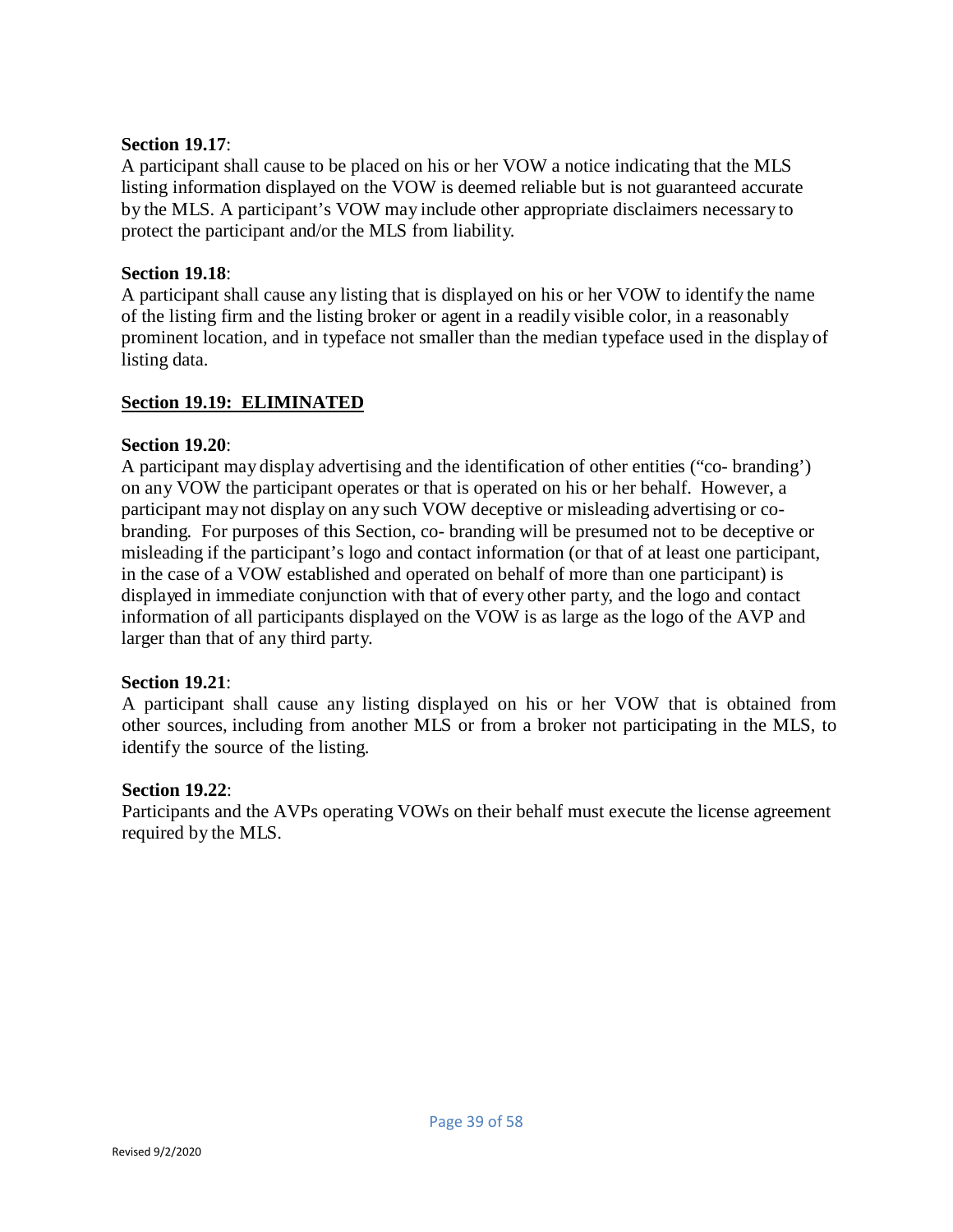# **Exhibit A 2 0 2 0**

# **1. VAIL BOARD OR REALTOR FEES**

| Description                                                             | Fee                          |  |
|-------------------------------------------------------------------------|------------------------------|--|
| NEW COMPANY FEE TO JOIN VBR<br>(a)                                      | \$600 one time               |  |
| NEW MEMBER APPLICATION FEE TO JOIN VBR<br>(b)                           | \$1,000 one time             |  |
| NEW BRANCH OFFICE FEE<br>(c)                                            | $\sqrt{$350}$ per occurrence |  |
| MEMBER VBR REACTIVATION FEE (0-12 months of inactivation)<br>(d)        | \$500/fee may be             |  |
|                                                                         | waived once in a             |  |
|                                                                         | 36-month period              |  |
| MEMBER VBR REACTIVATION FEE (>12 months or more of inactivation)<br>(e) |                              |  |
| Please note: Member must complete full VBR application $\mathcal{C}^*$  | \$1,000                      |  |
| COMPANY VBR REACTIVATION FEE (0-12 months of inactivation)<br>(f)       | \$200/fee may be             |  |
|                                                                         | waived once in a 36          |  |
|                                                                         | month period                 |  |
| COMPANY VBR REACTIVATION FEE (>12 months of inactivation)<br>(g)        | \$500                        |  |
| LICENSED ASSISTANT FEE<br>(h)                                           | \$534/yr-not prorated        |  |
| <b>VAIL MULTIPLE LISTING SERVICE FEES</b><br>2.                         |                              |  |
| Description                                                             | Fee                          |  |
| (a) NEW COMPANY FEE TO JOIN VMLS (New company, never held               |                              |  |
| membership VMLS)                                                        | \$600 one time               |  |
| (b) NEW VMLS BRANCH OFFICE FEE/REACTIVATION FEE                         | \$350/occurrence             |  |
| NEW SERVICE MEMBER MLS SETUP FEE<br>(c)                                 | \$1,000 one time             |  |
| (d) COMPANY REACTIVATION FEE (0-12 months of inactivation)              | \$200/fee may be             |  |
| (Company must have same Employing Broker to be considered for           | waived in a 36 month         |  |
| reactivation, may have different name)                                  | period                       |  |
| COMPANY REACTIVATION FEE (>12 months of inactivation)<br>(e)            | \$500                        |  |
| MEMBER MLS REACTIVATION FEE (0-6 months of inactivation)<br>(f)         | \$500 fee may be             |  |
|                                                                         | waived once in a             |  |
| Requires reactivation of VBR Membership                                 | 36-month period              |  |
| (g) MEMBER MLS REACTIVATION FEE (>6 months or more inactivation)        |                              |  |
| Please note: Member must complete full VBR & MLS applications and fees) | \$1,000                      |  |
| VMLS DATABASE FEE FOR EACH REALTOR SUBSCRIBER<br>(h)                    | \$48/month                   |  |
| NON-VBR MEMBER APPLICATION FEE TO JOIN VMLS<br>(i)                      | \$2,000                      |  |
| NEW NON-VBR MEMBER COMPANY FEE<br>(i)                                   | \$2,000                      |  |
| NEW NON-VBR MEMBER COMPANY BRANCH<br>(k)                                | \$2,000                      |  |
| NON-MEMBER VMLS DATABASE SUBSCRIBER FEE<br>$\left( \mathbf{I}\right)$   | \$125/month                  |  |
| (m) LATE FEE (ASSESSED AFTER 30 DAYS POST BILLING)                      | $10\%$ /month                |  |
| (n) REINSTATEMENT FEE                                                   |                              |  |
|                                                                         | \$100                        |  |
| (o) SENTRILOCKELECTRONIC LOCKBOX                                        | \$99                         |  |
| (p) SENTRIKEY APP/SENTRICARD                                            | \$16/month billed to         |  |

broker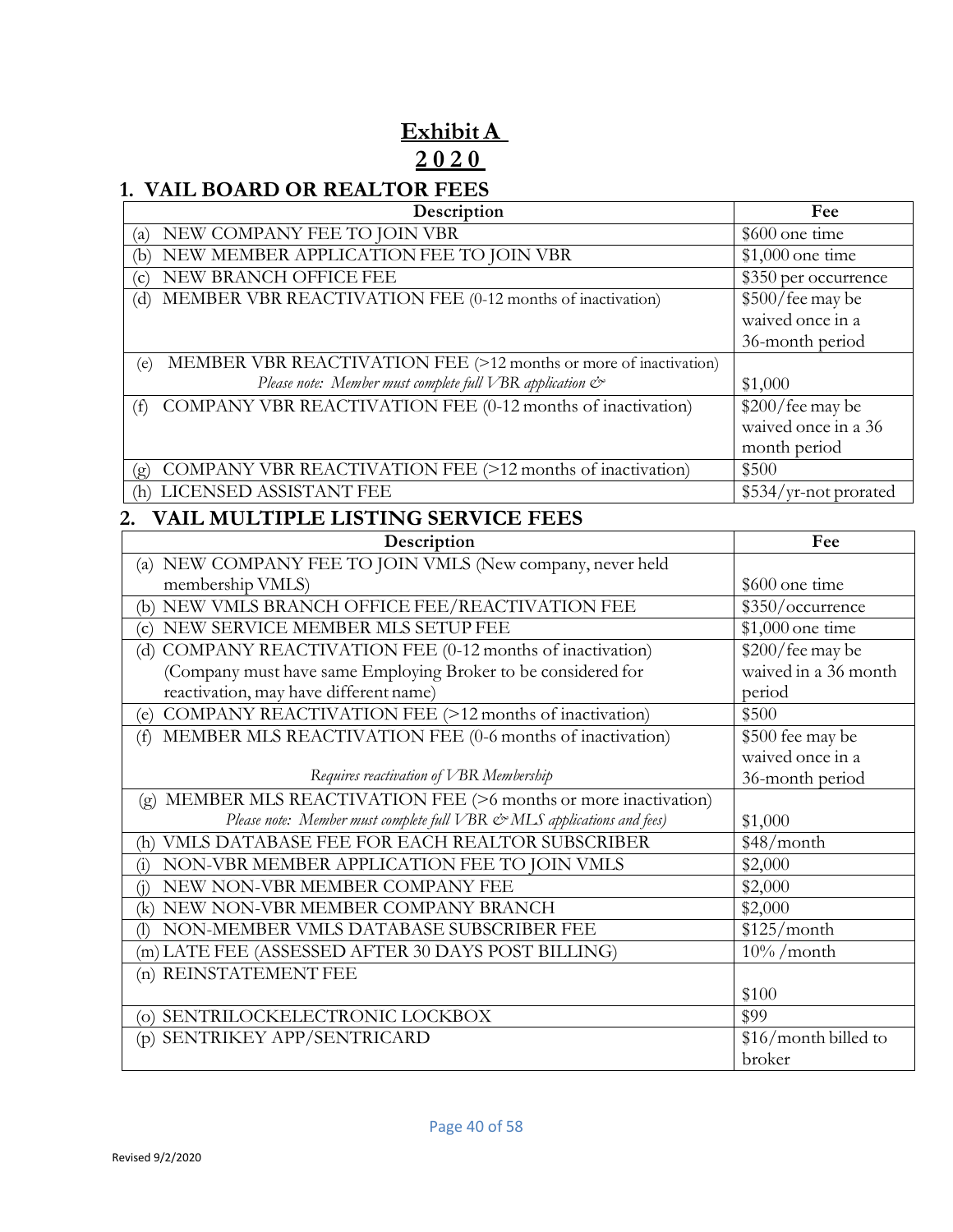| (q) LICENSED OR UNLICENSED ASSISTANT                      | \$16/month      |
|-----------------------------------------------------------|-----------------|
| SENTRIKEYAPP/SENTRICARD (must have proper E & O/liability |                 |
| insurance & comply with all other key card usage rules)   |                 |
| (r) RETS FEE PER VENDOR/VMLS CLIENT                       | \$80/year       |
| (s) RETS FEE APPLICATION PER MEMBER                       | \$50/occurrence |
| (t) RETS FEE NON-VMLS MEMBER                              | \$2,500/year    |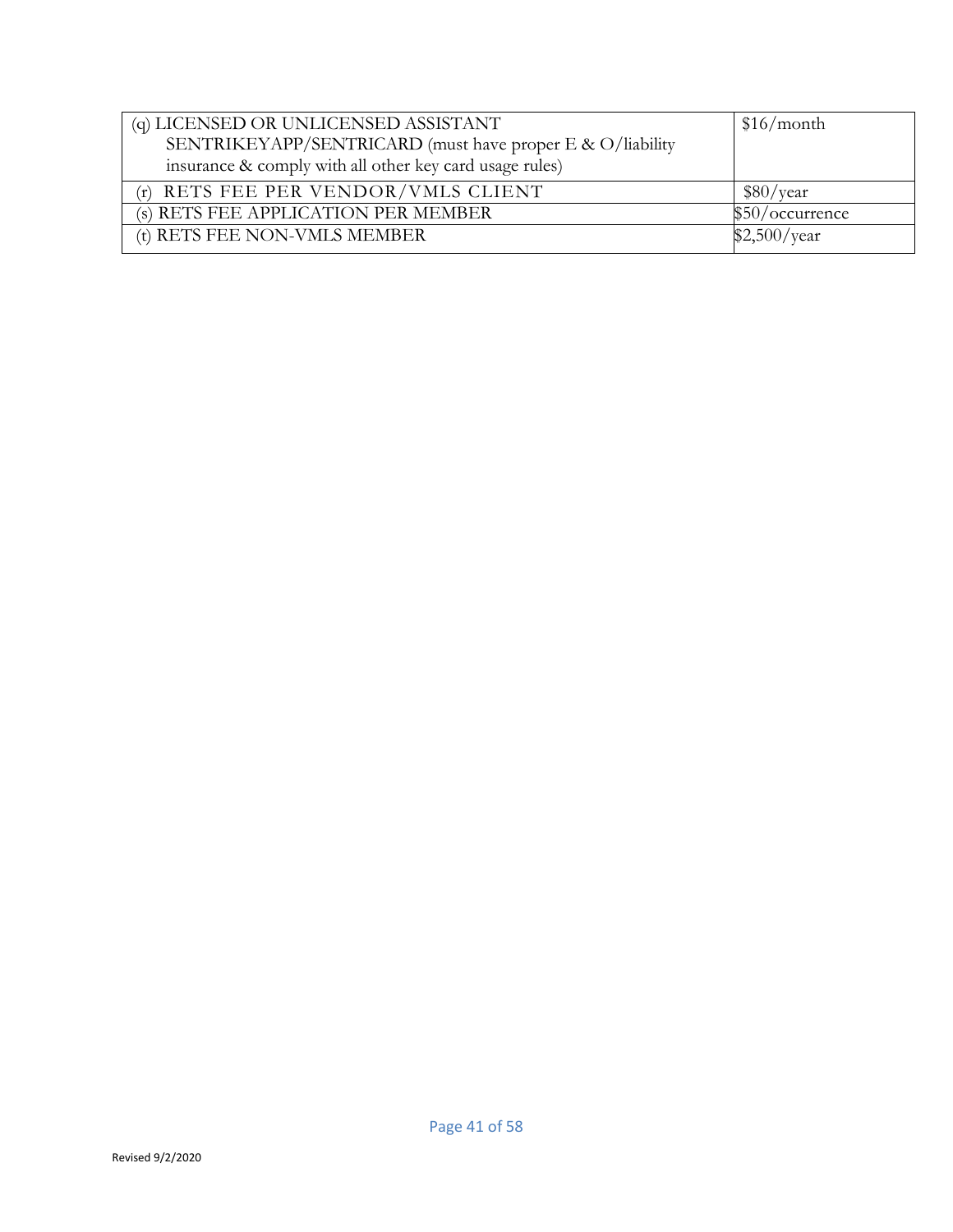# **3. VAIL MULTIPLE LISTING SERVICE FINES\***

| Description                                                                                  | Fee                                |
|----------------------------------------------------------------------------------------------|------------------------------------|
| (a) FIRST OFFENSE OF MLS VIOLATION PER SECTION 1.3 OF                                        | Warning to fix w/in                |
| THE VMLS RULES AND REGULATIONS                                                               | two (2) business days              |
| (b) FIRST OFFENSE OF SECTION 2.5, OR SECOND OFFENSE OF                                       |                                    |
| FAILURE TO COMPLY WITHIN TWO (2) BUSINESS DAYS OF FIRST                                      | \$50/occurrence of                 |
| WARNING OF MLS VIOLATION PER SECION 1.3 OF THE VMLS                                          | a violation                        |
| (c) THIRD OFFENSE OF MLS VIOLATION PER SECION 1.3 OF                                         | \$100/occurrence of a              |
| THE VMLS RULES AND REGULATIONS                                                               | violation                          |
| (d) FIRST OFFENSE OF ALLOWING ANY OTHER PERSON THE USE                                       |                                    |
| OF ACCESS METHOD TO ELECTRONIC LOCKBOXES                                                     | $$1,000$ one time                  |
| (e) SECOND OFFENSE OF ALLOWING ANY OTHER PERSON                                              |                                    |
| ACCESS TO ELECTRONIC LOCK BOXES                                                              | $$5,000$ one time                  |
| (f) FIRST OFFENSE OF AFFILIATE OR UNLICENSED<br>ASSISTANT SENTRILOCK USE RULES (EXHIBIT B OF |                                    |
| VMLS RULES & REGULATIONS)                                                                    | \$500                              |
| (g) SECOND OFFENSE OF AFFILIATE OR UNLICENSED                                                | \$1,000 and possible               |
| ASSISTANT SENTRILOCK USE RULES (EXHIBIT B OF VMLS RULES                                      | Membership                         |
| & REGULATIONS)                                                                               | Termination                        |
| (h) THIRD OFFENSE OF AFFILIATE OR UNLICENSED                                                 | <b>VMLS</b>                        |
| ASSISTANT SENTRILOCK USE RULES (EXHIBIT B OF VMLS RULES                                      | <b>MEMBERSHIP</b>                  |
| & REGULATIONS)                                                                               | <b>TERMINATION</b>                 |
| (i) VIOLATION OF ONE DAY CODE POLICY, PER EXHIBIT B,                                         | \$50 per occurrence.               |
| SECTION 3(L)                                                                                 |                                    |
| ENTERING ANY PROPERTY INTO THE VMLS WITHOUT A<br>(i)                                         |                                    |
| VALID LISTING CONTRACT                                                                       | $$1,000/occurrence*$               |
| (k) FIRST OFFENSE ALLOWING ANY OTHER PERSON USE OF                                           | In Company-Warning                 |
| <b>VMLS USERNAMES OR LOGINS</b>                                                              | Out of Company-\$2,000             |
|                                                                                              | fine & possible VMLS               |
|                                                                                              | termination                        |
| SECOND OFFENSE ALLOWING ANY OTHER PERSONS USE<br>(1)                                         | In Company-\$2,000 fine            |
| OF VMLS USERNAMES OR LOGINS                                                                  | & possible VMLS                    |
|                                                                                              | termination                        |
|                                                                                              | Out of Company-VMLS<br>Termination |
|                                                                                              |                                    |
| (m) THIRD OFFENSE ALLOWING ANY OTHER PERSONS USE<br>OF VMLS USERNAMES OR LOGINS              | In Company-VMLS<br>Termination     |
|                                                                                              |                                    |
| (n) FIRST OFFENSE OF IDX RULES IN SECTION 18 of VMLS<br><b>RULES &amp; REGULATIONS</b>       | \$250/occurrence*                  |
|                                                                                              |                                    |
|                                                                                              |                                    |
| (o) FIRST OFFENSE OF THE CLEAR COOPERATION POLICY,                                           | Courtesy Warning                   |
| SECTION 1.01 & SECTION 1.6                                                                   |                                    |
| (p) SECOND OFFENSE OF THE CLEAR COOPERATION POLICY,                                          | \$1,000.00/occurrence              |
| SECTION 1.01 & SECTION 1.6                                                                   |                                    |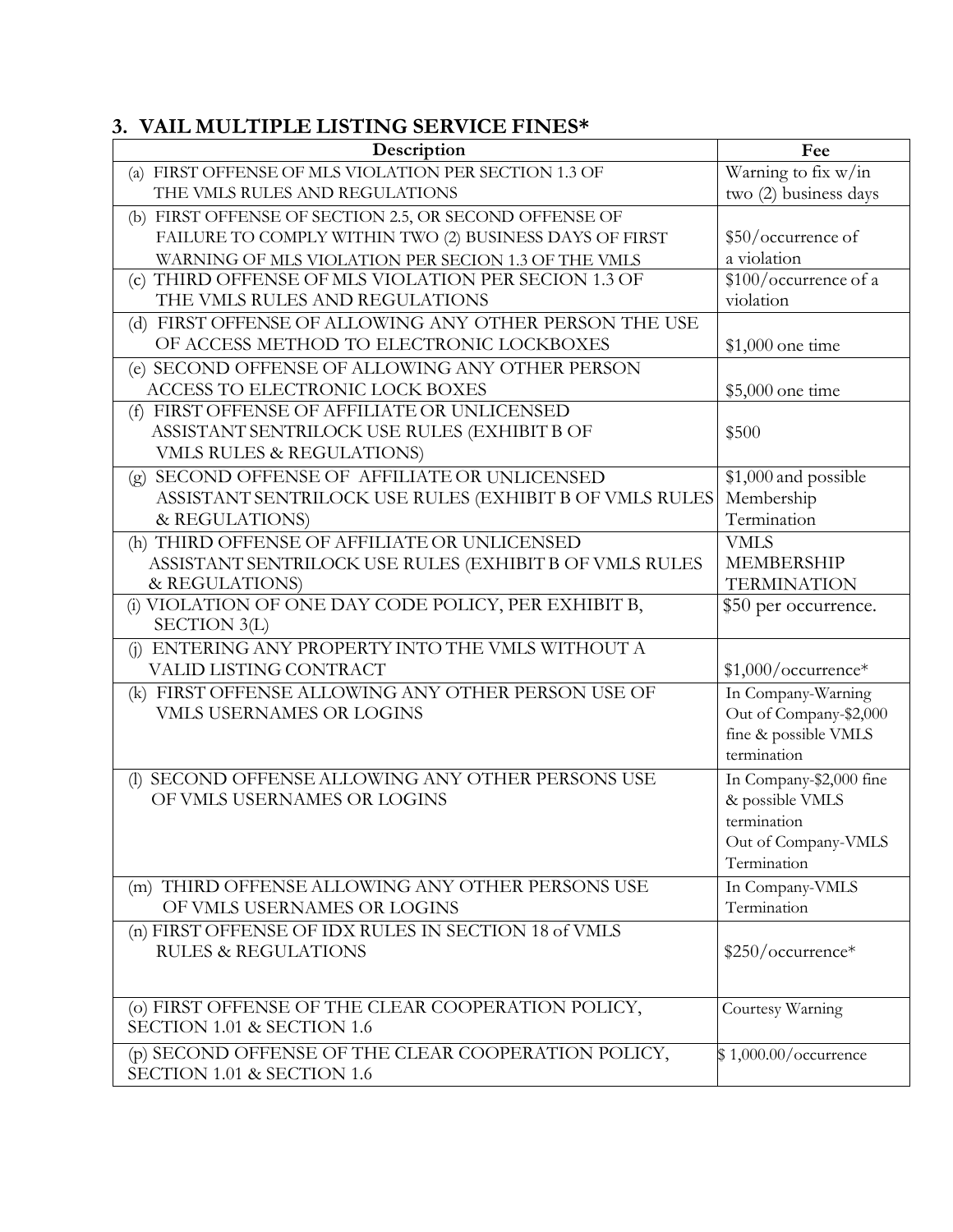| (q) THIRD OFFENSE OF THE CLEAR COOPERATION POLICY,<br>SECTION 1.01 & SECTION 1.6           | $$1,000.00/\text{occurrence}$ and 2<br>Week Suspension from the<br>VMLS                  |
|--------------------------------------------------------------------------------------------|------------------------------------------------------------------------------------------|
| SECOND OFFENSE OF IDX RULES IN SECTION 18 of VMLS<br>(r)<br><b>RULES &amp; REGULATIONS</b> | $$500/occurrence*$                                                                       |
| (s) THIRD OFFENSE OF IDX RULES IN SECION 18 of VMLS RULES &<br><b>REGULATIONS</b>          | $$1,000/occurrence*$                                                                     |
| (t) BOARD PHOTO FINE                                                                       | \$50/MLS number<br>$$1,000$ cap/listing                                                  |
| UPLOADING UNAUTHORIZED COPYRIGHTED PHOTO<br>(u)                                            | \$500/photo                                                                              |
| (v) VIOLATION OF SECTION 6.1 SUBSCRIBER FEE WAIVERS                                        | \$2,000                                                                                  |
| (w) FIRST OFFENSE OF THE EXHIBIT D, COMING SOON                                            | <b>AGENT WARNING</b>                                                                     |
| (x) SECOND OFFENSE OF THE EXHIBIT D, COMING SOON                                           | \$250 PER OCCURANCE                                                                      |
| (y) THIRD OFFENSE OF THE EXHIBIT D, COMING SOON                                            | \$500 PER OCCURNCE                                                                       |
| (z) FOURTH OFFENSE OF THE EXHIBIT D, COMING SOON                                           | \$500 PER OCCURANCE<br><b>AND POSSIBLE</b><br><b>TERMINATION OF MLS</b><br><b>ACCESS</b> |

# **4. AFFILIATE FEES**

| Description                                                 | Fee            |
|-------------------------------------------------------------|----------------|
| (a) AFFILIATE MEMBERSHIP (PER BRANCH)                       | \$200/annually |
| (b) AFFILIATE THIRD AUTHORIZED USER                         |                |
| Does not provide MLS access                                 | \$50/annually  |
| (c) AFFILIATE ACTIVE KEY CARD (must present liability       |                |
| insurance and comply with all other SentriLock usage rules) | \$16/month     |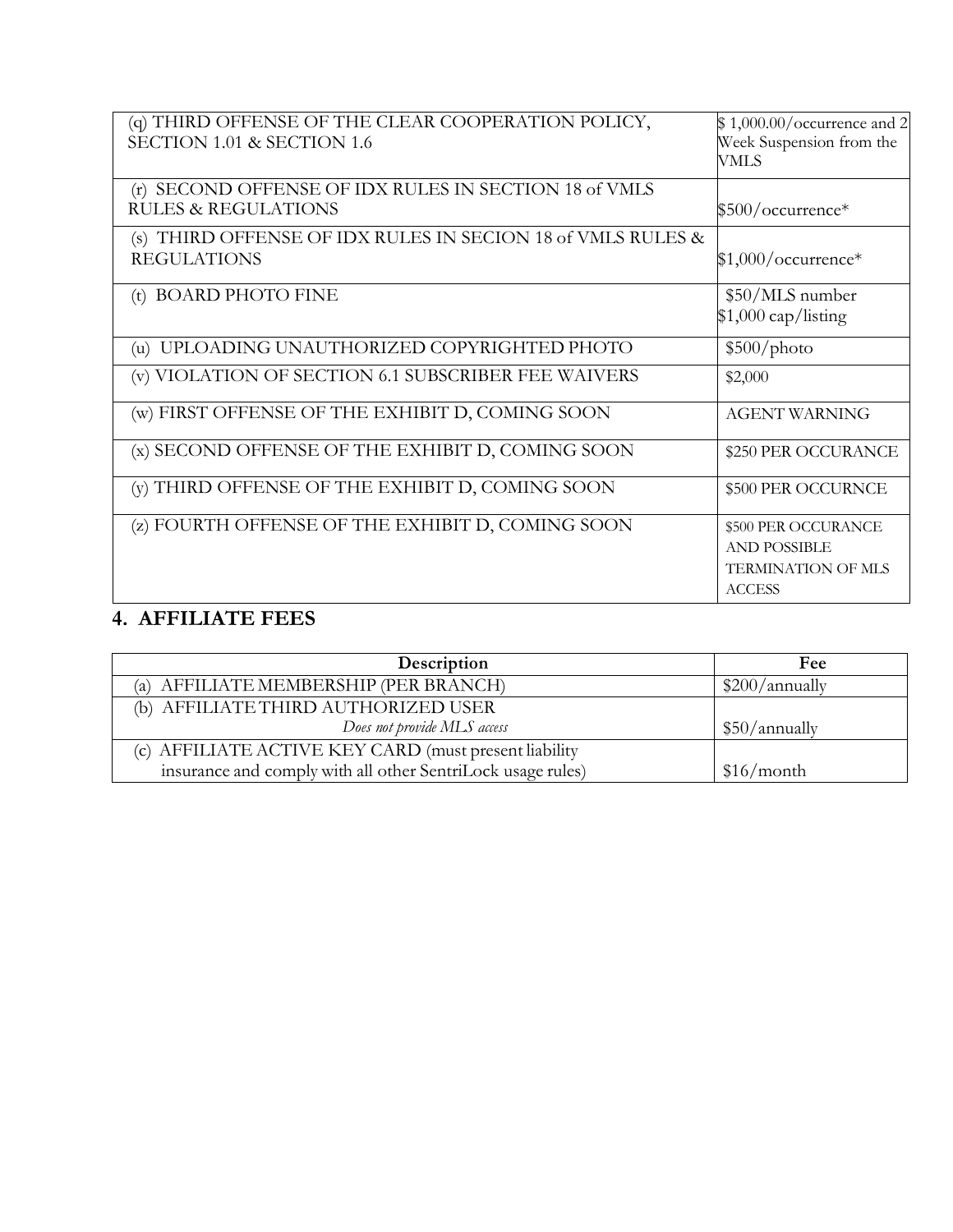# **5. BROADCAST EMAIL SERVICE SUSPENSIONS/FINES\*\***

| Description                                                                     | Fee                           |
|---------------------------------------------------------------------------------|-------------------------------|
| NOTIFICATION OF IMPROPER USE OF BROADCAST<br>$1^{S_T}$<br>(a)                   |                               |
| EMAIL SYSTEM (Proper usage outlined in Exhibit C)                               | Warning                       |
| (b) 2ND NOTIFICATION W/IN 6 MONTHS OF 1 <sup>ST</sup> WARNING OF                | 2-week suspension from        |
| IMPROPER USE OF BROADCAST EMAIL SYSTEM                                          | <b>Broadcast Email System</b> |
| (c) 3 r d NOTIFICATION W/IN 6 MONTHS OF 1 <sup>ST</sup> WARNING OF              | 1-month suspension from       |
| IMPROPER USE OF BROADCAST EMAIL SYSTEM                                          | <b>Broadcast Email System</b> |
| (d) FIRST AND ONLY WARNING NOTIFICATION - ADVERTISING A                         | Courtesy warning-only 1       |
| PROPERTY WITHOUT SIGNED LISTING AGREEMENT (if Seller                            | warning allowed per           |
| agrees to withhold from MLS, listing agreement must be sent to VBR prior        | broker – after warning        |
| to advertising on email system) If said broker advertises a property after      | fine will apply. Warning      |
| courtesy warning and the property is not in the VMLS & VBR is not               | is not specific to one        |
| notified prior to advertise in broadcast email, fine will apply. Fine will also | property.                     |
| apply if there is no valid listing agreement.                                   |                               |
| (e) ADVERTISING POCKET LISTING OR FOR SALE BY OWNER                             | \$1,000/occurrence            |

\* PARTICIPANT SHALL HAVE TWO (2) BUSINESS DAYS FROM NOTIFICATION TO CORRECT INACCURATE INFORMATION IN MLS OR IDX DISPLAY.

\*\*PER OCCURANCE SHALL BE PER DAY, PER VIOLATION FOR INACCURATE DATA IN MLS and PHOTO VIOLATIONS.

\*\* FINES ASSESSED PER OCCURANCE WILL BE ASSESSED PER EMAIL SENT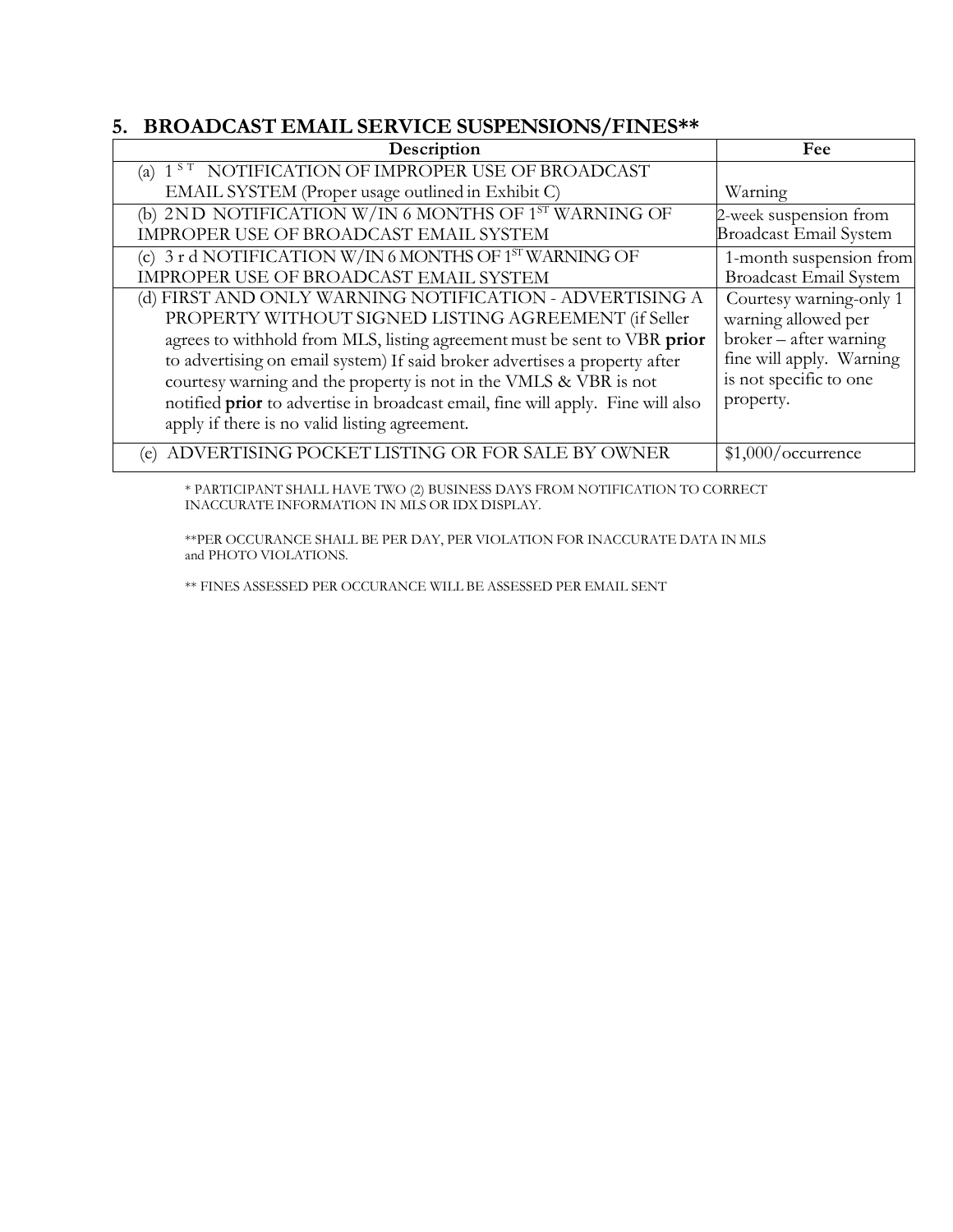# **Exhibit B**

# **VAIL MULTI-LIST SERVICE,INC.**

# **Rules and Regulationsfor the ElectronicLock Box System**

**The use of a lock box is not mandatory on property listed with the Vail Multi-List Service, Inc. However, the Vail Multi-List Service, Inc. provides an Electronic Lock Box System (the "System") that may be used by Lock Box subscribers subject to their execution of a lease agreement with the Board. The Board has established the following rules and regulations for the System.**

**1. Definitions** (unless otherwise defined herein, capitalized terms shall have the meanings ascribed to them in the Rules and Regulations of the Vail Multi-List Service, Inc.)**:**

(a) "Lock Box subscriber" or "Lock Box Subscriber" is defined as a participant or subscriber in good standing of the Vail Multi-List Service, Inc. that has met the eligibility requirements described in Section 2.

- (b) "Lock Box" is an electronic lock box.
- (c) "SentriCard" is a card used to open a Lock Box that will be retired on January 1, 2022

(d) "SentriKey" is a mobile app that allows the Lock Box subscriber to access a lockbox using IOS device.

(e) "Affiliate Members" as that term is defined in the Bylaws of the Vail Board of REALTORS®, Inc.

- (f) "SentriConnect" is a mobile app that allows the listing agent to grant temporary access to their lockboxes.
- (g) "One Day Code" is a setting in the SentriKey mobile app that allows lockbox owner to generate a code that is available to grant temporary access to lockbox using the number keys on the lockbox.
- **2. Eligibility**: Lock Box subscribers are eligible to participate in the system if they meet the following criteria:
	- (a) Are a participant or subscriber in the VMLS in good standing;
	- (b) Pay all fees and charges associated with the System.
	- (c) Properly execute a SentriLock Usage Agreement and submit it VMLS.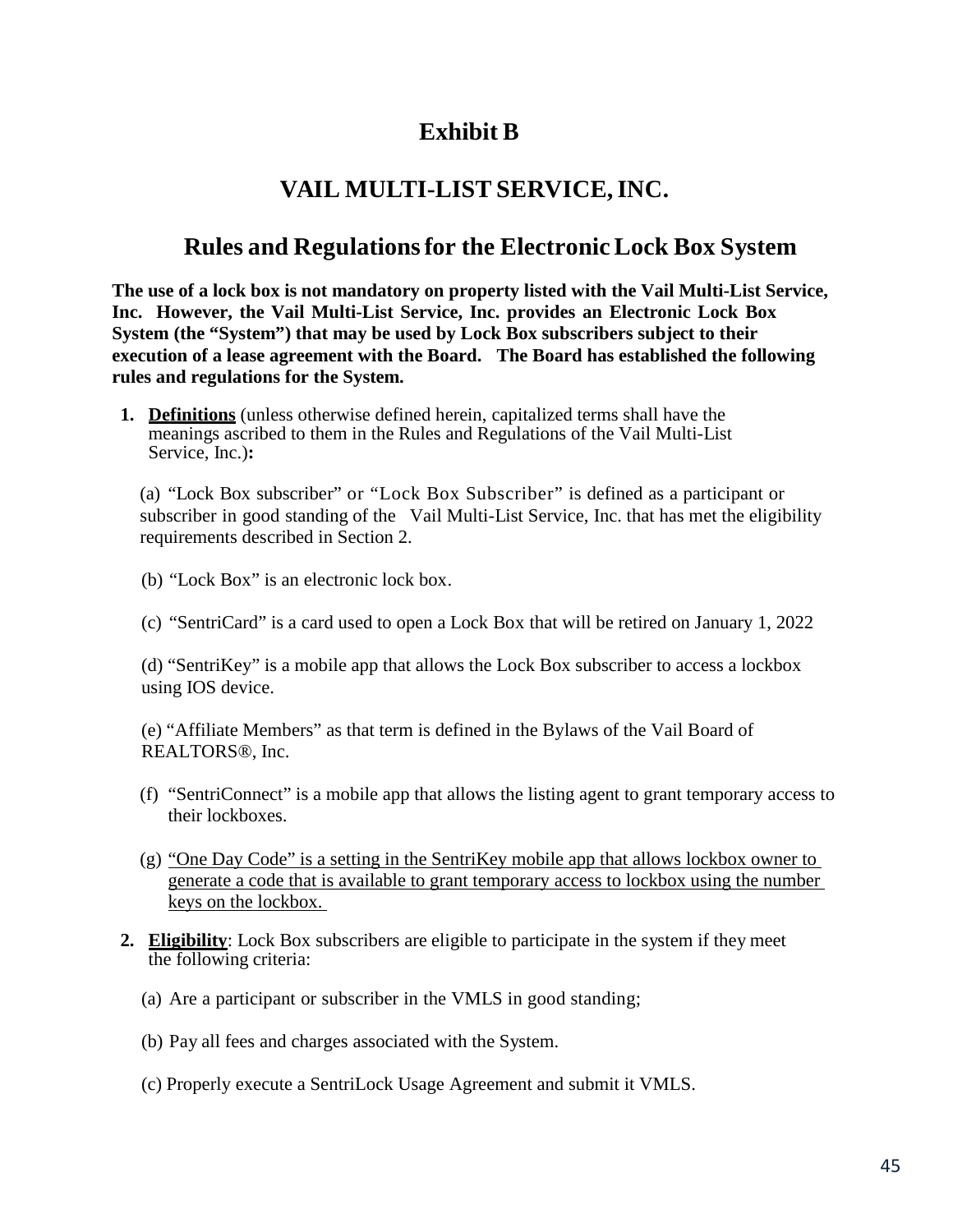VMLS reserves the right to refuse to lease Lock Boxes or may terminate existing agreements in accordance with NAR Policy Statement 7.31.

## **The System is only be used by Lockbox subscribers; any other use of the System is prohibited. SentriCards are only permitted to be used by the keyholder.**

## **3. Lock Boxes**:

- (a) Lock Box subscribers may lease Lock Boxes from VMLS or from other lock box subscribers. Lock Boxes must be registered on the System. Lock Box subscribers may transfer Lock Boxes from Lock Box subscriber to Lock Box subscriber provided prior written notice of the transfer is provided to VMLS. A Lock Box subscriber who completes a transfer of a lock box is required to immediately notify VMLS of the serial number of the Lock Box and the name of the transferee subscriber. Failure to report the transfer of a Lock Box may result in a fine and/or removal from the System for both parties involved in the transfer. Lock Box subscribers participating in the System are not required to place lock boxes on listed property. However, Lock Box Subscribers are encouraged to use Lock Boxes on all listed property to provide for documented access to the property. Lock Box subscribers shall obtain the owner's written permission prior to placing a Lock Box on a listed property. This written permission may be established in the listing contract or any other written documentation. Such written disclosure shall be made available to MLS upon request.
- (b) Lock Box subscribers shall retain possession for safekeeping all Lock Boxes not placed upon listed property.
- (c) Except as otherwise set forth herein, a Lock Box subscriber shall not loan, borrow or transfer lock boxes.
- (d) Only Lock Boxes approved by VMLS are permitted on listed properties subject to the VMLS Rules and Regulations. Lock Boxes purchased from another entity outside the VMLS (i.e. eBay, another association, etc.) must be submitted to VMLS and approved in advance of any such use.
- (e) Shackle codes will not be given out over the phone. If you lose the shackle code to your Lock Box, the shackle code will be emailed to the owner of the lock box at the email address that VMLS has on file.
- (f) Affiliate Members and unlicensed real estate assistants may not purchase or use Lock Boxes.
- (g) Lock Box subscribers shall not give or disclose their PIN to anyone. Lock Box Subscriber acknowledges that it is necessary to maintain security of the SentriCard to prevent its use by unauthorized persons. In the event Lock Box Subscriber fails to follow the terms of this Exhibit B, as determined in VMLS's reasonable discretion, VMLS may disable Lock Box Subscriber's SentriCard or terminate Lock Box Subscriber's access to the System.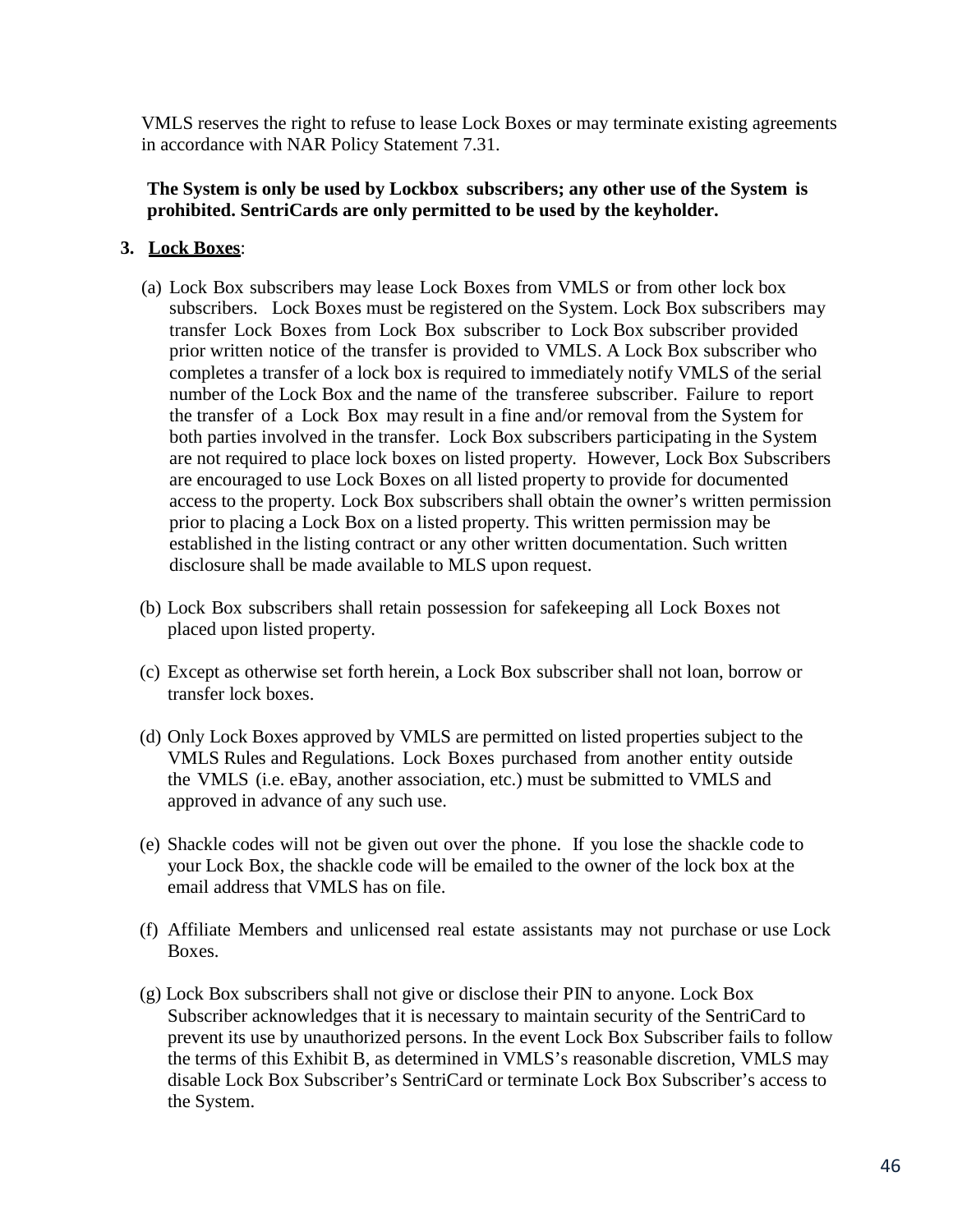- (h) Lock Box subscribers shall immediately notify VMLS, by telephone and in writing, should their SentriCard ever be lost or stolen, indicating the circumstances surrounding the loss.
- (i) Lock Box subscribers shall immediately surrender to VMLS any Lock Boxes that come into their possession that are not the property of the Lock Box subscriber, indicating the circumstances surrounding the acquisition.
- (j) Lost or stolen SentriCards shall be immediately deactivated in the System.
- (k) The homeowner may approve access for certain professionals (e.g., inspectors, photographers, home repair service providers, painters, etc.) via the lockboxes through the SentriConnect application or One Day Code, so long as the professional's services are reasonably related to the sale/purchase of the property; all showings and access must be scheduled through the listing agent.
- (l) One Day Codes may be issued by the SentriKey application; the Lockbock owner must provide the full name (first and last), and telephone number of the individual receiving access. Violations of these rules are subject to fines as described in Exhibit A, 3(i)
- (m) Affiliate Members with the SentriConnect application may enter listings only through scheduling of appointments with the listing broker.
- 5. **Code Changes**: Changes requested by a Lock Box subscriber for programming of their Lock Box may be made by the staff of VMLS or the registered owner. VMLS staff members are authorized to do the following:
	- (a) Reprogram the Lock Box subscriber's PIN (Personal Identification Number) provided that the number requested is unique.
	- (b) Reprogram the Lock Box shackle code.
	- (c) Reprogram the Lock Box subscriber's Lock Box for hours other than the predetermined timed access currently in the Lock Box.
- 6. **Access:** There are currently four categories of access.
	- (a) Call Before Showing ("CBS"). The listing broker has not authorized access through the System without prior notification of the showing. Lock Box subscribers must call the listing office to obtain authorization.
	- (b) Standard Hour Access. The listing broker has placed a Lock Box on the property and left the hours of access at the standard setting.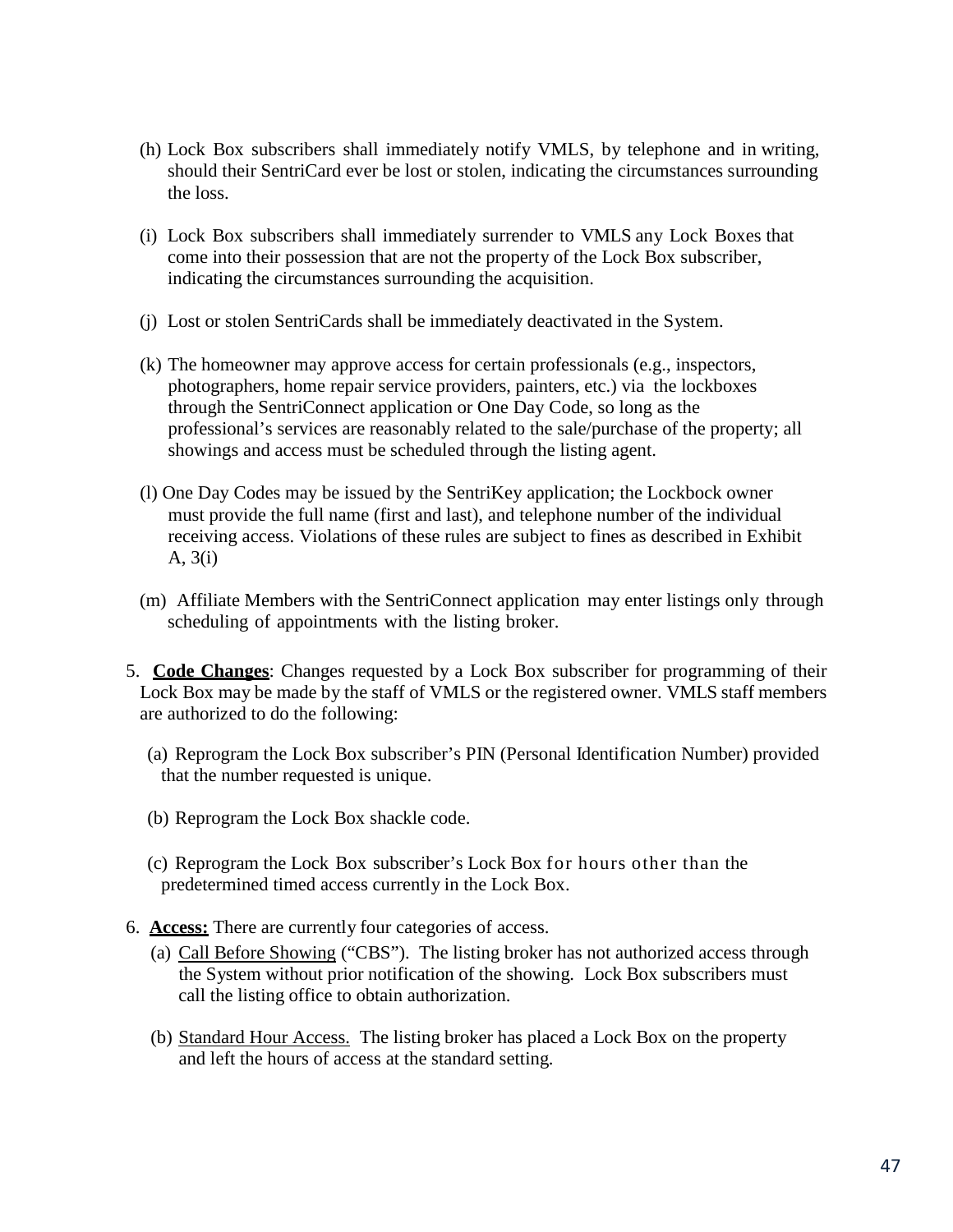- (c) 24 Hour Access. The listing broker has placed a Lock Box on the property and selected the 24-hour access option so Lock Box subscribers may access the property 24 hours of the day.
- (d) Non-Standard Hours of Access. The listing broker has placed a Lock Box on the property and within the specified hours of access.
- 7. **Audit and Inspection.** VMLS reserves the right to audit the Lock Box subscriber's use of the System at any time upon advance notice. If VMLS believes that the System is in danger of a security breach, VMLS may audit a Lock Box subscriber's use of the System without notice. Lock Box subscribers shall be prepared to document or evidence the location of each Lock Box, Card or SentriKey indicated as being in their possession upon request by VMLS within 48 hours of such request. Failure or refusal to evidence that such Lock Box Card or SentriKey is in the control of the Lock Box subscriber, whether located on a property or in the Lock Box subscriber's physical possession, shall be conclusive proof that it is lost. VMLS reserves the right to deactivate any SentriCard it reasonably believes to be outside the possession and control of the designated Lock Box subscriber.

## 8. **Responsibilities and Warranties**:

- (a) Lock Box subscribers shall attend instructional meetings as scheduled by VMLS on the operation and use of Lock Boxes, SentriKey application and the System.
- (b) Lock Box subscribers shall be responsible for the update of all SentriCards and Lock Boxes in their possession.
- (c) Lock Box Subscribers, by acceptance of Lock Boxes and SentriCards have agreed to abide by these Rules and Regulations and the VMLS Rules and Regulations.
- (d) **Each Lock Box subscriber agrees to indemnify, and hold harmless, VMLS, and its parent company, the Vail Board of REALTORS®, Inc. (VBR) against any and all actions, suit, costs, expenses and liabilities, including reasonable attorney's fees incurred by VMLS or VBR, without limitation, that result from the Lock Box subscriber's participation in, use or misuse of any Lock Box, SentriCard, SentriKey application, or the System, including any and all expenses incurred by VMLS or VBR in attempting to enforce this Exhibit B, Lock Box subscriber's agreement, and the VMLS Rules and Regulations, including but not limited to attorney's fees or incurred in the recovery of any Lock Box or SentriCard which are related to the Lock Box subscriber's use of the System and for re-securing the System. This obligation shall be personal to each of the Lock Box subscriber.**
- (e) **VMLS and VBR do not offer any warranty, either express or implied and excludes the warranties of merchantability and of fitness for a particular purpose, regarding the design, use or operation of the System, any Lock Box or any SentriCard. The warranty provided by the manufacturer is the sole warranty available to the Lock Box subscriber. VMLS and VBR shall not be liable to any**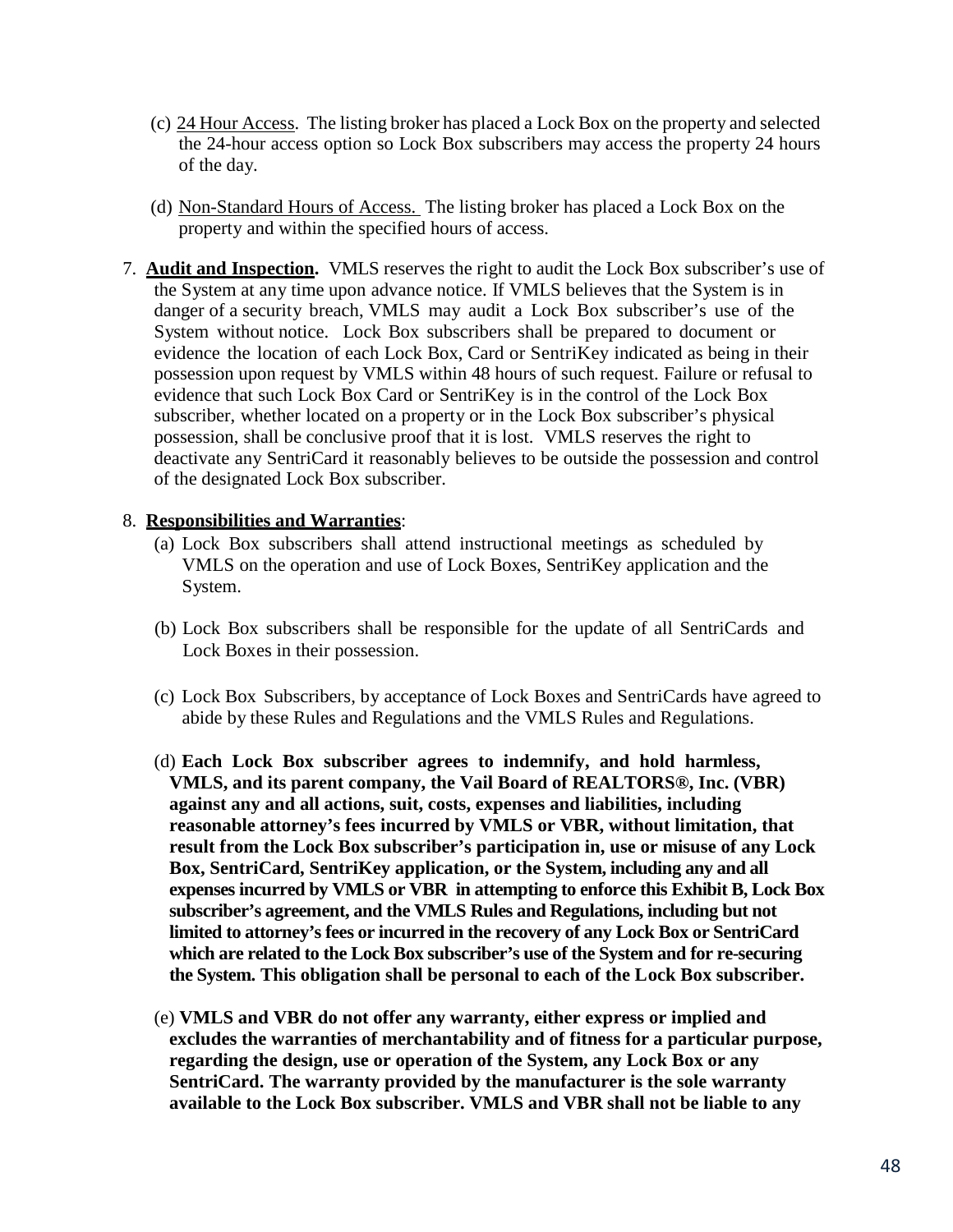**Lock Box subscriber for any malfunction of the System or otherwise as a result of the Lock Box subscriber's use or misuse of the System, or the action or inaction of another Lock Box subscriber. IN NO EVENT SHALL VMLS OR VBR BE LIABLE TO LOCK BOX SUBSCRIBER FOR ANY AMOUNT IN EXCESS OF THE GREATER OF (A) THE FEES LOCKBOX SUBSCRIBER HAS PAID TO VMLS FOR LOCK BOX SERVICES, IF ANY, IN THE YEAR IMMEDIATELY PRECEDING THE FIRST EVENT GIVING RISE TO ANY CLAIM FOR DAMAGES; OR (B) \$100, WHICHEVER IS LESS.**

- (f) Lock Box subscriber acknowledges that the System, Lock Box, and SentriCard are not to be considered a security system.
- (h) If Lock Box subscriber is a Participant (as that term is defined in VMLS Rules and Regulations) he/she agrees that he/she is jointly and severally liable, together with all Participant's licensees, employees, and assistants, for the Lock Box subscriber's duties, responsibilities and undertakings under this Exhibit B.
- 9. **Enforcement and Termination**: These rule and regulations regarding the System shall be enforced in accordance with the provisions of Exhibit A of the Rules and Regulations.
	- (a) Lock Box subscribers shall comply with the National Association of REALTORS® requirements for use of a Lock Box system. Such requirements shall be considered as a minimum standard. VMLS may establish requirements that are more restrictive than those of the National Association of REALTORS® to which Lock Box subscriber must adhere in order to use VMLS Lock Boxes.
	- (b) Lock Box subscribers, by executing the License Agreement(s), affirm that they have received a copy of these Rules and Regulations and shall be bound by the same and as they may be changed from time to time by VMLS. VMLS may amend this Exhibit B by providing 10 days' advance notice of the amendment to Lock Box subscriber; if Lock Box subscriber continues to use the System, SentriCard, or SentriKey, after the expiration of the 10-day notice period, Lock Box subscriber will be deemed to have agreed to the terms as amended.
	- (c) Upon receipt of a complaint against a Lock Box subscriber alleging violation of these Rules or Regulations that complaint shall be processed by the MLS in the same manner as complaints relating to violations of the VMLS Rules and Regulations pursuant to procedures promulgated by the National Association of REALTORS® as properly modified and adopted by the VMLS. Lock Box subscriber acknowledges that if, after a hearing before the appropriate hearing panel of the MLS, they are determined to have violated these Rules and Regulations, and/or the License Agreement(s), she/he may be subject to the provisions described in Exhibit A
	- (d) Lock Box subscriber's privileges may be terminated for non-payment of fees in the same manner as specified in the VMLS Rules and Regulations.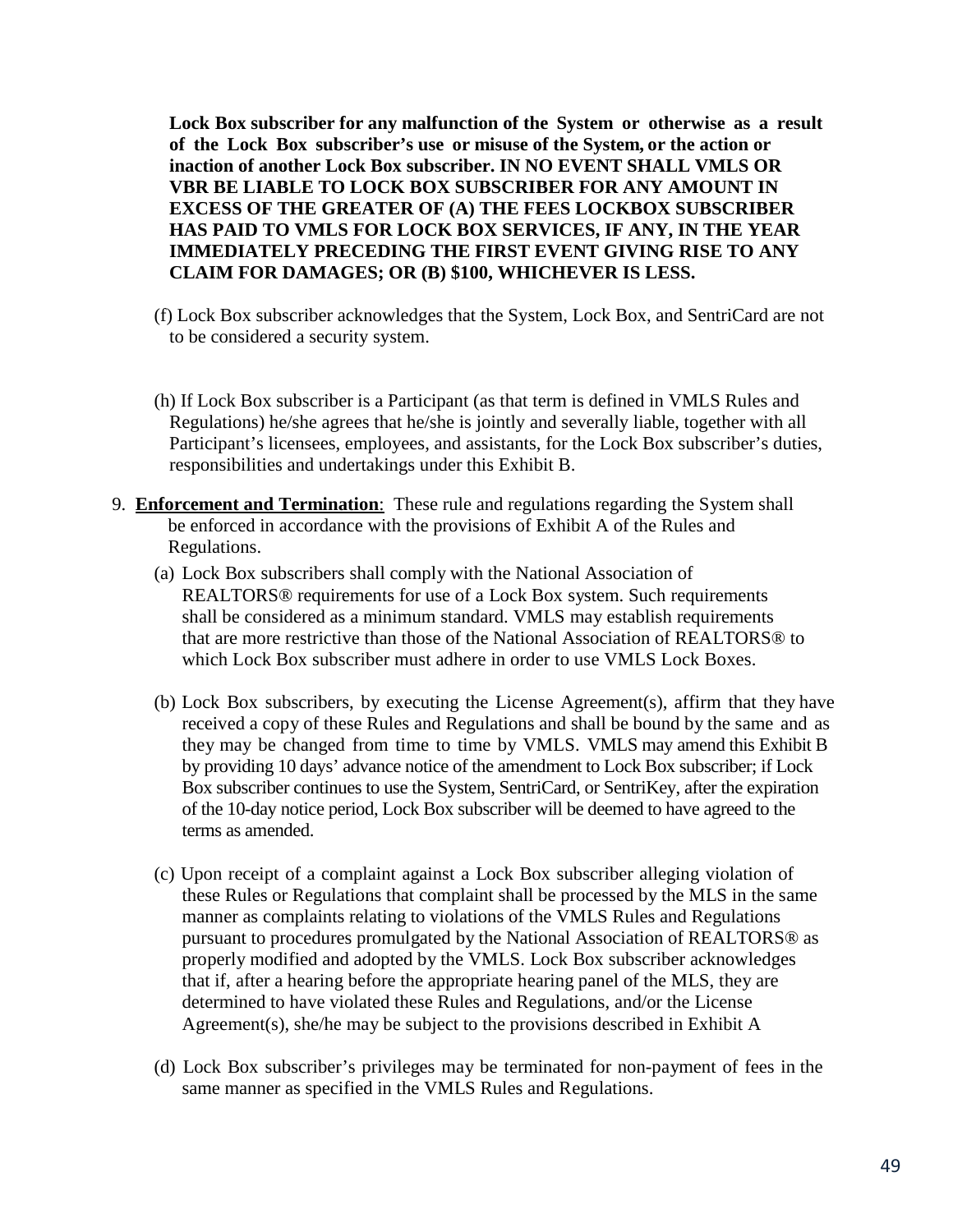# **EXHIBITC VAILMULTI-LIST SERVICE,INC. Rules and Regulationsfor the Broadcast Email System**

**The Vail Board of REALTORS® broadcast email service is a member benefit to all active REALTOR® and affiliate members. Through the service, members may send emails to fellow members to any one or more of the following groups:**

**For.Sale** -This list sends emails concerning non-real estate items for sale to all subscribed members. To post to the list, send email to [for.sale@vbrbes.org](mailto:for.sale@vbrbes.org)

\*Please include "**need**" or "**available**" and the item in the **subject line**.

**General.News** - This list sends emails concerning general news to subscribed members. Notices in this list include anything that does not fit into the other lists. To post to the list, send email to [general.news@vbrbes.org](mailto:general.news@vbrbes.org)

Only affiliate members are allowed to promote their business. Members may not proactively advertise the services of a non-member individual or business.

Members of the broadcast email service are free to solicit inquiries for related services such as plumbers, home repair services, etc. as long as the inquiry is stated as an openended question. For instance, members may inquire, "Does anyone know of a reliable plumber"?

Sponsored Events – Only brokerages/affiliates are allowed to send out announcements for events that they are sponsoring. Brokerage/affiliate business name and/or logo needs to be on the flyer for the sponsored event.

"Help Wanted/Job Openings" shall only be sent out through General News. The help wanted/job openings have to be real estate related.

**Open.House** – This list sends emails regarding open houses to all subscribed members. To post to the list, send email to [open.house@vbrbes.org.](mailto:open.house@mtnmls.com) Only properties that are currently listed as Active within the VMLS, or that have adhered to the "Not in MLS" rules *(outlined in the Section 1.6 of the VMLS Rules and Regulations)* may be promoted through the Open House email list.

## **TOPIC**

**\*Broker Tour** – Organized broker tour with 2 or more listings **\*Public** – One or more open houses from one member **\*Save The Date** – To communicate an upcoming Broker Tour/Open House

## **Subject line is as follows:**

Topic – Area - Building/Subdivision (where applicable)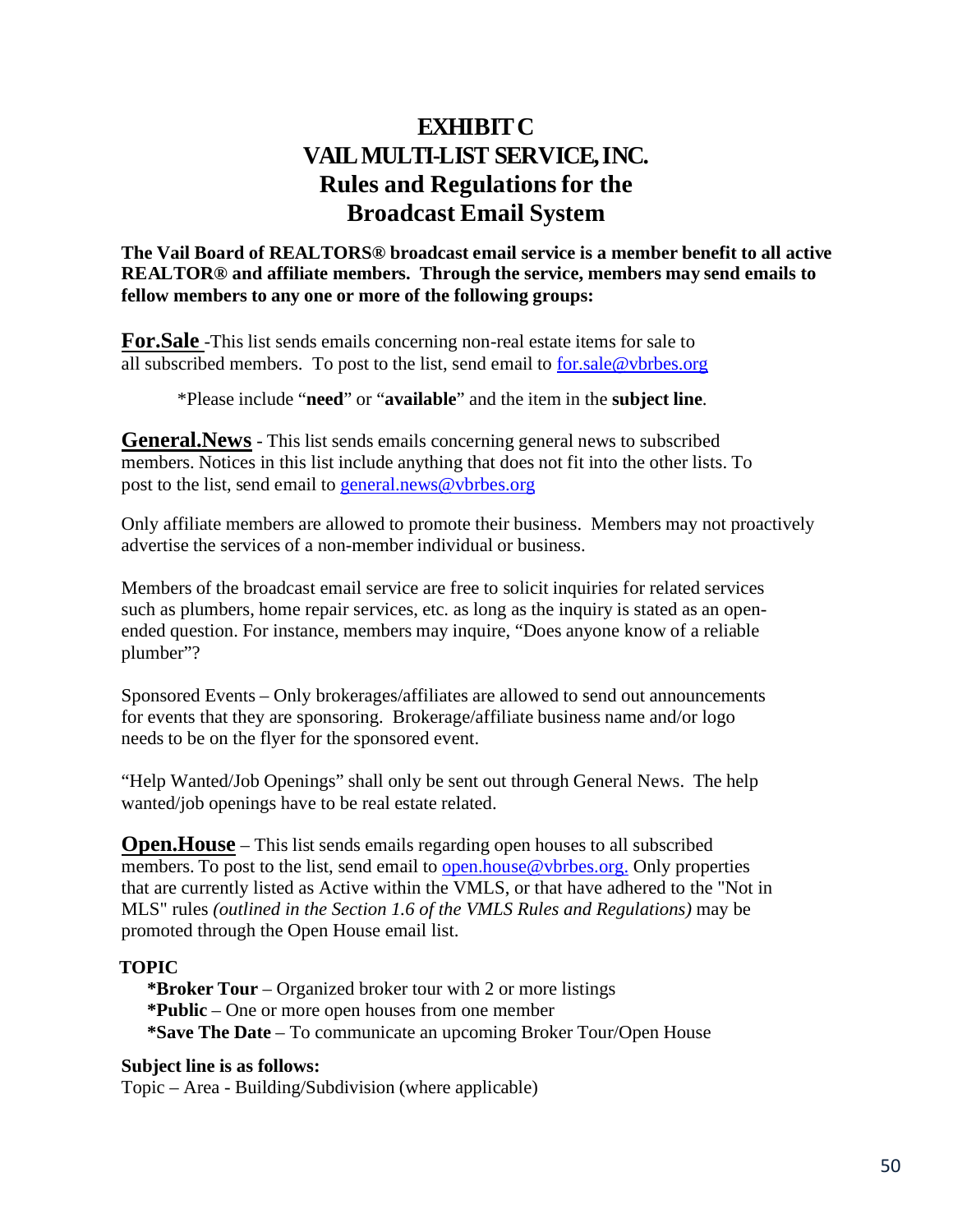#### **Sample:**

Public - Eagle Ranch - Aiden's Meadow Broker Tour – Vail Village

It is not necessary to include "Open House" in the subject line.

A Broker Tour and/or Open House should be announced via one email from the Broker/Team and may be followed up with one reminder email prior to the Open House.

Winners of Broker Tours/Open Houses announced here. Subject line should read: Broker Tour – Winners Announced

**New.Build-** This list sends mail concerning New Construction Projects, New Developments and Remodels. Multiple Lots in the same area should be sent through this list. Do not send a separate email for each lot/unit for sale.

To post to this List, send email to [new.build@vbrbes.org](mailto:new.build@vbrbes.org)

## **TOPIC:**

**New Construction-** -Emails can be sent once a month. Once the residence is completed, the residence is no longer considered "new construction" and the once a month emails are no longer allowed.

**New Development-** new developments being built in The Vail Valley. Emails can be sent per development 2x a month – first half and second half of the month. This category will include project updates for developments. No individual emails for each property in the development

**Real. Estate** - This list sends mail concerning <u>real estate information</u> to subscribed members. To post to the list, send e-mail to [real.estate@vbrbes.org.](mailto:real.estate@vbrbes.org) OPTIONAL: Property type after the topic. Property type includes: Residential, Land, Parking, Commercial for Sale, Commercial for Lease, Partial Ownership

## **TOPIC**

**\*New Listing** – Emails can be sent if active within the last 2 weeks.

**\*Price Change** – Emails can be sent if the price changed within the last 2 weeks.

**\*Need** – Searching for a specific property. Can be sent 1x week

**\*Incentive** – Client incentives, credits, bonuses to purchase or to broker. Emails can only be sent 1 time per week.

**\*Vacant** – A property that is often rented or owner occupied and will be available to show. Emails can only be sent 1 time per week.

**\*Back On The Market** – The property was under contract, withdrawn or cancelled within the last 2 weeks. Email can only be sent 1 time per week for only 2 weeks.

**\*New Media/Photos**-Emails can be sent if there is new media (virtual tour/aerial videos) and/or new photos uploaded in the MLS. Any new media changes must be substantial in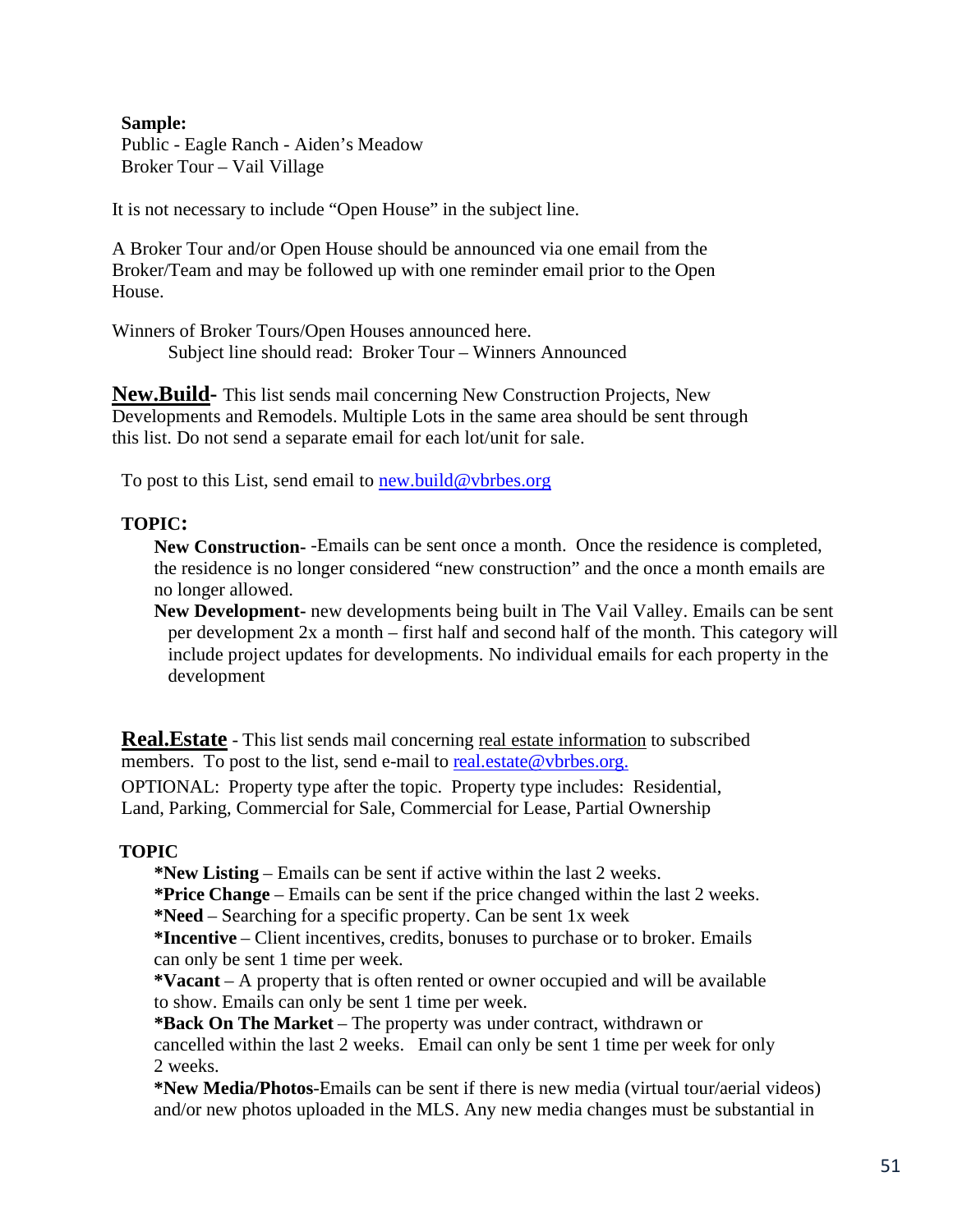nature. New photos include seasonal photo change out. Emails can be sent 1 time per week for 2 weeks, of the new media/photos being uploaded to the Vail MLS.

#### **Subject line is as follows:**

Topic – Area - Building/Subdivision (where applicable)

## **Samples:**

New Listing - Vail Village - Solaris Incentive - Gypsum: Cotton Ranch Price Change – Commercial – Avon – Avon Center Incentive – Partial – BC- St. James (optional property type sample)

**1)** Postings to the Real Estate category are to be used only for property for which the posting broker has a valid signed listing agreement. A listing must be entered into the VMLS prior to using the broadcast email system to advertise that listing, except as described in this paragraph. There will be a one-time courtesy warning per real estate broker, if an email is sent out again of a similar nature, even for a different property, a fine of \$1,000.00 will be assessed per occurrence after the courtesy warning if no active listing agreement is presented to the VBR. Listings where the seller has requested the property not to be in the MLS are prohibited from being promoted on the BES. Violations of this rule will be assessed a warning, with a fine \$1000.00 for any future violations of this nature.

**2)** Deviations from this policy, "For Sale by Owner" and "Pocket Listings" are expressly prohibited. If the real estate broker has already been notified with a courtesy warning regarding advertising a property without a valid listing agreement the \$1,000.00 fine will be assessed without warning, if advertised through the broadcast email service.

**Rental.Information** - This list sends mail concerning rental information to subscribed members. To post to the list, send e-mail to [rental.information@vbrbes.org](mailto:rental.information@vbrbes.org)

Area may include "Up-Valley" or "Down Valley" if the member is searching more broadly.

## **TOPIC**

**\*Long Term Need** – Searching for longer term rentals, generally for months or more. Typical for a year lease. **\*Short Term Need** – Searching for rentals less than 30 days. **\*Long Term Available** – Offering longer term rentals, generally for months or more. Typical for a year lease. **\*Short Term Available** – Rentals less than 30 days.

#### **Subject line is as follows:**

Topic – Area - Building/Subdivision (where applicable)

## **Sample:**

Short Term Need - Lionshead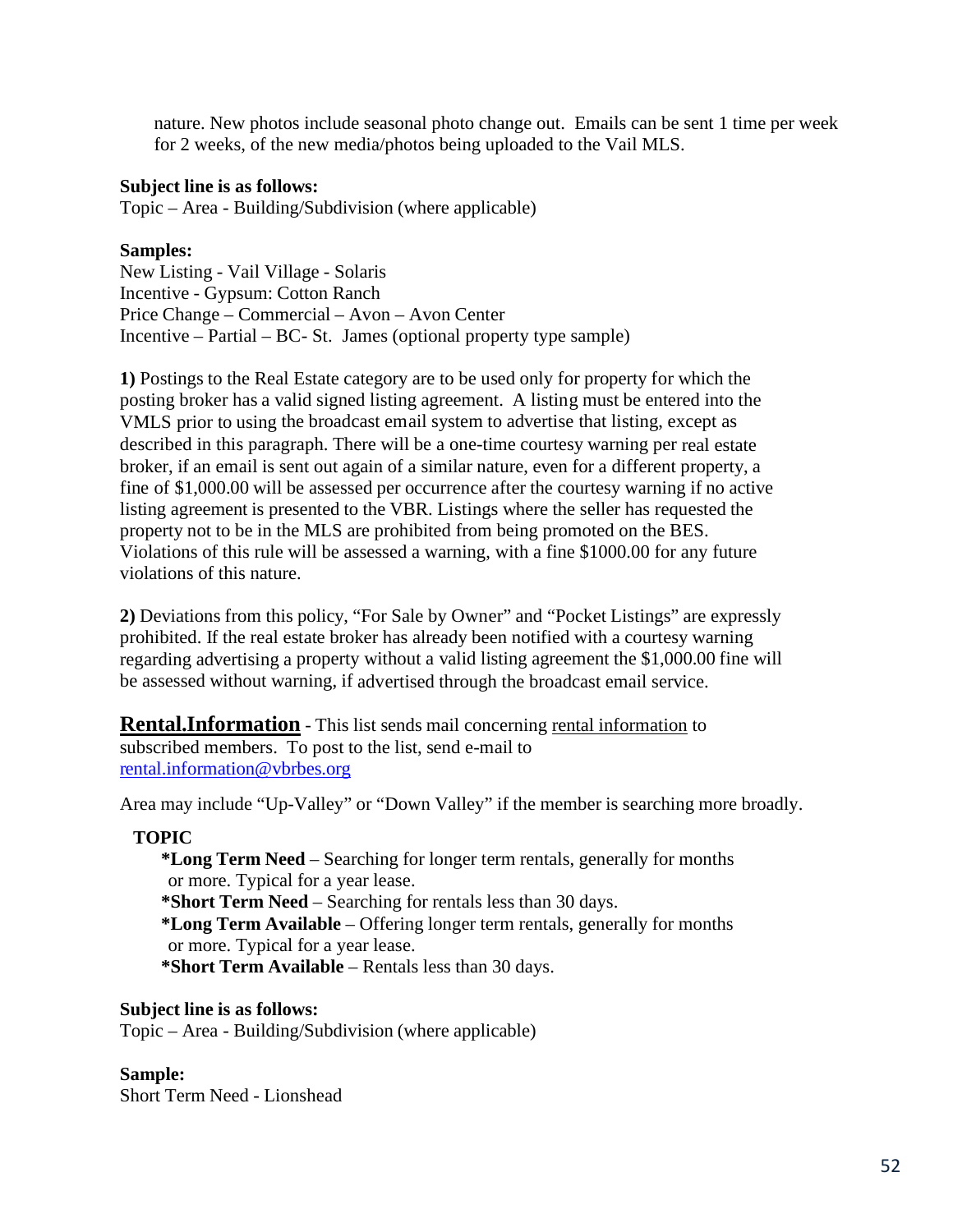Long Term Available – Avon

**Open.Forum** – This list sends mail concerning discussion items such as political [opin](mailto:open.forum@mtnmls.com)ions, community discussions, etc. To post to the list, send email to open.forum@vbrbes.org.

# **General BES Rules and Regulations**

**1)** Email messages posted to the VBR broadcast email system shall always be posted to the proper Group/List. If you are unsure as to which Group/List to email to, please contact the MLS Director Assistance **The posting of an improperly categorized message shall be considered a violation of VBR and MLS policy and shall result in the following:**

**a) 1st** offense: The member will receive notice via reply email from the Vail Board of REALTORS<sup>®</sup> staff.

**b)**  $2^{n}$  **d** offense within 6 months of 1<sup>st</sup> warning: 2 weeks suspension from the Broad Cast Email System

**c)**  $3^{r d}$  offense within 6 months of 1<sup>st</sup> warning: 1-month suspension from Broadcast Email System

**2)** All active REALTOR® and affiliate members may subscribe to any of the six distribution groups. In addition, administrative assistants or office staff **working on behalf of an active**  member may also subscribe to the service and send broadcast emails, provided that it is readily apparent that the email has been sent on behalf of the active member.

**3)** All broadcast email should be limited to a total file size of less than 750k including photos and attachments. If you're unsure of the size of your email, click the "Save" button on the toolbar of your mail client and look in the "Drafts" folder. It will indicate the total file size. Total file size can be reduced by including low resolution photos and minimizing attachments. Be aware that the broadcast email service hosts more than 100 Internet Service Providers; many of whom will treat any email with attachments as junk mail.

**4)** If you will not be able to access your email account for more than three days, unsubscribe from all broadcast distribution groups. Member mail accounts that reject new mail due to a full inbox will be unsubscribed from all accounts by the service administrator. Upon return, you will need to re- subscribe to the desired groups.

**5)** "Reply All" is prohibited for all broadcast email groups.

**6)** "Fw" is prohibited in all subject lines.

**Broadcast Email Suspensions/Fines are also outlined in the Vail MLS Rules and Regulations; Exhibit A.**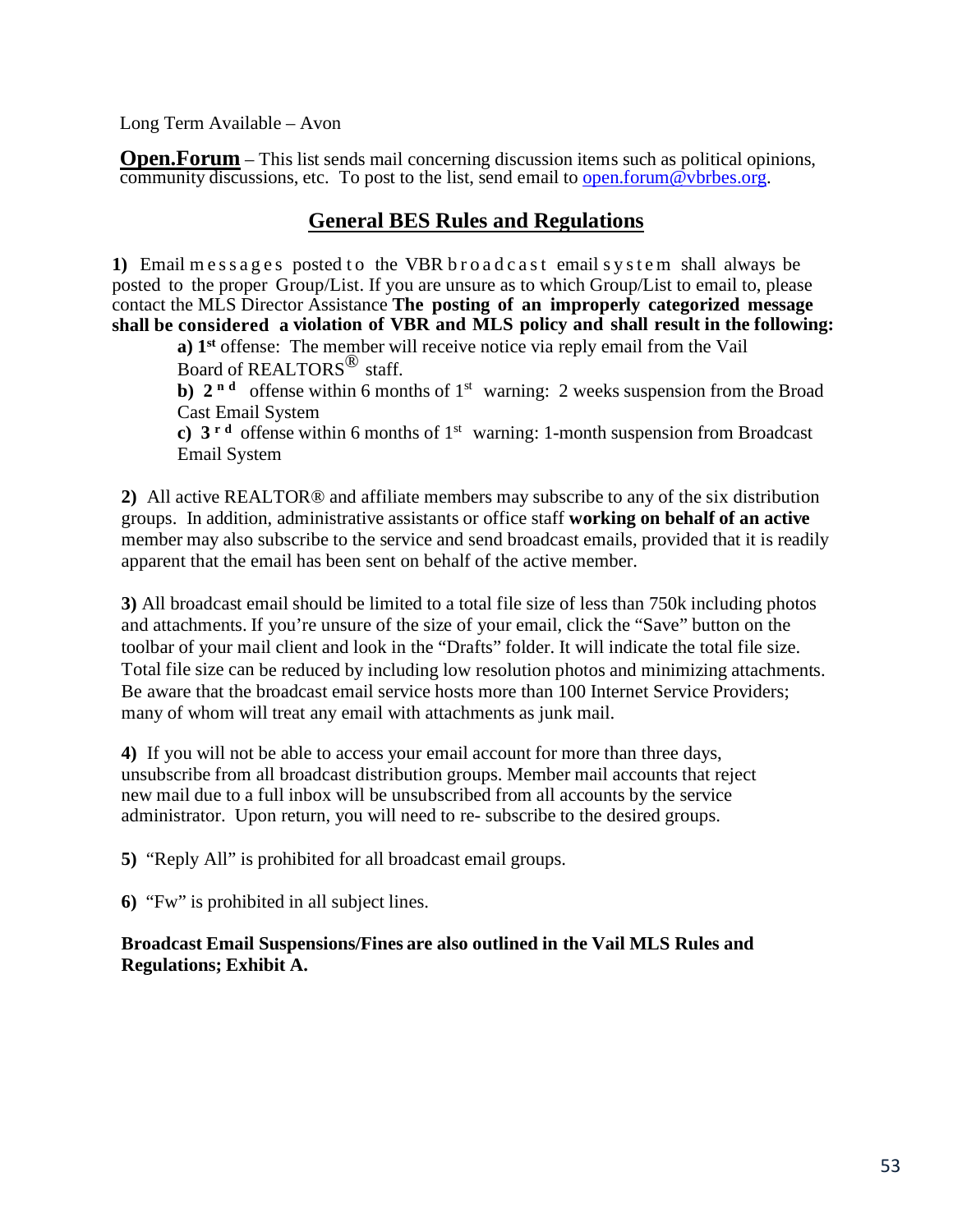# **EXHIBIT D VMLS Rules and Regulations Standards for Data Entry**

Each participant shall be responsible for compliance with the Rules and Regulations and the Standards of Data Entry as outlined herein. These standards are adopted to help define that the Vail MLS has accurate data. The listing broker is responsible for the completeness and accuracy of all data entered or submitted into the Vail MLS. Violation of these Standards is a violation of the Rules and Regulations and shall subject the participant to enforcement action as provided for in Section 9.1 Violations of Rules and Regulations (§9.1). The MLS may revise these Standards from time to time and it shall be the responsibility of each participant to abide by, and keep informed of such Standards. Many features of the MLS data structure build upon data previously entered by another MLS participant. The cooperation of all participants is necessary to preserve the data integrity of the Vail MLS.

## **Proper Use of the Remarks field in MLS Listings:**

 Remarks are intended to be read by the public as well as providing general information for MLS users. They are printed in client formatted reports and emails. Remarks are also included in the Realtor.com and RDX web site data feeds. As a result, certain types of information within the Remarks field are prohibited.

# **Inappropriate entries include:**

-Phone numbers

-Contact information

-Email addresses

-References to branded websites; URL may not include brokerage and agent name, and no contact

information may appear in the unbranded website

-References to the listing broker

-Showing instructions (e.g. "The key is under the front door mat.")

-Marketing Comments intended for Realtors. (e.g. "Seller is desperate and will take any reasonable offer.")

-Any other personally identifiable information. Owners name, etc.

-No self-promotion in uploaded photos, example: For Sale/Open House signs

## **Tax Information**

- Current Year Tax information
- Input accurate Transfer fee/Tax/Assessment

## **Status Changes**

Status changes will occur no more than two (2) business days

## **Additional Data Entry**

- Each "Sold" entry shall reflect the correct selling Broker Office and Agent
- Accurate square footage disclosure; the source of the information is required at the time of listing.
- Bedroom requirements to be a bedroom: egress to the exterior of the property.
- Den/Loft included in the bedroom count: the den/loft must have egress to the exterior of the property to be included in the bedroom count
- Input current HOA dues, correct billing cycle, (i.e.., monthly, quarterly, yearly)
- Input accurate HOA dues inclusions
- Ski-in: ability to ski-in directly to their property line which is adjacent to the ski area
- Ski-out: ability to ski-out from their property line which is adjacent to the ski area
- Sold price entered must be the same sold price as recorded with the Eagle County Clerk and Recorder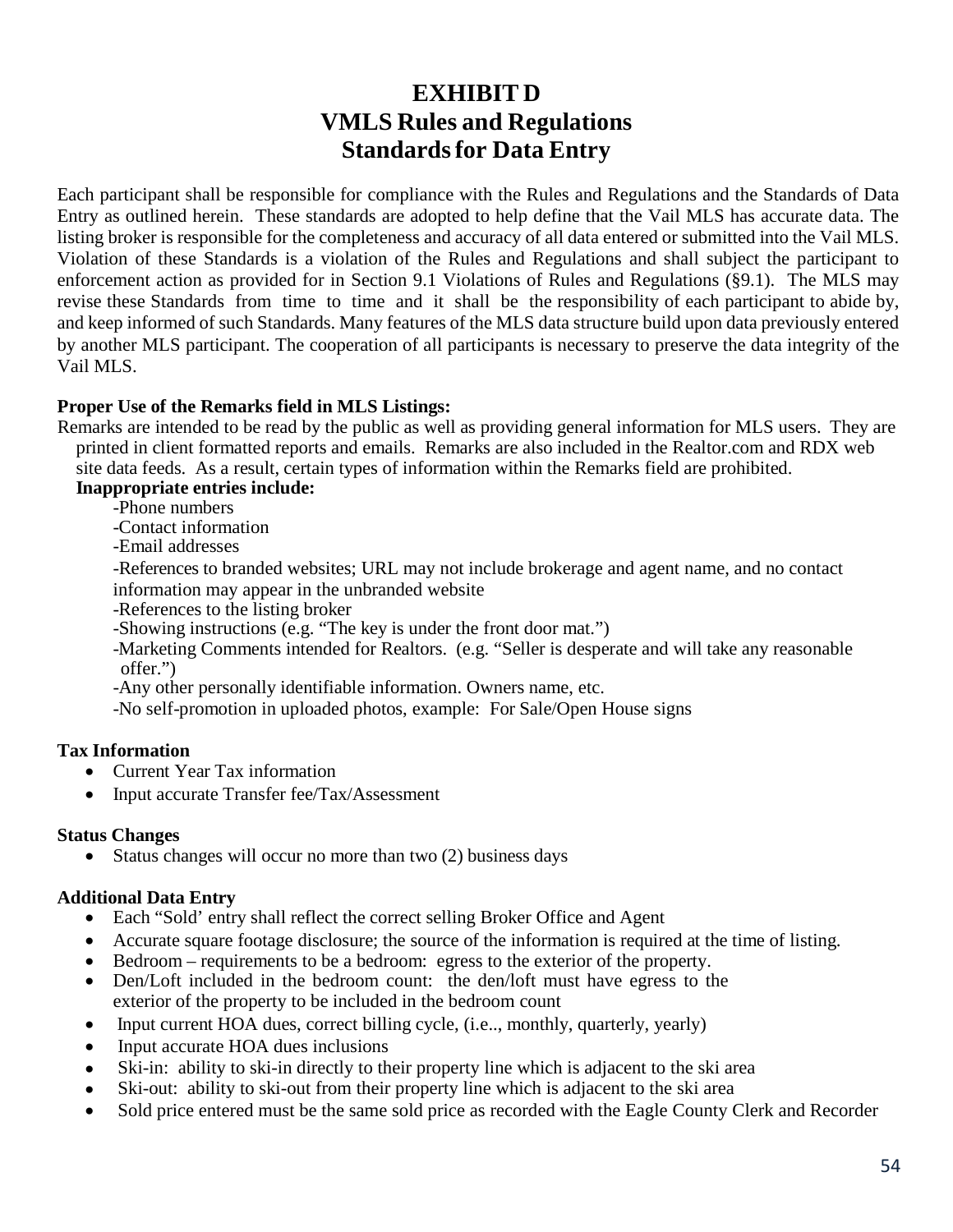## **Photography**

- Photographs are to represent the property, i.e., views are to be taken from the listed property, photographs shall not be copyright infringed.
- MLS participants shall present a true picture in their advertising and representations to the public, including Internet content posted, and the URL's and domain names they use, and participants may not:
	- a. Engage in deceptive or unauthorized framing of real estate brokerage websites;
	- b. Manipulate (e.g., presenting content developed by others) listing and other content in any way that produces a deceptive or misleading result;
	- c. Deceptively use metatags, keywords or other devices/methods to direct, drive, or divert Internet traffic;
	- d. Present content developed by others without either attribution or without permission; or otherwise mislead consumers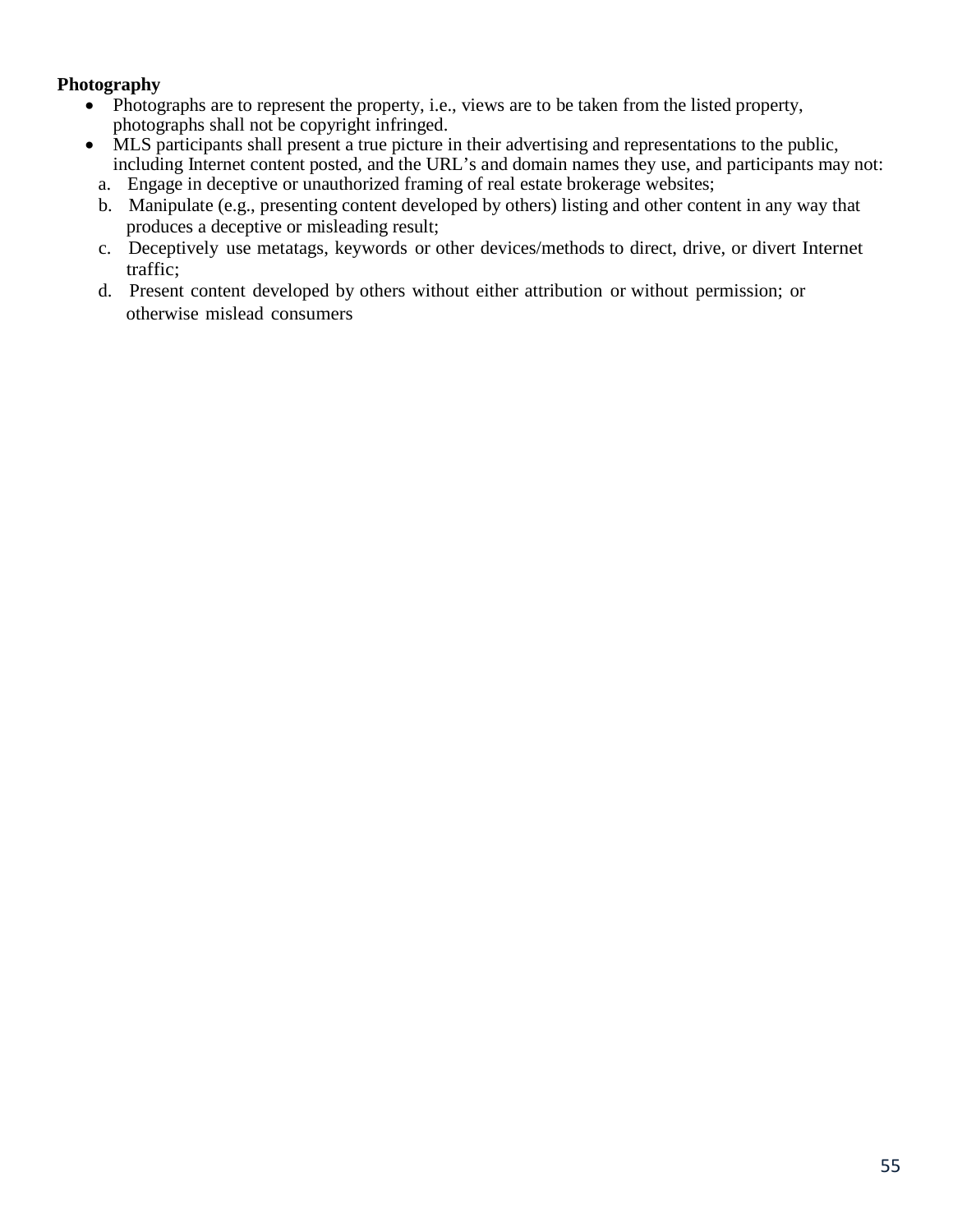# **Exhibit E VMLS RULES & REGULATIONS Coming Soon**

## Definitions:

**"Coming Soon"**: A Listing Agreement has been signed between the broker/agent and seller, but the property is not yet ready for sale *and will be within 30 calendar days of the seller's signature*. This allows a property to be secured with a listing agreement while not available for showings or sale until the designated "Showing Start Date."

Public-Facing Media: Includes, but is not limited to, Zillow, Realtor.com (any 3<sup>rd</sup> party Portal), Facebook (or other social media), mass Email distribution, Craigslist, Broker/Agent IDX websites, etc.

**Subscribers –** Broker, Agent, or Appraiser members of MLS.

# Coming Soon Status Usage in the VMLS

The Coming Soon status is not intended to give the listing broker/agent an advantage in finding a buyer for the property to the detriment of cooperating brokers/agents or to circumvent the selling of the property on an open market. The intended use of this status is to provide a vehicle for participants and subscribers to notify other participants and subscribers of properties that will be made fully available for showing and marketing after preparations have been completed.

While the property is in "Coming Soon" status, the listing broker/agent may not promote or advertise the property in any manner other than as "Coming Soon." Properties in this status may *NOT* be shown by MLS subscribers (Brokers/Agents). This status is for short term use, (30) calendar days or less, and must have an active Listing Agreement to use the Coming Soon status.

The VMLS reserves the right to request a copy of the signed listing agreement

## While in the Coming Soon status:

- 1. All subscribers, when asked by a seller to enter a property in the MLS as Coming Soon, shall provide a Coming Soon Seller Information form describing the MLS Coming Soon procedure, guidelines, and rules.
- 2. Listings must have a "Showing Start Date" entered in the MLS, less than or equal to (30) calendar days.
	- a. **The listing must become Active on the Showing Start Date.** If the property is not ready on the Showing Start Date, the property must be Withdrawn in the MLS until it is available for showings. The property shall not be shown until the Showing Start Date.
	- b. The Showing Start Date, once entered, cannot be extended. The Start Showing Date can be moved up if the property is ready earlier than anticipated.
	- c. Days on Market calculations begin when the listing moves to "Active" status.
	- d. A property address may only be allowed in the Coming Soon status one time with the same owner unless the property has been off-market (Expired or Cancelled) at least 90 calendar days ormore.
- 3. A Broker/agent may promote the property during the Coming Soon period (for up to 30 calendar days) through public-facing media ONLY if it is entered in the MLS in the Coming Soon status. *Only* if the listing is entered in the MLS under the Coming Soon status is the advertising of individual listings permitted on public-facing media. "**Coming Soon. No Showings until** (enter start showing date)" *must* be included in any public-facing media advertising. If the listing is NOT entered into the MLS and public promotion occurs, the Broker/agent will have one day to enter the property into the MLS per the Clear Cooperation Policy, VMLS Rules Section 1.01.
- 4. Subscribers shall NOT allow showings of the property during the Coming Soon period.
- 5. The MLS will NOT distribute Coming Soon listings to any Broker (IDX) or 3<sup>rd</sup> party syndication website